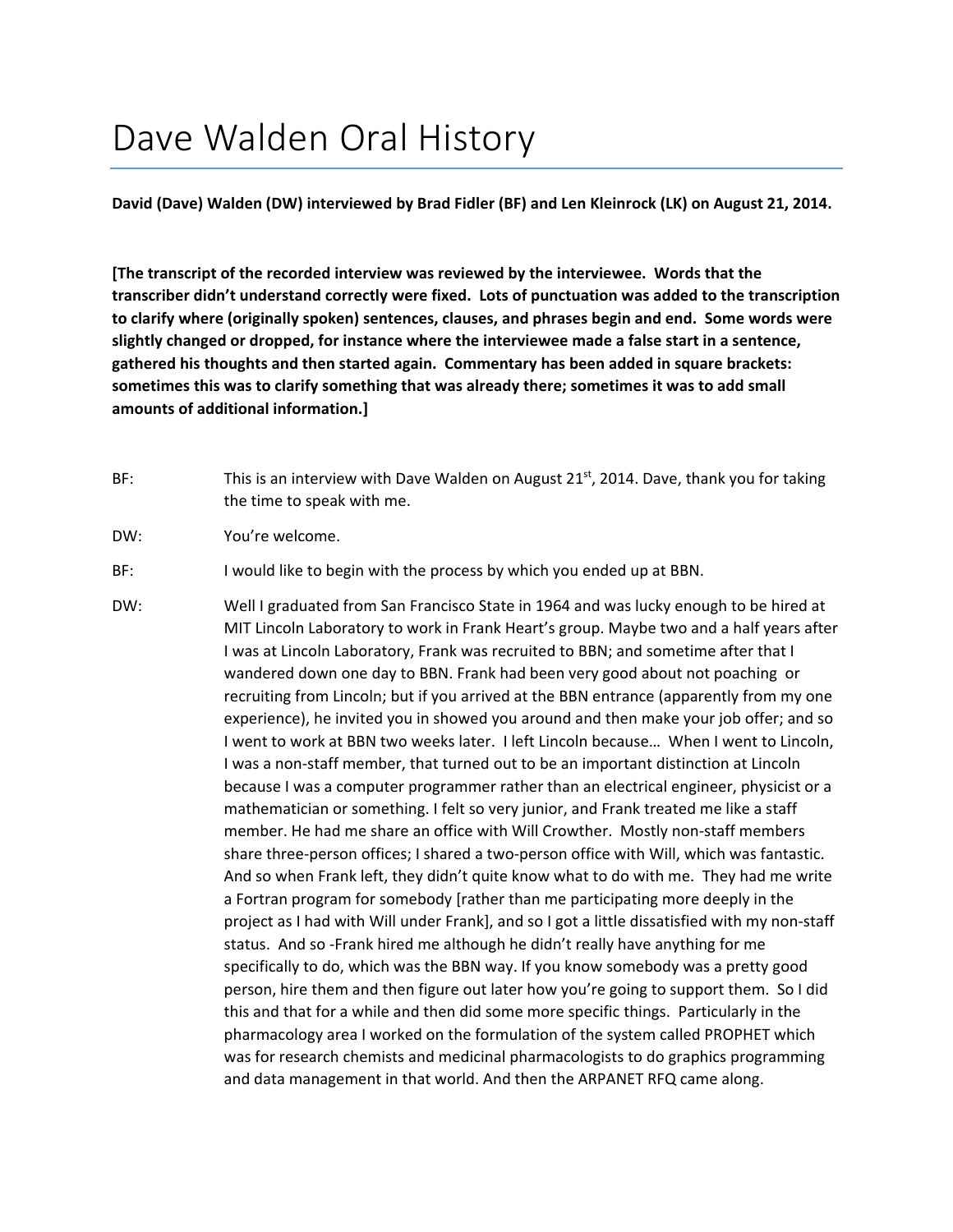By the way, before the ARPANET RFQ I met Bob Kahn for the first time because he was over in a different division doing whatever he was doing and I was in my division doing these little things I was doing for lack a more focused thing; and they sent the two of us to review a database management system built by SDC. We went down to Washington, to Andrews Air Force Base I think; I can't quite remember ‐‐ maybe Bob would remember. We heard some presentations [at the DC area airbase]; then we went out to SDC and visited Clark Wiseman and some other people; and then we wrote a report. So that's the first time I worked with Bob, which was well before, I believe, the ARPANET RFQ. [I believe the data‐management system was the TDMS system (for time‐shared data‐management system.]

- BF: Was there any other work you were doing at BBN before the RFQ arrived?
- DW: I don't remember. I certainly worked on the PROPHET system -- did a lot of work there -formulating our proposal and helping kick off the project. That, by the way, is covered in the BBN computing history book in Paul Casselman's chapter. I was pretty interested in programming languages at that time: macro processes, that sort of thing ‐‐ so I probably spent a little bit every day doing self‐study. (I was working on a Master's Degree at MIT at the time, which Lincoln had let me start and BBN let me continue. I never finished it; I finished all the coursework but never turned in a thesis.) Frank taught one night a week for Northeastern (some kind of an introduction to computing course), and he invited me to give a couple of lectures [one year] at Northeastern (not at the campus down the street here, but at a suburban campus out around the 128) on language processors and how compilers operate, as I remember.
- BF: Mand you're referring to the 'Culture of Innovation' book?
- DW: When I speak of the BBN computing history book, I'm speaking of the book that Raymond Nickerson and I edited called 'The Culture of Innovation', which is freely accessible on the web at *walden – family.com/bbn.*
- BF: Why don't we move to the arrival of RFQ at BBN?
- DW: Okay.
- BF: Could you tell me about that?
- DW: Well, I don't know too much about the actual arrival. (I've tried to sort that out with Bob Kahn recently for a paper I was writing about Leo Beranek for his hundredth birthday.) BBN had two divisions at that time in the computer area (they had some others in the acoustics area). One was something like "information sciences"; the other was something like "computer systems". Frank and I were in the Computer Systems Division, of which Frank was the leader; and Bob was in the Information Sciences Division where the AI work was going on with people like Jerry Elkind and Danny Bobrow and so on. I kind of have an impression that the RFQ came to Joe Mankowitz, who is a psychologist, who maybe had the assignment to look at the government weekly publication of instances where the government wanted to solicit bids; and then we perhaps wrote away for it. So I have a slight feeling that somehow it got to Joe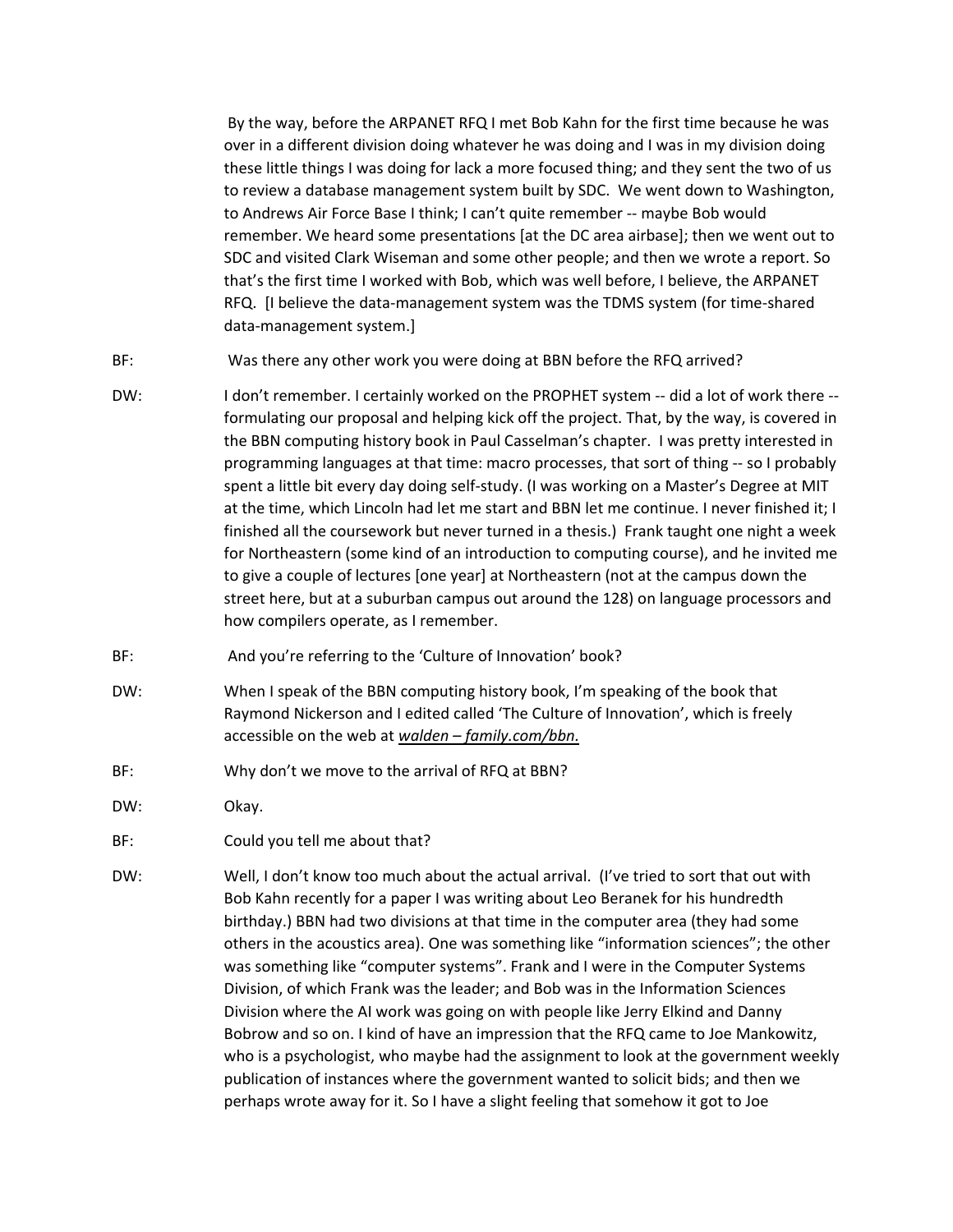Markowitz. (I don't know this from the time.) I know from talking with Bob later that the RFQ eventually got to Frank Heart. So somebody in the company ‐‐ probably Elkind or Barbro or John Sweat, some of those people ‐‐ had concluded that Frank Heart would be an appropriate leader for a proposal effort. He was a very experienced manager, a manager with lot of real-time system building experience and with the relationship already with some of the people at ARPA, such as Larry Roberts who he had known at Lincoln Laboratory. [For more on this, see the CHM interview with Frank Heart where he describes where Larry first told him that a request for bids would be coming out.]

Bob tells a story of Frank arriving at his office one day with the RFQ saying do you want to work this, basically. Now the other thing I've learned from Bob is that Bob had come to BBN and was already thinking about computer networking and was sending memos to ARPA, and in fact visited ARPA, but didn't know when the RFQ was coming, he told me. And then when it came, he saw some tracks of things he had sent to ARPA in the RFQ. Thus, Bob and Frank were the initial pieces of the RFQ response team and Frank invited Severo to be the hardware guy working on it and invited me to be the software guy working on it: my way of thinking about it is that there were basically four of us who stayed with the project working on it. There were other people looking at it too, such as Holly Rising, Bob Jacobson and others who were doing various things, but certainly of the primary team then ended up working on it was Bob, Frank, Severo and me. I was doing the original software design; Severo was doing the hardware design; Bob was thinking about various things and definitely was educating us about what packet switching was, since he was already thinking about packet switching. The rest of us knew about real‐time systems, but hadn't been thinking about packet switching. And then we drafted a proposal. At about that point I was feeling in over my head because I wasn't confident enough about my abilities, I was really only four years out of college at that time. We had often talked about and now maybe we should recruit Will Crowther to come from Lincoln to BBN. I'd shared an office with him, he was my mentor there, so I went to Frank and said maybe it's time that we try to recruit Will, who unquestionably is smarter than I am by a good bit. So Will came, Will reviewed the proposal that we written, and we probably made some changes, and the proposal went in. I think the essential thing about our proposal was that it was a complete system design including being kind of a complete system design in some ways independent of what the RFQ called for. We proposed things beyond the RFQ…we weren't just simply saying yes, we can do A, we can do B, we can do C [listed in the RFQ]. We did a complete system design.

- BF: I want to get back to the...
- DW: …If I could just say one more thing before we do that. When we were far enough in the selection process that they wanted to interview us at ARPA, I believe Severo, Bob, Will and Frank went down. I didn't go, because Will was the more senior guy. (Although I was first on the project, it was clear Will was the smartest software guy on the project [and should represent the software side of things at the meeting with ARPA.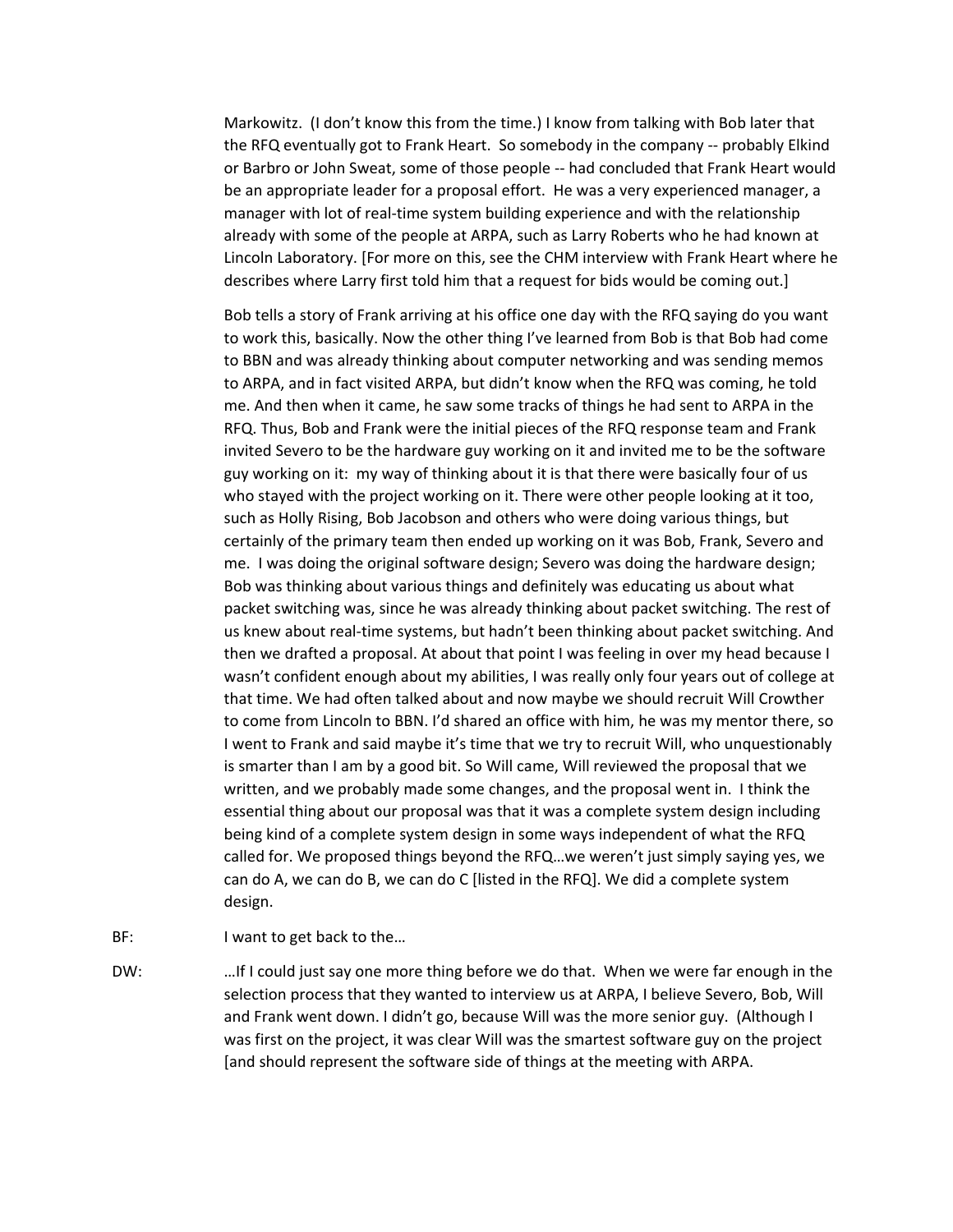- BF: There is a few things that I wanted to draw out and the first is the priority that was placed on it [responding to the RFQ] supported by BBN. I understand that there was more resources placed on this than usual, in fact even a record number?
- DW: The numbers I remember and I won't swear to them, but BBN put \$50,000 into writing this proposal and I heard it was the most money BBN had ever spent on a proposal, so I don't quite know what that means.
- BF: What was the thinking behind putting...?
- DW: I don't know the answer. Surely Beranek and Bolt were involved. [Sam] Labate was the president. People like that were thinking about it, and certainly they went ahead with it I'm sure that Elkind had a role in that. John Sweat, perhaps. I've recently communicated with all of them, trying to understand things for this paper that I wrote for Leo's birthday, and mostly they don't remember. They all say, "I'm sure I was supportive of that." So I don't think I know. And I certainly have never gone back and asked Bob or Frank who might have had the vision. My vision was pretty local. We have to do a system design and it's got to have software that has a good design. The part where you're thinking, this could change the future of communication … I wasn't thinking at that level. Bob maybe was. Larry Roberts at ARPA maybe was. Bob Taylor at ARPA, Len Kleinrock maybe was. Many other people might have been thinking at that level. I was thinking of how we get the bits to go through the computer, so I don't know what the motivation was.
- BF: Speaking about these other people that were thinking about it on other levels, you mentioned Bob Kahn as one conduit connecting you with the broader thinking about packet switching, for example; and I hope you can tell me more about where, how those ideas were transmitted, because there have been research on this before but the you're in this very fine setting… \*\*{Brad: perhaps you can review the recording and understand what you said here, e.g., "fine setting", and how that gets to "very applied phrase" in the first line of my response.}
- DW: I don't think I can help you. I think your very applied phrase was the correct one. We were sitting there trying to think about a design, and Bob would explain stuff like: here is where you use a cyclic redundancy check, here is what packets and messages are about. Now not a lot had been invented in this domain by that time, so the total amount of prior knowledge probably wasn't that much. You know that Bob has vast prior knowledge in information theory, communications theory, but for the most part that was being applied. We were making up how would you acknowledge packets…and some things when we sat down to think about it fresh are, such as, that if you sent a packet from one computer to the next and you send an acknowledgement back, depending on a negative acknowledgement, doesn't work as some of the [existing] IBM telecommunications devices did. It's pretty obvious that doesn't work ‐‐ that you have to wait for positive acknowledgement. If it doesn't come soon enough, then you have to say to the other end again: "Did you get this?" And you have to keep doing that until something comes back and says, "Yes, I got that." Because you don't know if you lost the packet going that way, or you lost the response coming this way. And then it's pretty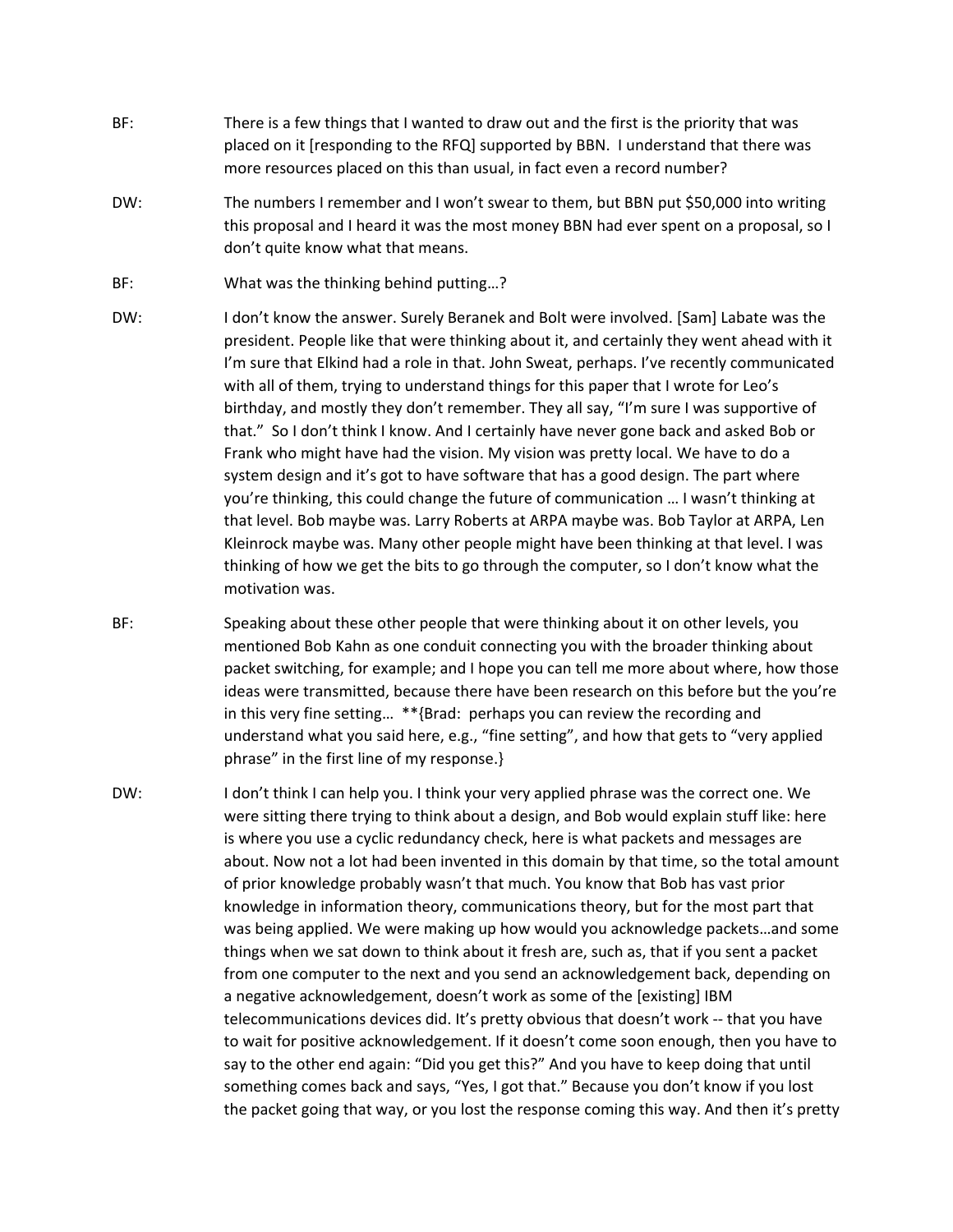obvious right after that that you potentially now have duplicate packets in your network because what was lost was the acknowledgement, and so then you have to sort that out. So we were busy inventing on the fly and often successfully and sometimes not so successfully such as the whole memory allocation system fundamentally didn't work and we can come back to that.

- BF: And this…when we get the acknowledgements is that one of the areas BBN response departed from what ARPA was asking for?
- DW: I don't
- remember. I would have to go through it case by case. I can give an example of what I do remember. ARPA suggested a routing mechanism which as I remember would have central control. It was more or less fixed. It was not nearly as dynamic as what we developed: Will Crowther came up with this very clever algorithm for doing what today we might call RIP routing or what was the other name… distance vector routing and it worked in cases that weren't too big, worked in the early days of the ARPANET.
- BF: Is there anything else on the difference between...
- DW: Well, let me just say again (and I don't know what everybody else [other bidders] did); but we certainly didn't just submit, "We can do it, and here are credentials. Severo submitted, as you can see in our proposal, complete schematic diagrams ‐‐ not at the level of [being for a] manufacturing factory, but "here is exactly how it works." We did the same on the software. We had a flow chart for the whole program showing all the components. For the speed of the program. Crowther and I counted the instructions in the inner loop. We wrote instruction for the inner loop, we counted the instructions of the inner loop, and we could say how many packets per second [the IMP] was going to process. So [it was[ a very detailed design. I emphasize that partly because I suspected it helped us win. Okay, then the other part was that because we had done that much design before we got the contract, then when we did get the contract in, where the first step was to design [the system]… in effect we were doing a redesign already and then you have to implement, of course. During implementation you design some more, so by the time the implementation happened, we were sort of in the third iteration. Not always dramatic changes, but the third iteration of thinking about things, which I do believe is part of the reason that it all more or less worked by October of 1969, when we had shipped the first machine in September 1969 to UCLA -- then the next [three], one a month.
- BF: So you link BBN's ability to make that function right to the beginning.
- DW: I do. I do and let me stop a second and think about that again. A while back, a few years, for some reason BBN was being proposed for some award. I don't know what it was and Bob Kahn was somehow helping pull that nomination together, and so he came to me for my memory of things. In my memory of -- not of originally, but for what Bob coming to me -- what we talked about was how having a complete design was a very important thing, presumably from the government's point of view, but definitely from our point of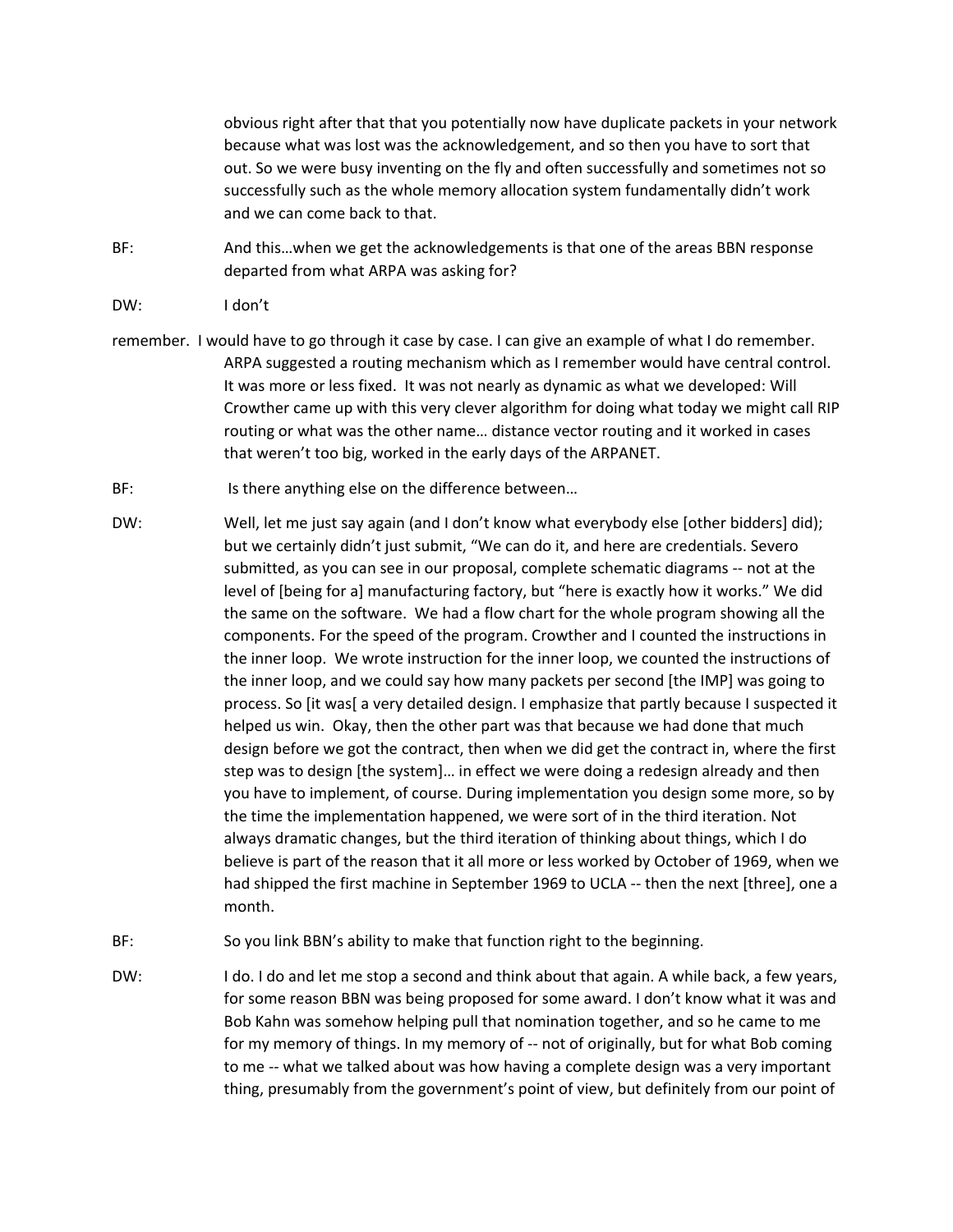view. I can certainly imagine that there were other quite complete designs done. I can also imagine there are other system-integration designs done. Certainly that's how big proposals are sometimes done by the big aerospace companies – cobbling together existing components, and its called system integration rather than system design, at least in my mind. I don't know what a company like Raytheon might have proposed.

BF: And before we move forward is there anything else on BBN's unique contributions, things that were put into this response that you want to bring up?

DW: Well yes, I think so. Certainly the acknowledgement system [dropped some confusing words here] was a good idea. The initial routing algorithm [was innovative] which was dynamic and did not depend on any central control and very explicitly you could take a node out of the network and network would discover that it was gone and redo the routing, and you can put a node in the network [and it would be discovered] This was terrible important for putting new nodes in [the net]. You didn't have to go reconfigure anything; it just took care itself. The downloading from one machine to the next, which happened fairly early (it might have been already into 1970, but maybe was already happening in '69, I have to go back and think about that) was very important. And therefore pretty early we were able to do releases across the network. As soon as we had a network that went to the East Coast, you put the release in our machine; then you tell the next machine to download it; and then you tell the next machines to download that; and it goes out. Certainly the end[‐to‐end] message control and message reassembly was an innovation which didn't work. We made it up and it had troubles and it had to be fixed so we did that. Frank Heart's enormous intensity on making the machines [with their IMP systems] run robustly (whether it's an innovation or not, I wouldn't say, but it) was certainly a component, I think, of making the system work early on. He shipped hardware into those original sites, that had the watchdog timer that would restart the program if it something got hung‐up and so on. Frank just was… zealous is probably the right word, there may be a stronger, better word. "This machine has to continue working all by itself out there in places where we don't know what is going on." Specifically , we would laugh about that the IMP is going to sit next to graduate students and who knows what they're going to do to it. And I think that [reliability concern of Frank's] was important. I'm sure [or maybe not really sure] that a 24-bit CRC hadn't been used before but that was an important component. I don't remember if it was in the RFQ. In doing reliable transmission, we had to adapt our implementation to the level of reliability of the telephone circuits at the time. You don't want to put too much error control on, because you waste a lot of channel capacity. You don't want to put too little on because now you're retransmitting packets all the time. You find the right amount [to put in the CRC hardware in the modem interfaces] and that's certainly in the analysis that Bob Kahn did.

> But, but finally I think … Oh, I have another one, which is the idea that we came up with fairly early. The original IMP was supposed to have a host on it. My memory is that the RFQ asked for an IMP with a host interface. Almost immediately we got the message that we need to have more than one host on the packet switch. So we looked at the data channel possibilities, machine interface possibilities, and decided you could have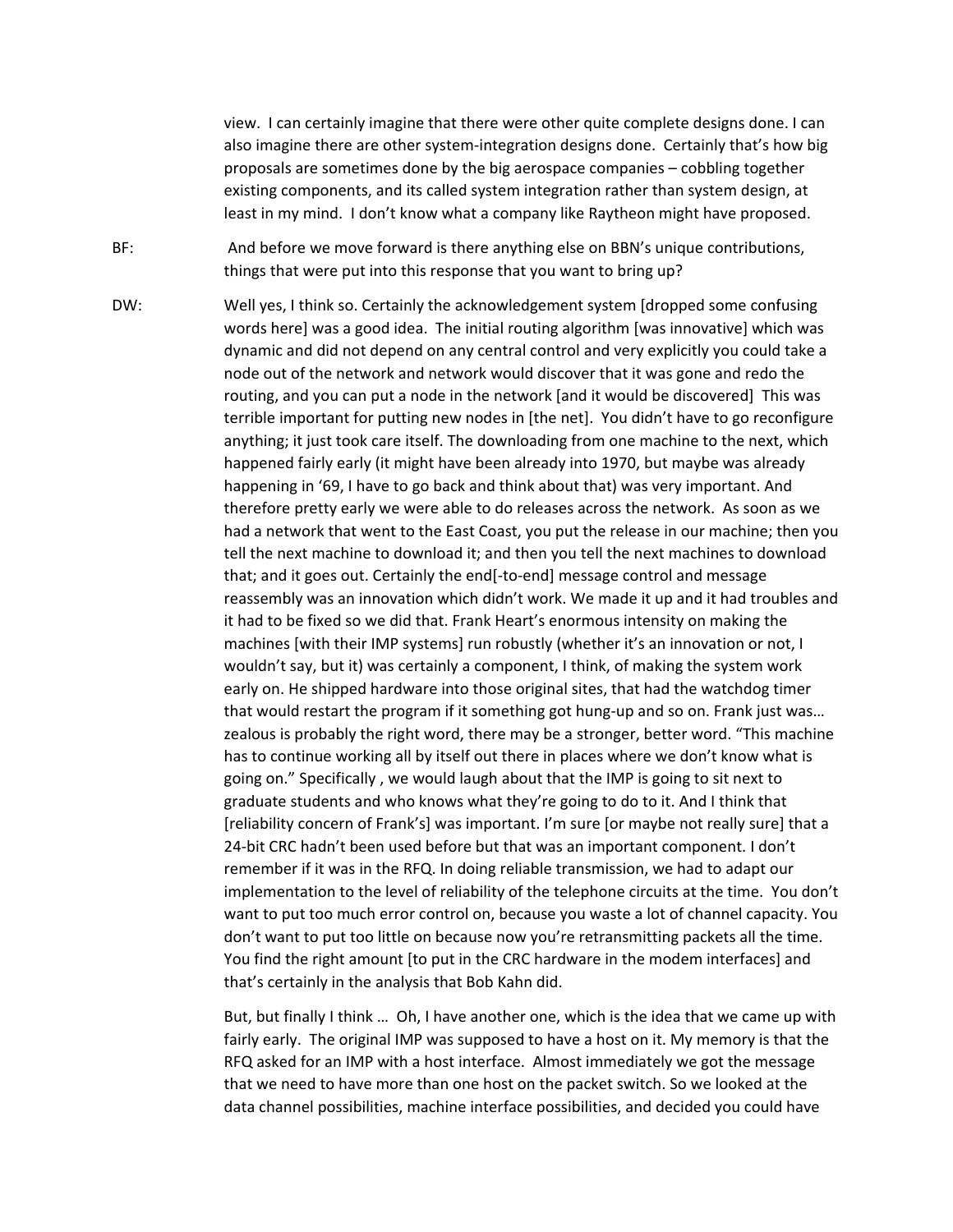up to 7 combinations of hosts and modems. [In the end, we decided implemented things so an IMP could have 1 to 4 hosts on it, and 1 to 5 modems on it with the total not exceeding 7. We provided bits in message address fields for host-side software to specify which of 4 hosts on an IMP was being addressed.] Once that instruction came to us and we tweaked the code (which was well before the machines were originally shipped) so that now it was (not re‐entrant but) parameterized so it could have the same bunch of codes deal with whichever host a particular packet was for, then it was a very easy next step to have all of the routines in the background of the machine, such as debugger, statistics program and the trace program, also be hosts but so-called 'fake hosts'. There was another bit which said, it's one of the four real hosts or one of these four fake hosts. Well, using all of the mechanism of the fundamental packet switching network for the control [and study of the network] I think was an important innovation, just as having the routing be part of [the basic network function] There was no outband‐signaling in this network, which was often a tradition in other networks before. Everything [control and application data] went through the ARPA network, and we managed to do it in a way was very tidy and clean; so for instance, the Network Measurement Center at UCLA could send a message into the IMP to one of the fake hosts and turn on statistics. At BBN we were able to inspect [and change] memory of any location in the network including the memory bit that you tweak to say reload from your neighbor and so on.

So I think the important thing ‐‐ to get back to what I was going to say ‐‐ the important part was it was a coherent complete system design. It wasn't a bunch of miscellaneous components cobbled together. It was very coherent and that may have helped ARPA be convinced to hire us. It may also certainly have helped us run the network over the years and help the people who were experimenting with the network do their experiments. Jim Forgy at Lincoln laboratory did very, very early experiments with what today we would call Voice over IP (VoIP) (then it was just Voice over Packet) using some of these capabilities.

- BF: How did the particular people on the team at BBN, as well as how they were organized, contribute to that kind of design in that success, you might actually start with how that team was initially brought together?
- DW: Well I already described how the first four came together -- Bob, Frank, Severo and me, The RFQ was given to Frank, as I understand it, to manage the proposal effort. Bob had been thinking about networks already, and naturally he came together with us. I was added because I was a software guy who Frank appreciated and wasn't doing that much else, as I described earlier. He might have taken me off something else anyway. Severo is an outstanding engineer and can really make things work. The next two people that were added were Ben Barker [and Bernie Cosell]. Severo was at the time teaching a course in circuit designer, digital logic, or something at Harvard, and Ben Barker was a student there or a graduate student at Harvard and so Severo invited Ben down to join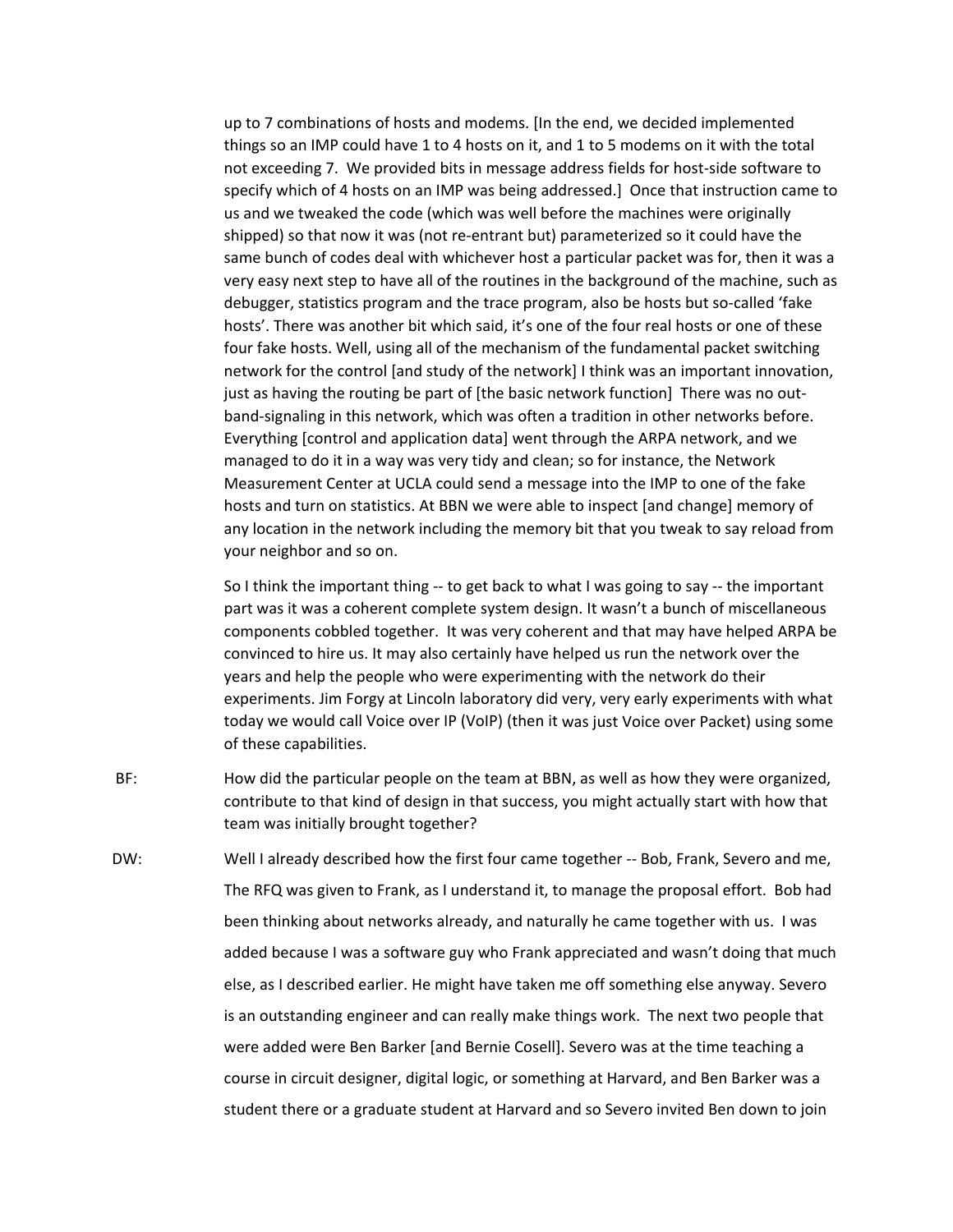our team and be Severo's colleague in actually implementing this. Now I'm not sure about what I'm about to say, but I think it's true that while Severo is an outstanding engineer at a certain level, Ben is probably a better engineer at the level of actually putting the probe in the computer and making it work. Ben had been… I don't know for sure… he was the head engineer at the Harvard radio station and stuff like that. He had taken Ivan Sutherland's courses, I believe, so that's how Severo got there, I mean how Ben got there. Bernie Cosell is a genius debugger and the hospital computer project (which had supported the group [including Bernie] and for which Frank originally came to BBN) was shutting down and burning[?] sort of loose ends, so Bernie sort of joined Will and me on the [IMP] software side of things.

DW: And the way it ended up. I don't quite know how Severo and Ben organizes their lives; they worked side‐by‐side all the time. … I want to digress and go back to one thing. Severo and Bob probably put the biggest effort into actually writing the proposal response and tweaking and rewriting and all of that. All [five] of us contributed, all of us read it and a lot of other people read it. I did flow charts, and Will and I did instruction counts, but as far as looking at the final document, Bob and Severo, I know, spent a lot of time one day, more days maybe, at Severo's house making it even more coherent. [end digresson] … Back to putting the team together. So [on the software side] it ended up that Will did the network, the IMP‐to‐IMP stuff, the IMP code that includes routing, that includes the source IMP to the destination IMP, that includes acknowledgement. Will did all of that, okay? I did the host-IMP code both ways, implementing that. And Bernie was doing development software and the debugging stuff [to reside in the IMP code]. For instance, he implemented the DDT; he implemented the statistics; he implemented the trace; he implemented those things. So Bernie did the fake hosts, I did the communication with the real host and with the fake hosts, and Will did all the stuff that was either between adjacent IMP or source and destination IMPs. Having said that, we all talked to each other all the time about everything… we all knew all the code. And so for instance when Bob and I… I guess we can't remember how many machines we had running -- were there four already when Bob and I went up to UCLA to check out the source IMP to the destination IMP lockup troubles?... I went along. Bob was going to run the experiments. And I handled any piece of code that needed changing because I knew all that. So that's how we divided things. And when I say software development, we very early on switched to using the PDP‐1 time‐sharing system to do our software development. We did editing in the TECO editor on the PDP‐1 time‐sharing system. We used the PDP‐1 Midas assembler to assemble the program for the Honeywell 516 computer. Bernie and I tweaked that assembler so it knew about the instruction codes for the 516, and then we punched out a paper tape, which we loaded in the 316, so we did our development work on the PDP‐1. That was something that Bernie and I did one weekend, quite literally, when we were fed up already with the Honeywell software that came with the Honeywell machine. And which we did without asking Frank Heart,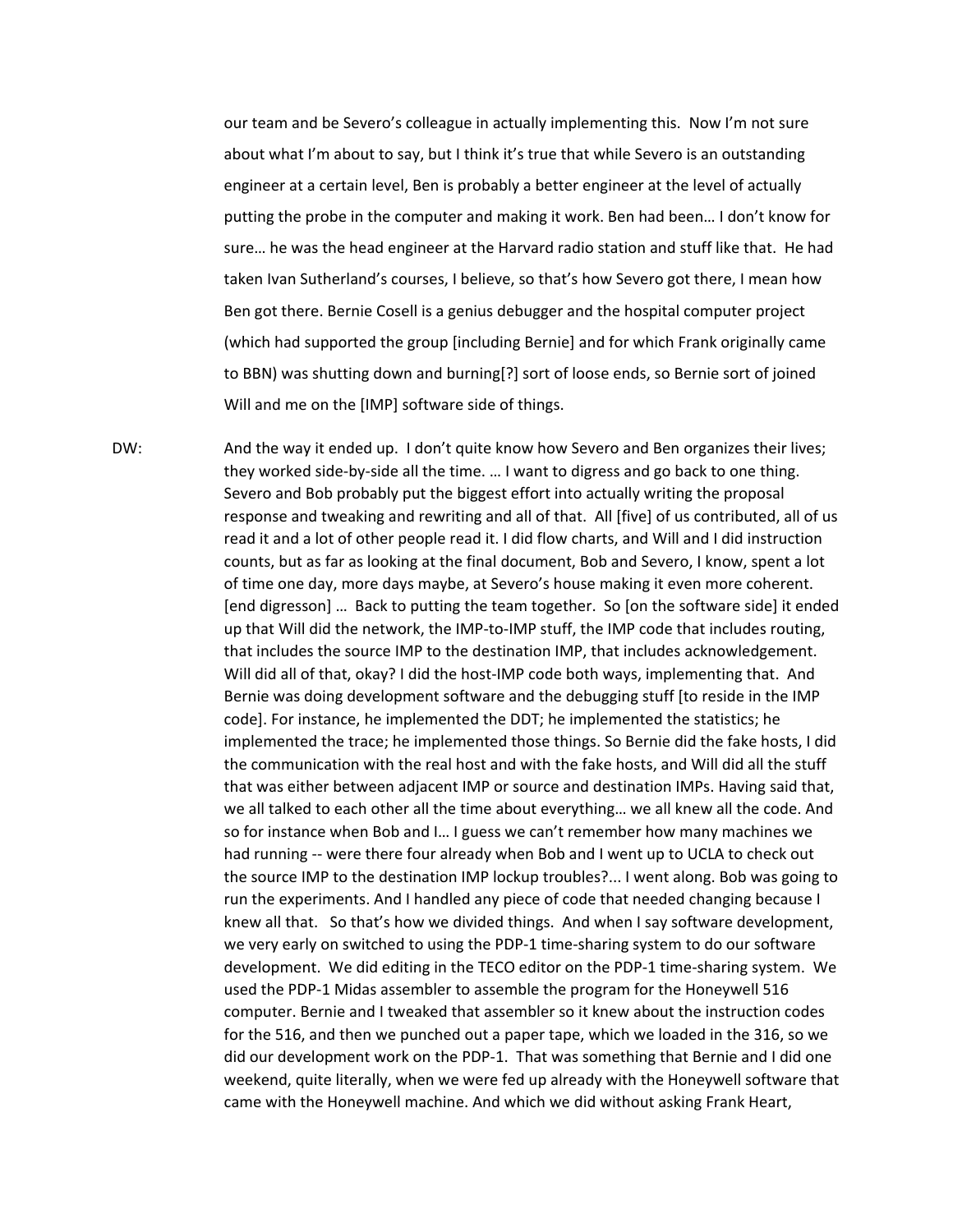because Frank was against tool building. He always worried that tool building would become a goal itself and therefore you wouldn't focus on a real project. And we weren't too interested into tool building for its own purpose, but we were interested in having a better development environment, so we did it and didn't ask Frank. And then later on we told him, look at this nice thing we've done and it really works better. [Regarding doing development on the PDP‐1, I think we always used the PDP‐1d time‐sharing system for typing our draft 516 assembly language code into TECO. Initially, then we punched out the assembly language code on paper tape, and assembled the code from paper tape into the 516 (or perhaps had the 516 punch out the binary for the code so we could load it into the machine over and over). However, what we did that weekend was modify the Midas assembler on the PDP‐1 so it could understand 516 assembly language instead of PDP‐1 assembly language and output the assembled binary for the 516. Thus, we could both edit the assembly language and do the assembly processing to binary on the PDP‐1 and carry the binary paper tape to the 516 to testing. This was *lots* better than trying to use the 516 assembler on the 516 which wasn't very powerful (and Midas was very powerful).]

BF: On that note, was that a common thing when you're working with Frank to do things without necessarily asking and in fact while we're on this if you can tell me more about how the team worked with Frank and more even about his management style?

DW: Well certainly in areas you were going to do it, and you knew he was going to argue with you, there was no point in having that argument, so then we would just do it. Frank was very involved in this design; he was running the rest of the division at the same time, but we had design reviews and we sat together, he went over things, and we had team meetings and all that. So Frank was very involved, but he was not the one, minute by minute, doing the software or hardware system design. Frank is a fantastic manager is the answer, and what does a fantastic manager do? He puts together a really good team. First, he monitors them all the time, but not too much. He trusts them enough that they are going to come and find him if he needs to be found, and will report in what they'd done if they haven't told him first. As I said he had a real, real need to have this machine be robust and that certainly had big impact on system, so he is a great manager and I worked with him in many capacities. I worked with Frank from 1964 for decades quite literally, either for him or with him and he is terrific manager… but he is a manager who wants to control things. He doesn't control things because that will stop everything from operating, but he wants to control things and that's a problem for him. Probably, in his mind, he is trying to control everything, but he can't. So when I ended up Assistant Division Director a while later, one of my jobs ‐‐ I believe, Frank never told me this ‐‐ was to take stuff away from Frank and to assign the things to other people, because Frank couldn't be the PI for everything and he trusted me to be running it, and then it was done and it was now reporting to Bob Bressler or somebody. So curiously Frank was PI for bunch of stuff and then people working for me were PIs for a bunch of stuff. I was never an ARPA PI because I was always taking it away and spreading it out and this is the way I believe I helped BBN grow, and I was terrific at going to Frank and say, Frank here is what I'm doing [so he was always aware]. Another characteristic of Frank is he is very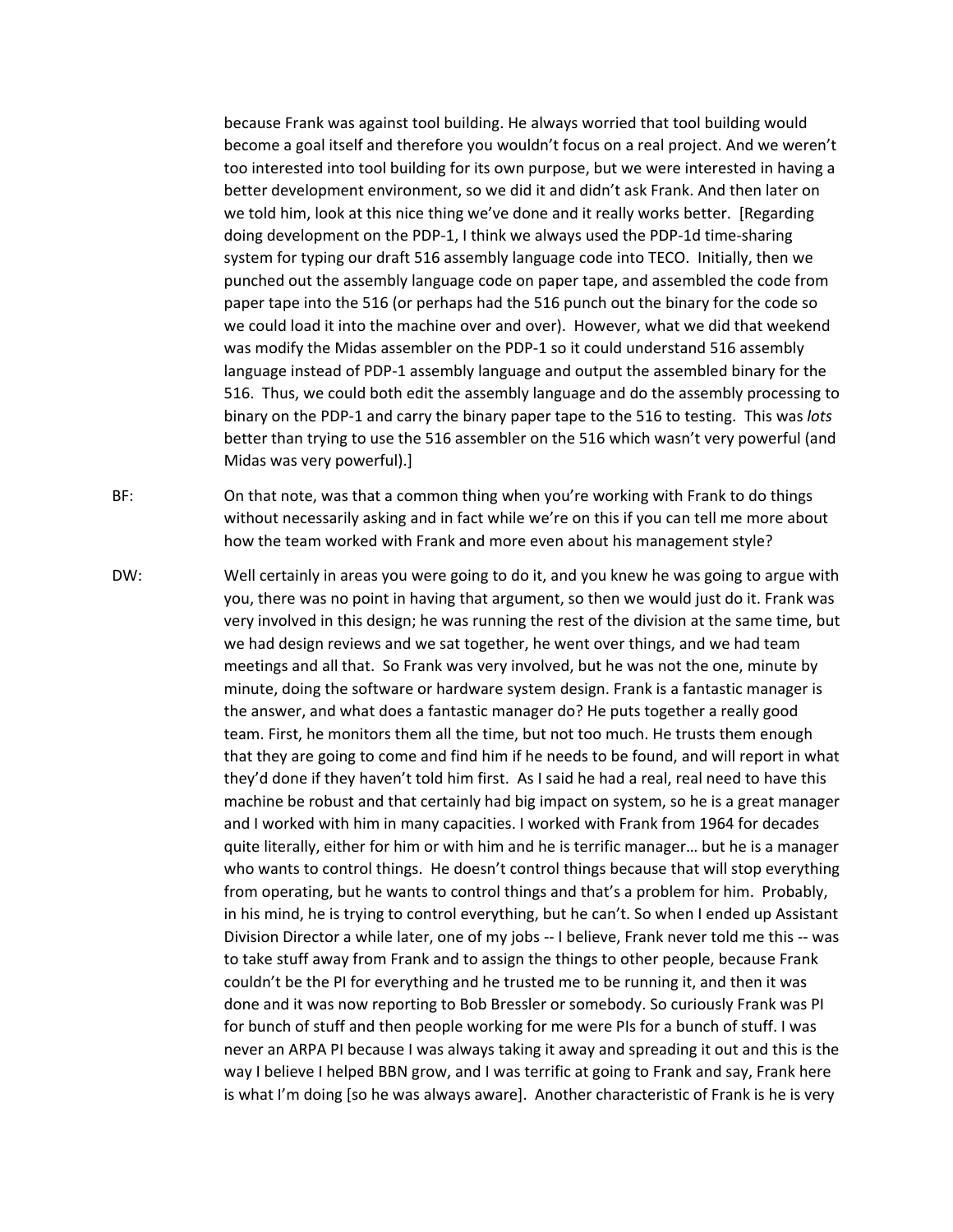adamant that we shouldn't do some particular thing, but if we all ganged up on him he would relent. So Severo, Will and I and Bob would all go to him and say, Frank you're just wrong about this. He wouldn't like it, because none of us like to be told we're wrong, but he would say okay. So I think he put in the right amount of resistance to get good results and the right amount of giving in even though it felt uncomfortable sometimes to him to do give in.

- BF: Do you get a sense with people who worked under Frank that they had a unique experience at BBN? To put it in other words, were there other Frank Hearts at BBN or was he a unique guy?
- DW: No! There was nobody else exactly like Frank at BBN but there are plenty of unique people at BBN, but nobody else exactly like Frank and one of the characteristics of Frank is that he had a loud, squeaky voice and you could (and I say that fondly), if you were a timid person or a non‐confident person, you could be afraid of what he said. It turns out Frank likes when people argue with him, so you catch on fairly early that if you argue to make a case, and you debate it back and forth, and in the end, even if he told you 'no', he'd have greater respect for you than if you gave in. Well once you figure that out then life can work pretty well.
- BF: I want to move to some particular cases…and I think over time from what you said, your relationship with Frank in terms of working under him and then working in other capacities, so when we start here I think you were a computer scientist at BBN from '67 to '70 is this correct, this was off your CV so…
- DW: I guess, yes! Okay, I was probably hired into BBN in a position called computer scientist what that meant was I was a computer programmer and I use computer programmer in the most exalted possible sense of the word, okay? A computer programmer is not a coder, a computer programmer is a person who takes the problem, thinks about, figures out the design and then codes it.
- BF: We will make it a note when we're going through these different projects that once you hit like for instance Assistant Division Director maybe we will stop to see how that changed the amount of managing you're doing and the way you're managed by the people. But lets go back to, I think we've broached this a bit, but the IMP code itself and the development of that, can you walk me through that process?
- DW: I can, but before we do that let me say something that's going to lead to this other topic you'll want to talk about one day, which is, early on, it was the three of us on the software side and Will was clearly the most senior person, okay? But we were partners, the three of us, in this. Will is not a manager, so he had his ideas, we argued with them and whatever we agreed was a better idea would prevail. So there was no real software leader other than Will. He had a lot of great ideas, some of which Bob Kahn would argue were "too clever by half," to quote Bob Kahn, but he is a genius. The guy's just so smart, so clever.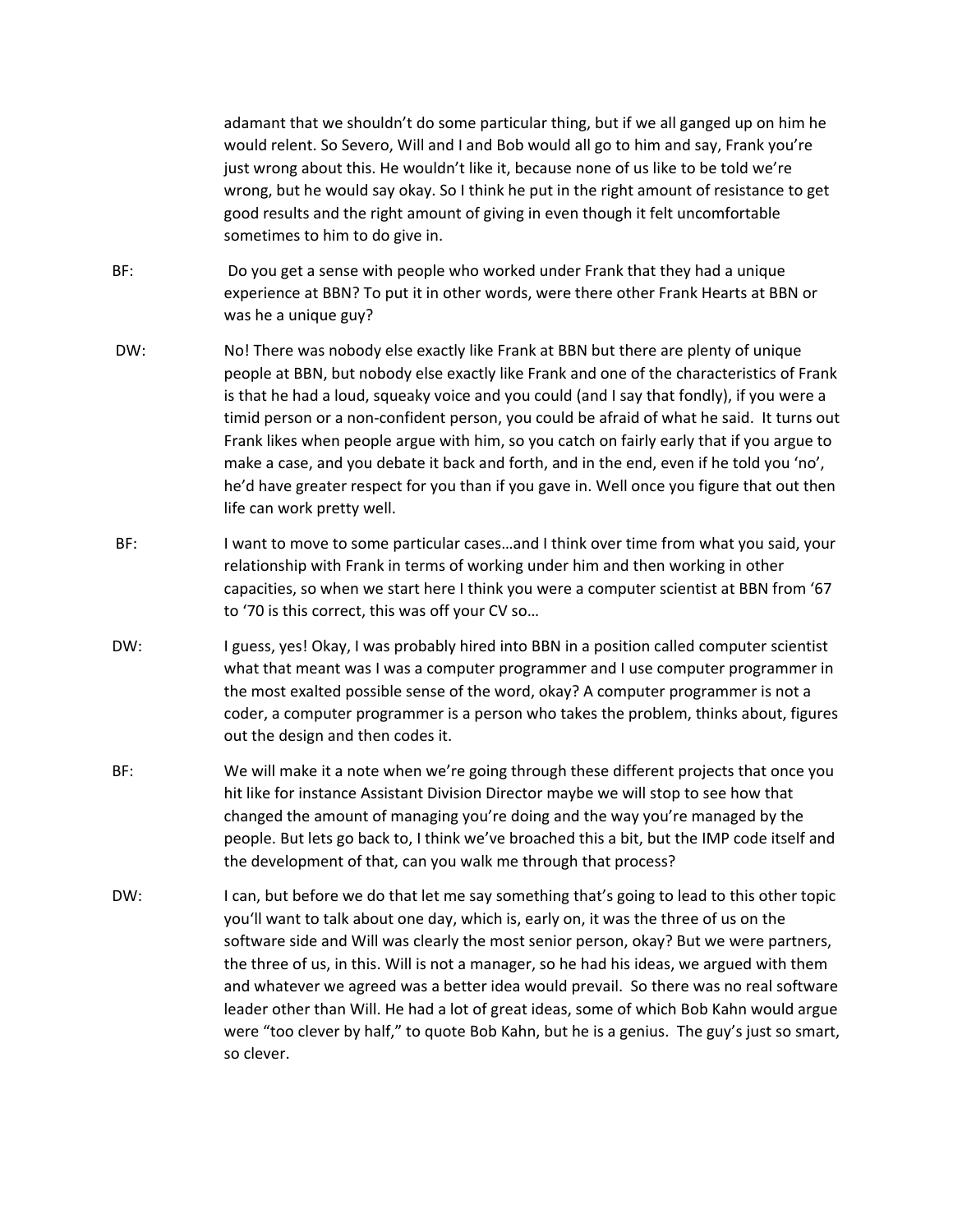Another thing I'm going to digress now about Will: Will is very clever and could put on a prototype thing that really worked surprisingly well really fast. But Will is not finisher and more generally at BBN we would live off Will's brain. He would come up with an idea like for the Butterfly Switch and the Butterfly Computer that might not have been original but the way he was thinking about it was. And then you do something for many months until something basic would be going, and then other programmers would have to be brought in to finish and do more. So than he really provided jobs for a lot of people over the years.

- BF: Except, from what you said there is, at least in retrospect, a really keen understanding of everyone's strength and weakness?
- DW: Absolutely!
- BF: That was present then as well?
- DW: Yes sure! I think Frank probably understood that I caught on to things quickly. To step back, I went to work with Will at Lincoln Laboratory and in my memoir that you read I list some of the things I learned from Will, some terribly important things such as write it down: Will was never a writer; he didn't voluntarily write big papers; but he would always make sure something was written down and as a consequence that was documented and the idea was now tangible rather than hand waving. We understood that he could have great ideas [and do amazing analysis and coding]. We understood that Bernie was a terrific debugger. We can understand that I write easily so I ended up doing a lot of documentation because I could whip it out. Certainly Bob Khan in the early days, because he won't either an engineer or a software guy did the 1822 interface write up and stuff like that. But yes everybody was a great awareness of who could do what and I think that's good management. I think that's a key thing -- using people in the way they can contribute.
- BF: If you like you can go back to these...
- DW: Sure , but we can talk about your IMP program, if you want' whatever you want to do.
- BF: Yea lets… I think this might be interesting ways to elucidate some of those elements in the concrete cases. So in regards to the IMP code there's…it's developed and then there is changes over time.
- DW: Yes!
- BF: And I'm curious not only about the development but then also how you learn and decided that changes needed to be made and how those are implemented themselves.
- DW: Okay, well so in 1969 we delivered four nodes. We kept delivering nodes in the 1970 and I ended up kind being the software maintainer for that system, I do not quite remember what was going on with Will at the time…oh yea! I probably do. He was doing things like when Bob and I discovered the trouble with the reassembly lockup; Bob and Will figured out how to fix that, and then Will went off to implement the fix. [He was doing] stuff like that. So some of it [the necessary chages] came to our attention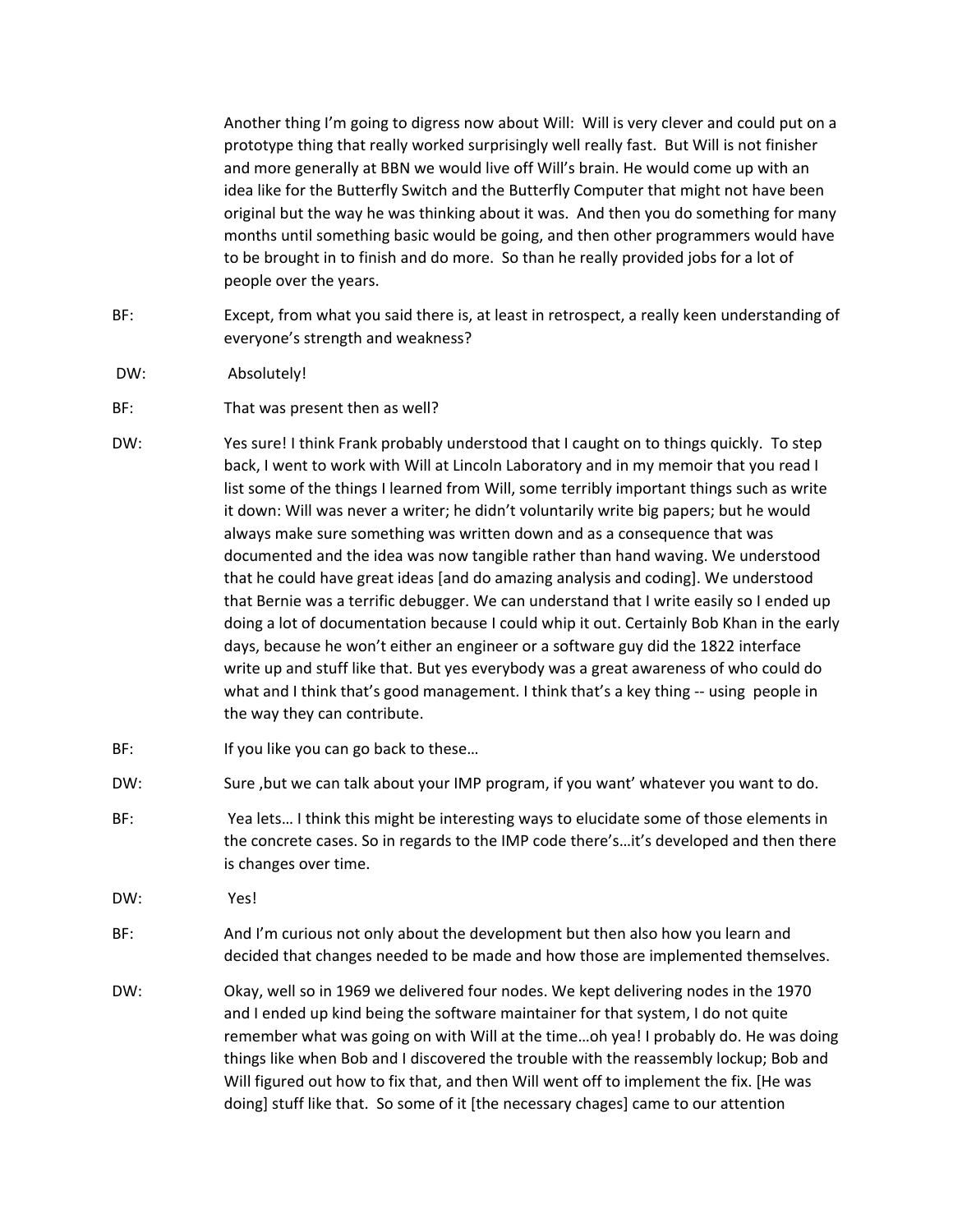because the network would not operate;. It would operate with low utilization and there was a way to break the network, but in those days we'd tell the host sites "here's the way you can break it, but please don't do that" and they didn't. They were not trying to hack the network in the bad sense of the word; they were working along with us, so I ended up maintaining it. And I had the listing on my telephone table at home so I could answer the phone any time of the day or night.

- BF: How did you get that job?
- DW: I just took it and don't know how I got it; it was a natural for me well a lot... I guess probably a piece of it was that a lot of interaction with the hosts was the host interface and I was the host interface guy; that must have been a piece of it. So I did that. I mention this because in September of 1970 I left BBN and went to Norway and I lived in Norway for a year until September of 1971 when I came back, so I didn't quite know what went on during that period. What I do know is, for instance, they changed the IMP to IMP acknowledgement system to piggyback eight acknowledgements in each packet, and other changes. They also worked on beginning to develop the network monitoring system during that period. By the time I got back John McQuillan had joined the group. Alex McKenzie joined the group well before I left and began working on the kind of managing the host (person to person) interface side of things. John McQuillan had joined the group, he had come from Harvard and it ended up that John and Bernie and the others were maintaining the IMP. I was a little bit involved after I came back. What happened after I came back was I started working with Will and Bernie again and after a little while, Frank or Frank and Will (I'm not sure what the combination was) came to me and said: 'How would you like to be the leader of the software here because that's not what Will does?', and so I was and was forever after for a long time Will nominally reported to me. That was no problem, because I knew Will was smarter than I was, he was having good ideas, I can write them up, we could work together, so....
- BF: Let's talk a little about the routing algorithm.
- DW: Sure!
- BF: So I know in 1979/1980 you and...well, there's two papers with John McQuillan, and you are on at least one of them talking about a new routing algorithm. I curious about that change, and also before, like how was it built in the first place, and then small changes and any major ones that occured throughout the 70s for example?
- DW: So the initial routing algorithm was this pretty clever idea which has later been called "distance vector routing" which in some way tried to add up the time across the network on some path and then find the shortest path and that was made more complicated by the fact that some lines were faster and some lines were shorter, some lines went over satellite link, some didn't and that algorithm worked pretty well, and it was copied and used in other networks, especially in some of the local area networks. But as the network got bigger and bigger, it didn't work that well. It was a terrific idea for getting something going quickly. I'm trying to remember what Bob says about that, I think Bob thought it [the original routing algorithm] always had problems. I know he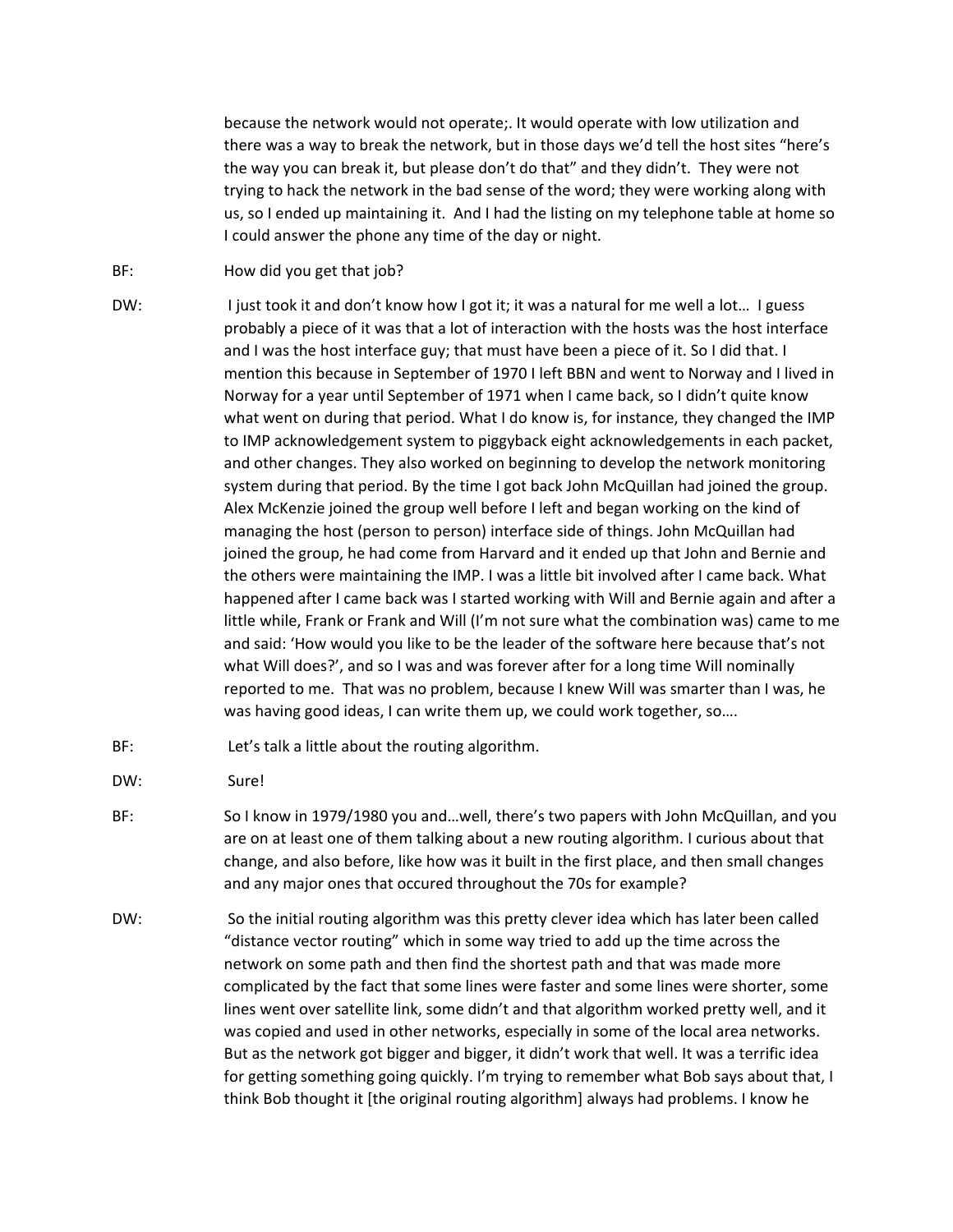always thought this whole end‐to‐end thing always had problems, and he couldn't convince us because we kind of thought that Bob's the theoretician, we're the programmers. He was right on the end‐to‐end stuff and showed he was right very easily when time came. On routing I think that he also thought it wasn't quite adequate. I think he would agree there that wasn't a bad thing to have running in the first year, because you could get something going and it ran pretty well but it had troubles. It had loops, it had banging (let's call it that) where if things would switch from one thing to another route sort of suddenly… I can't remember all of it.

John McQuillan began to write his PhD thesis at Harvard while he worked full‐time at BBN on an analysis of network routing and he published his PhD thesis. Sometime after that we got a contract from ARPA, I guess from Bob, to redo the network routing and John and Ira Richard and Eric Rosen worked on that for, I don't know, a couple of years, figuring out what to do, how to do it, trying it, putting it in the network, releases guide [I don't know what that means]…remember I told you we did cross network releases; it get really complicated when what you're doing is changing the routing algorithm and there may be an error and you have to take it back. If you put out a new routing algorithm, and let's say you discovered it didn't work: how do you get back to the prior working version of the routing algorithm? So they have to do interim releases that just had hooks that will let you do something and undo it and then they get a new release out and then they decide maybe it didn't have to come back and then they put out another release and take out that interim stuff. So John led that and he wrote an article… he wrote an anecdote (perhaps you read in the *IEEE Annals of the History of Computing*) on doing that routing algorithm. And he makes a point there, and it's true for both routing algorithms, both the original one and the later one: the theoreticians in the introductory courses to the network routing all brush them off as the first one being just the Bellman-Ford algorithm, the second one was just Dijkstra's algorithm. However, exactly which algorithm you used probably isn't the big deal: the big deal is actually making the whole complex work in real life. That is the big deal, and to say "Dijkstra's algorithm for shortest paths" is the way to go that makes links state routing work is just a terrible over simplification and very dismissive of the ton of work people did actually to make this work in real life, And they could have used some other shortness path algorithm's than Dijkstra's algorithm; that's not the fundamental part. Back to the original algorithm there. The theoreticians as called it Bellman‐Ford and I think that's just plain misnomer, because Bellman‐Ford weren't thinking about parallel processing at all; and yes, this is kind of way you might do Bellman‐Ford if you did it in a parallel system, as we did it in the ARPANET; but I think ours was the first implementation of a parallel thing… which somebody can retroactively call Bellman‐Ford.

- BF: You have a piece on that? I think it's called 'How mathematician's misunderstand the routing algorithms' or something like that? [It is called THE BELLMAN‐FORD ALGORITHM AND "DISTRIBUTED BELLMAN‐FORD"; google on that title and "Walden" to find it]
- DW: I do have a piece, I have an unpublished piece that is on my website because I thought it was too complicated probably for a recreational mathematics journal and too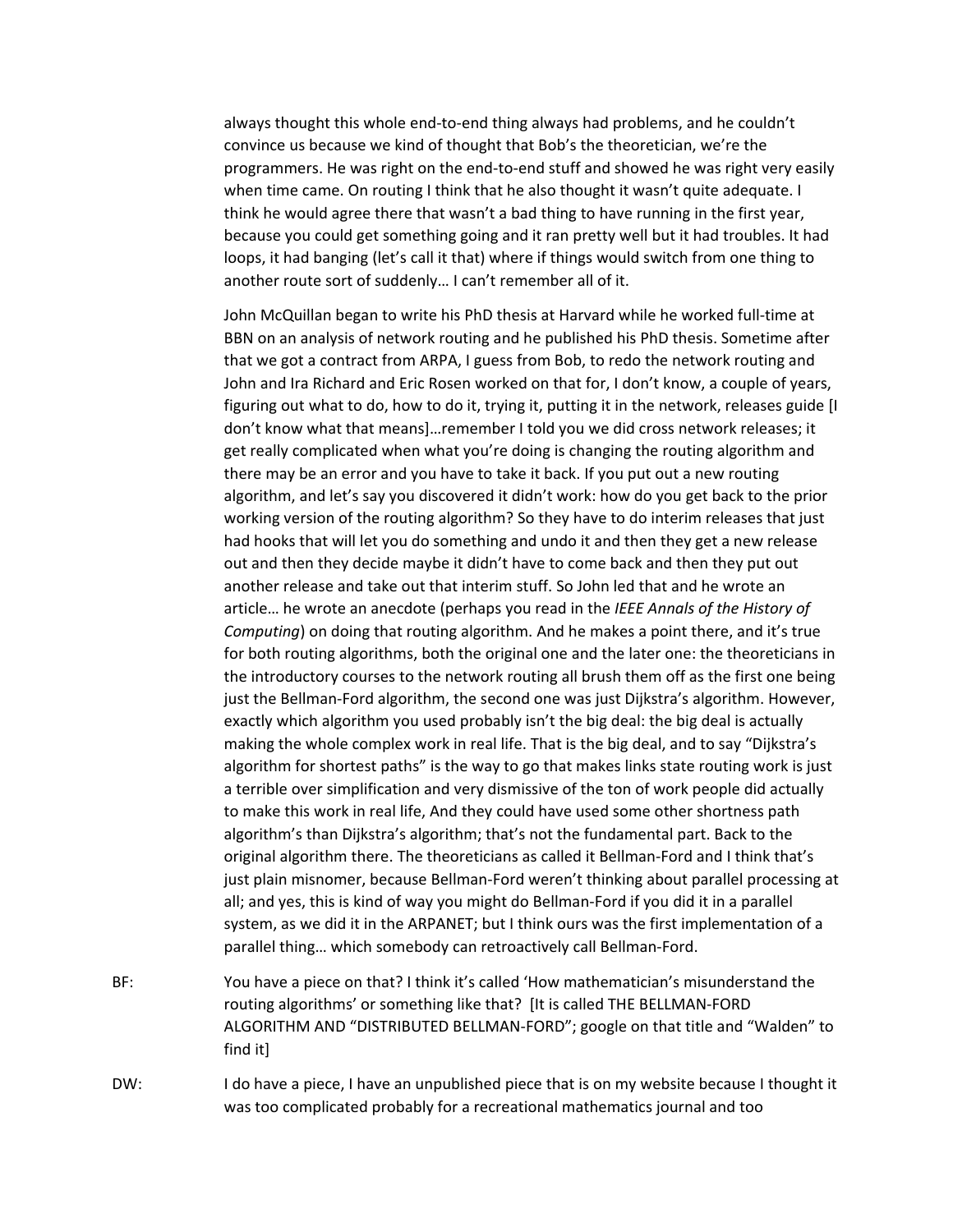unscholarly for an actual math journal, so I did write this up. I went and talked to people and tried to figure out how somebody began to call this Bellman-Ford. I believe, if I remember correctly, it was Bertsekas at MIT who first started calling it that. And he in his writing…and he would know about that because he worked for McQuillan part‐time one summer. He was a MIT professor and he came and worked for the McQuillan group and he says "this is a quite complicated thing these guys did and then calls it Bellman‐ Ford, and there were a lot of people, I think, after that who didn't go back and figure out what it really was. I can give you the URL for that…not out of my head, but later. I would like the world to see my paper on why Bellman‐Ford is not the right answer for what that is. [http://www.walden‐family.com/public/bf‐history.pdf]

- BF: Just kind of reminded me of that outside input, we might call it, and I'm curious on the work on the routing algorithm, the identification of its difficulties in the major, second iteration... Were you working with or talking with groups at different places at BBN or outside BBN?
- DW: Well, certainly with the original routing algorithm. I don't know what Will Crowther might have known from the past. I never did see Will rushing to a library to do much library research. So my guess is he mostly just made it up. And in terms of when McQuillan did it, he did a massive study for a PhD thesis of routing and then implemented what he implemented, when he got the ARPA contract and I don't know who he went to talk to but I can give you his email address and you can ask him.
- BF: BBN did have some...was involved in the host-to-host protocol and I'll like you to speak to that if you can?
- DW: Well, we were certainly involved in the host to host protocol in the sense the host protocol had the interface to the IMP, so for the piece of the host protocol which talked to the IMP, which is specified by BBN report 1822, we were definitely involved it that. The Network Working Group which very quickly came into being (I guess was in being before we got our contract, although it didn't put out the first RFC until after we had our contract) was the people who around the network were interested in the stuff; we attended those meetings and we kibbitzed those kinds of things too and we had implemented to some extent. I'm not sure of what I'm saying right now, but maybe for test programs and so on, testing the network [we had to implement parts of the host‐ to-host protocol]. As soon as we had the TIP, and we had the host that was the terminal handling host inside the IMP box, then we were certainly having to implement the hostto-host protocol, and we were working on that. The TENEX system, which was in a different department in the other division certainly had to work on that for interfacing TENEX [to the net]. So BBN as a whole, but not the IMP group, was working on the host to host protocol and just more generally we were involved in host protocols just trying to facilitate all of this moving ahead. In some sense, we were better prepared or better able than a graduate students at UCSB [or whatever] and we had an editor. We could assign an editor to edit a report which was charged to our ARPA contract, and we could hold the meetings and we had a meeting facility [where protocol meetings could be held]. And we went to meetings at host sites. We flew out to UCLA, for instance …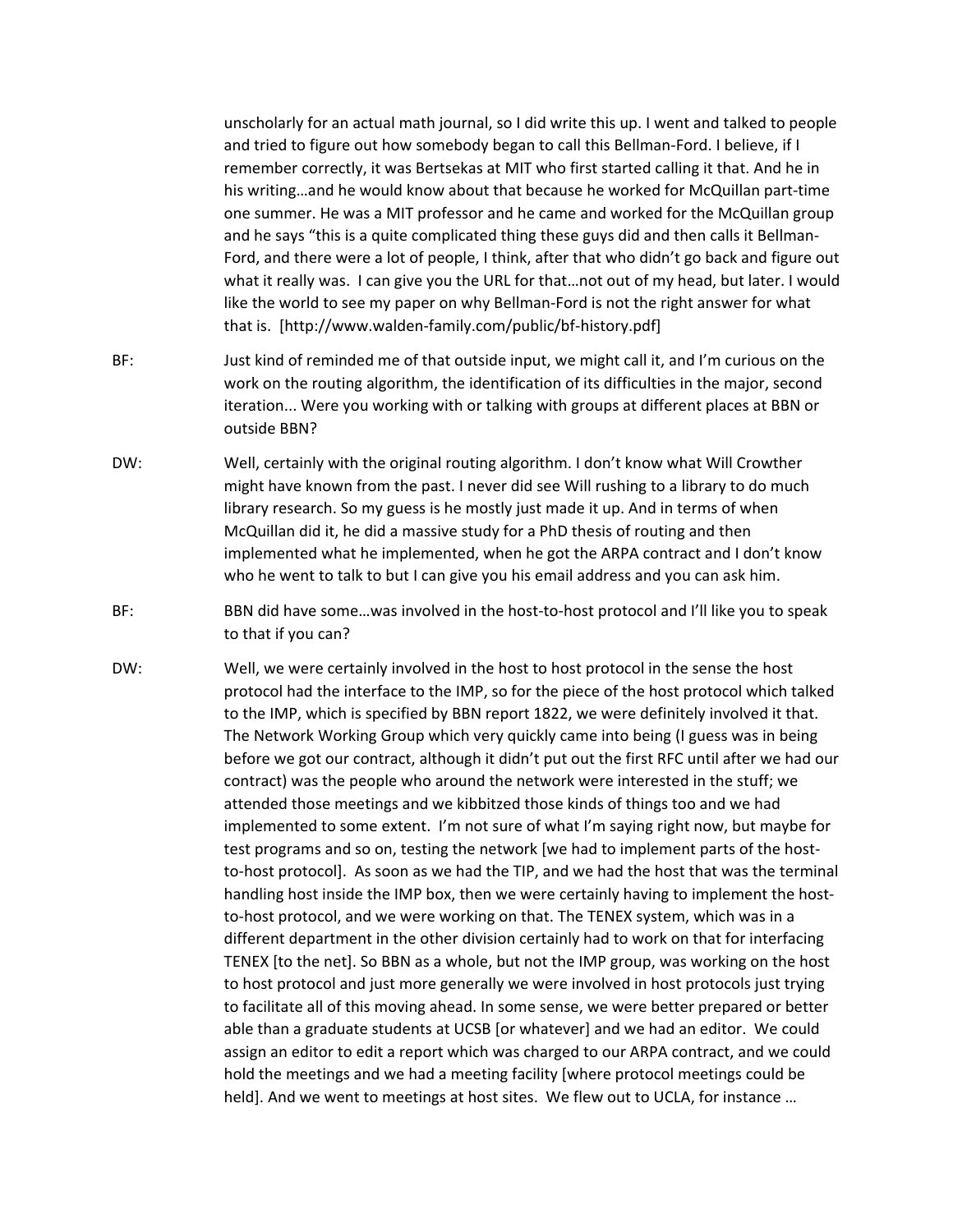Bernie and I, for Telnet discussions. People came to BBN for FTP discussions, people were going down to MIT for some other discussions; people were going around; but BBN was just participating in that trying to facilitate when we could. Got to get all these things working because then this thing that we're doing would be useful.

- BF: This is actually an opportunity to talk about BBN relationship with the Network Working Group, can you speak to that?
- DW: Well not much more than what I just said. We participated, originally in the Network Working Group, RFCs were done with paper and somebody kept a list. Eventually that list got kept at SRI at the Network Information Center but I don't know who kept it earlier on. Maybe it was SRI fairly earlier, but we wrote these RFCs, they got a number, probably early on they got their number from Steve Crocker, after a while probably got their number from Postel or SRI or somebody. And then you send out a report, a memo, saying, "here is what I propose to do, I'm soliciting opinion of this, here is IMP change coming, it's coming Tuesday morning in two weeks, be ready." So we participated in that way. We are engineers and engineering problems come up and you want to work on it. The whole idea of the Telnet negotiating connections was clearly a place which Telnet hadn't addressed in its first implementation ‐‐ dealing with the fact that all these hosts were different in all these ways. So we went to a meeting. Cosell had an idea on an airplane; we presented the idea at UCLA; everybody said this was a good idea; we went back home and I wrote it up; we sent out a RFC; we got feedback. So eventually I went back and modified the Telnet spec and sent an addendum in, I guess. I remember sitting at my typewriter typing on one Saturday and Sunday. Why? Had anyone assigned this task to me? No, not really, but we now needed to have examples of various instances of negotiating an option, ‐‐ negotiating an option for this, negotiating an option for that ‐‐ so we wrote'em [the examples] up.
- BF: I was going to ask you about Telnet next, so that was a good transition. Is there anything else about the development of Telnet and your role in that?
- DW: Well, we had implemented it in the TIP. Bernie and I kind of pushed negotiated option although it was Bernie's idea, done on a cocktail napkin on an airplane flight, and when we got to UCLA, he presented it on a blackboard. We came back and we tested the idea out on Burchfield and Tomlinson at BBN, the TENEX guys, to see if they agreed that they could implement it. Then there were four of us that thought we could do it, we went and did it for the TIP later on and then [as mentioned above] wrote up a whole bunch of options for the Telnet spec later on, and I'm not sure why. Later we had an opportunity to present a paper somewhere and it seemed to me that a lot had happened in the Telnet world and deserved a kind of summary, so I decided I would pull that summary together and found people on a bunch of different sites to write about what they had done with Telnet ‐‐ sent out a request for them to tell us, drafted a paper; and in the end Bob Thomas, who was in another division of BBN as well, and I, fundamentally, wrote that paper, which has a whole bunch of authors, starting with John Davidson. John is the senior author of the list because it's alphabetical. That paper is the best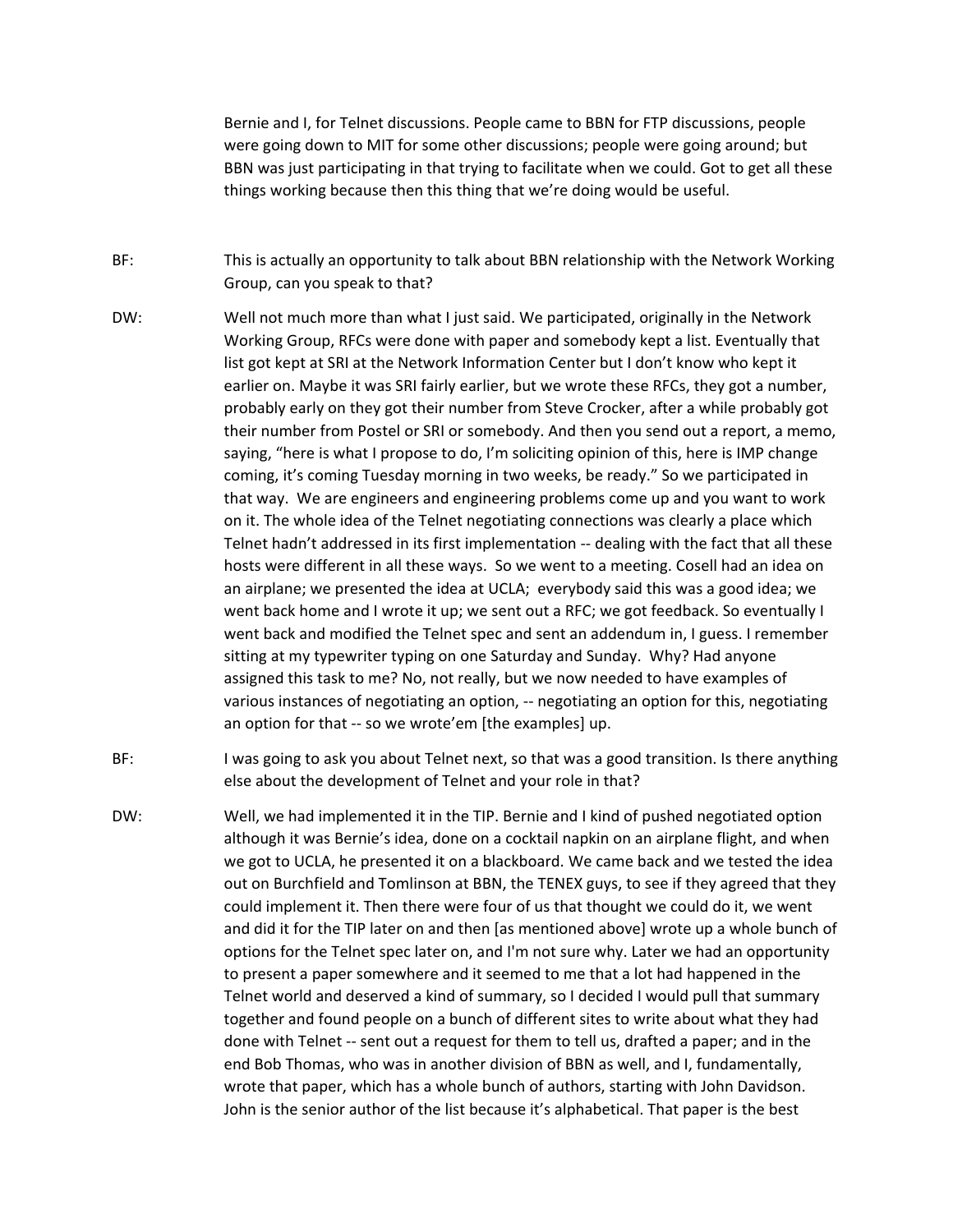summary of Telnet and all the steps, of all the RFCs that related to Telnet at the time. Why did I do that? I don't know. I thought Telnet's development needed to be documented. My computer history interest was coming out already.

- BF: Did it working on Tenex bring you into contact with people across these sites?
- DW: Certainly writing that paper did, but what I would say is the work on Telnet, working on the TIP brought us in contact with people all the time, because if you think about how the TIP worked, the TIP implemented those protocols and the Telnet protocol, so the terminals that were attached to the TIP could communicate with hosts other places and networks well. So immediately, you end up dealing with hosts at other places on the network about why some connection is not working or whatever. And then there were complaints about the TIP, I can't remember what; so we implemented methods that somehow figuratively rang a bell when something went wrong, so we could know to fix it because we didn't want to be yelled at because the TIP at NASA Ames, for example, was not working right. And then pretty soon there was a whole issue of password control; but I don't know who did that, exactly ‐‐ Bernie or Bob Thomas or some pair of people like that; maybe you've studied this a little bit.
- BF: There is a '75 paper that you were an author on that talked about TIPSTER TIP --------- is that the password control we're talking about?
- DW: I don't know what that one is, but there is TACACS and something else I can't remember ‐‐ any of those names. Certainly we were involved a whole lot because of the TIP I think.
- BF: What's a… ????
- DW: And I'll go back to just a more general comment, which is: It was in BBN's interest and our own engineering and prior interest to see this whole thing work, and so we can work on stuff and hope it works great; and I think probably the same thing happened in other places. Some were more active than others. I think UCSB was never very active after being an original site. At SRI, UCLA, MIT there were all kinds of people contributing because they're trying to make a big deal bigger, something they felt that was important that they were trying to make it work. So we certainly participated in that sense.
- BF: So that's a broader theme in terms, when you go through different things, if we have more time, because the participation was more often be that sort.
- DW: Ithink so, I think so. And we had our ARPA contract, and they were getting bigger. I know earlier on -- this is something I talked to Alex about -- but I know earlier on we would get a message (networked email got demonstrated and immediately ARPA was using it and we were getting instructions from Larry Roberts that he wrote at quarter to three in the morning). We'd come in at seven and there was [a message that] "so and so is having a problem, go help them." So ARPA, I'm sure, was conscious that we had staffed up to be able to help and because of what we were doing, running the network, nobody was in a better position than us to help. We couldn't help with everything, but we had full-time people, not grad students who have other things to do; so I think we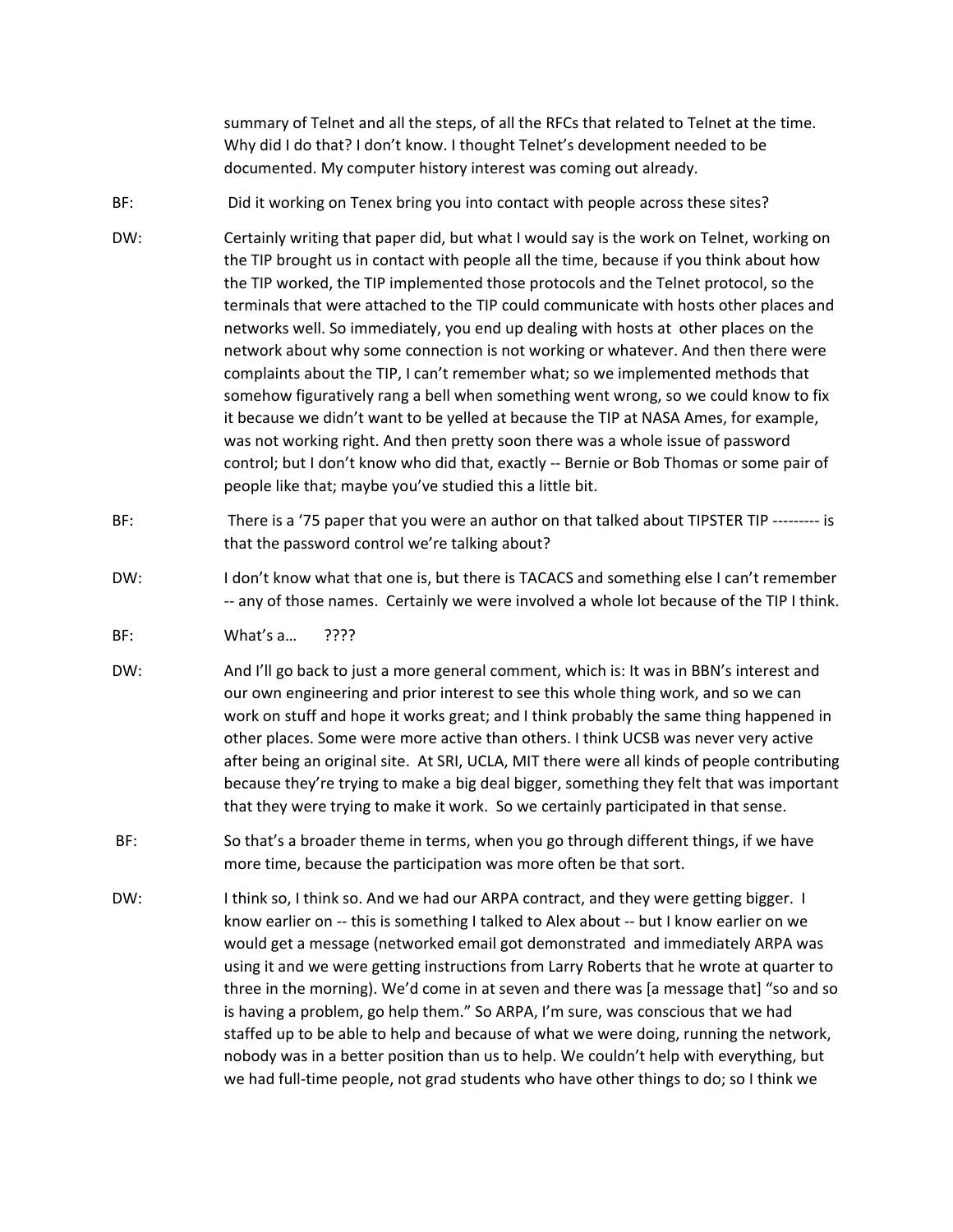were just in the central position to work on whatever needed to be worked on when the calls came.

- BF: And in that way let's go back to the TIP and the idea for it. Like, was that something BBN was instructed to do as a complete picture?
- DW: You would have to ask somebody else. I simply don't remember and it began while I was in Norway, as I remember it. My guess is -- and this is slightly more of a guess; it's almost an impression ‐‐ is that we got the call from Larry saying [to do it]. But you should ask Frank Heart or Ben Barker or Tony Michel, maybe Alex, how that came about – perhaps Severo. By the time I got back from Norway, that [the TIP development] was happening. Ah! And Will Crowther was working on software for that, so that's another reason I took over the IMP software.
- BF: You mentioned briefly the access control and TACACS was in the early 80s, did you have continuing involvement with the TIP project?
- DW: Hmm, let's see. Well you have my resume, when did I get to be Assistant Division Director?
- BF: 1975, okay so from '75 to '80.
- DW: Well from '75 to '80 I was certainly involved, although probably someone like Bob Bresller was the PI by that time. Jack Haverty worked on that a little bit; I'm not sure, but he was probably working for Bresller. So yes, I was pretty deeply involved in our networking stuff until 1980, but not at the level I had been involved in 1971/2 with the TIP, where I was took Will's draft of the user guide and rewrote it.
- BF: When do we look to email, this was really significant application for you?
- DW: Yea it was!
- BF: So let's start with it emerging at BBN.
- DW: Well, what year was that, 72?, when Ray did the demo?
- BF: I was going to say late '71, but if not that, it's '72.
- DW: Okay sometime in that period Ray had, I guess, two PDP‐10s. Email was a concept that was around; certainly it had been implemented at MIT before, on single machines. It existed in single machines and Ray figured out a way to tweak that so that the email systems in two different machines could talk to each other, and he made up the outside and he selected the memo format to, from, subject, dates and originally, I think he had two programs, SNDMSG and READMAIL, although this is all a little vague and none of that matters that much, other than that shortly it really took off and many people were writing more integrated email things. Larry Roberts, I believe wrote one in TECO which is an amazing accomplishment, to write an email system TECO, with TECO macros. Other people did it, ISI was doing email systems, other parts of BBN were doing email systems, but mainly email was happening all the time. People were sending email, we were getting instructions from ARPA by email, we were communicating what was happening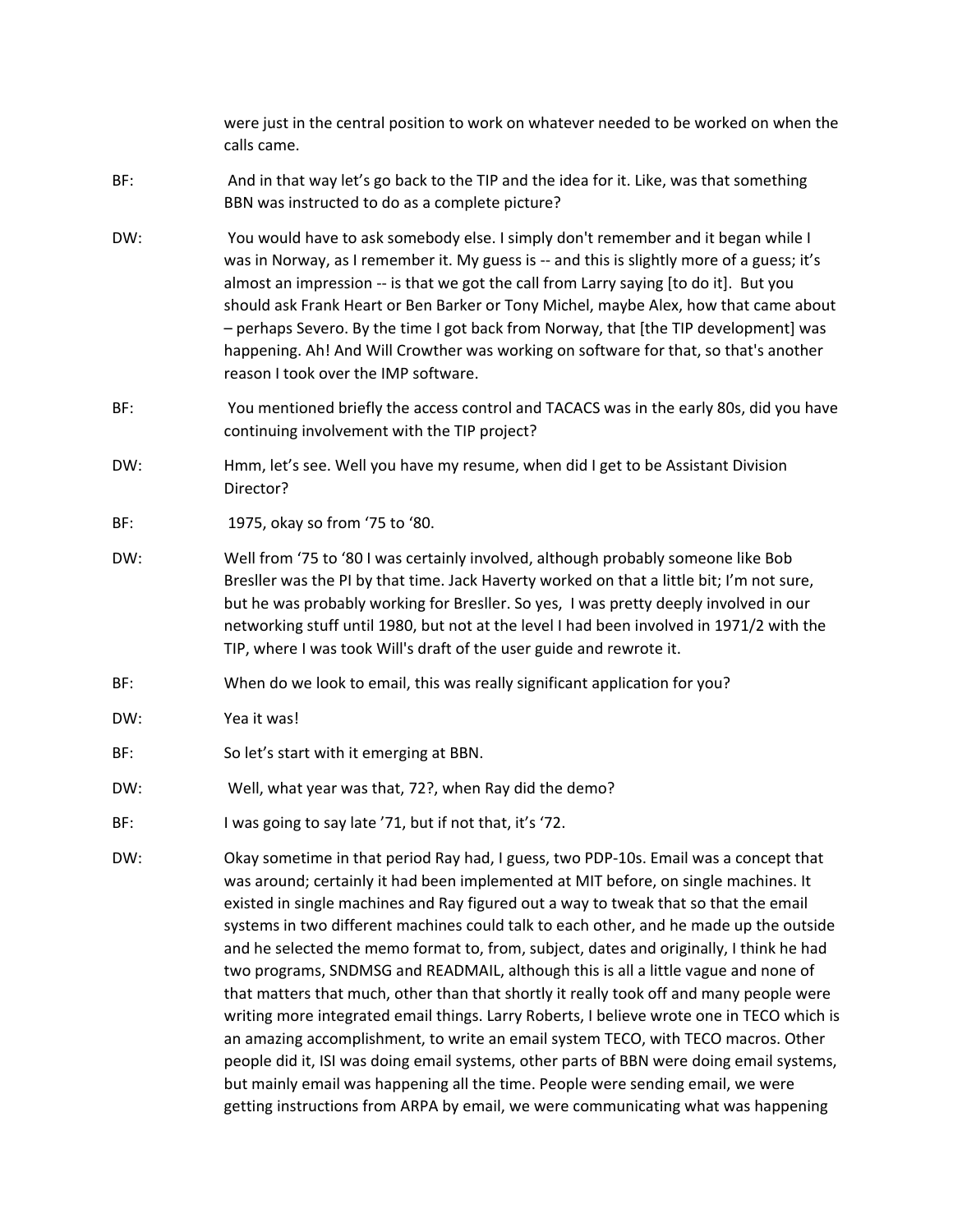by email. Simultaneously we had commercial work, for instance for Citibank, when we saw how good it was to be able to not have to wait for some kind of progress report meeting, but to communicate day by day without having synchronize for a phone call, with our ARPA client, we immediately went to Citibank and said "Citibank, let us set you up with telephone numbers so you can use email to communicate with us."

Because what that does, is now the client knows what's going on, and if the project begins to slip a little bit or is having a little trouble in this area, it's no big surprise, they can adjust their world, they're adjusted to your world, we can go fix it. Having open communication happening day by day with email makes projects run better. ARPA was using it on us, we were using it…we were getting people who were in the ARPA position to us, in other words clients, to use it with us, so we would be better managed… so our contracts with them would work better. It was at that point when…as I said, people often ask me when they find out I was involved with the beginning of what they now think of it the Internet, which was actually back on the ARPANET: "Did you know what it was going to be, what it is today?" And my answer is always "no". Some people, Larry Roberts, Bob Kahn, Len Kleinrock, they might have had the vision. The vision I had was, this is an interesting project and it's going to be fun to work on. Then after it was done, we had it running with four nodes and I began to hear the phone company people saying it can't work, it shouldn't be allowed to work, when it was working. I began to think 'hmm', the establishment doesn't want this, maybe this is an important thing. That was the first glimmer I had, when the phone company in various ways.. you get rumors that they didn't like it, they thought it was a bad idea.

Then I went off to Norway. Then I came back and by that time email was running and at that point I said "Wow, this networking thing is going to go everywhere, the machines are getting smaller." I'd never heard the words "Moore's law" by this time, but some day, and we said this literally back then in the early 70s, someday there's going to be a packet switch in every toaster and door knob. Turns out there is[ laughing] there are packet switches everywhere, there are packets everywhere, at least. And that's when I knew it was going to be a big deal. Well then what happened, when BBN tried to start a company, decades went by, and the world didn't catch on to this revolution that by '72 or '73 I believed was going to happen. We would be way ahead of our time and then when was it late 80s, early 90s sometime, the World Wide Web got invented and then the network became usable. There were a lot… Internet was very big by that time, but it wasn't ubiquitous in the popular world by that time World Wide Web happen with point‐and‐click interface, the URL so you could go into a file on another computer without having to do a FTP. With HTML, you had a little more formatting, then email, then the Internet became ubiquitous.

- BF: Before you move on to move general observation I would like to ask you about TCP and what you observed in its development?
- DW: Okay! Well certainly it was in the air that NCP wasn't… had some difficulties in some ways and also wasn't going to be what was needed for inter‐networking, so there were a lot of people thinking about that. At the time, BBN had a consulting contract with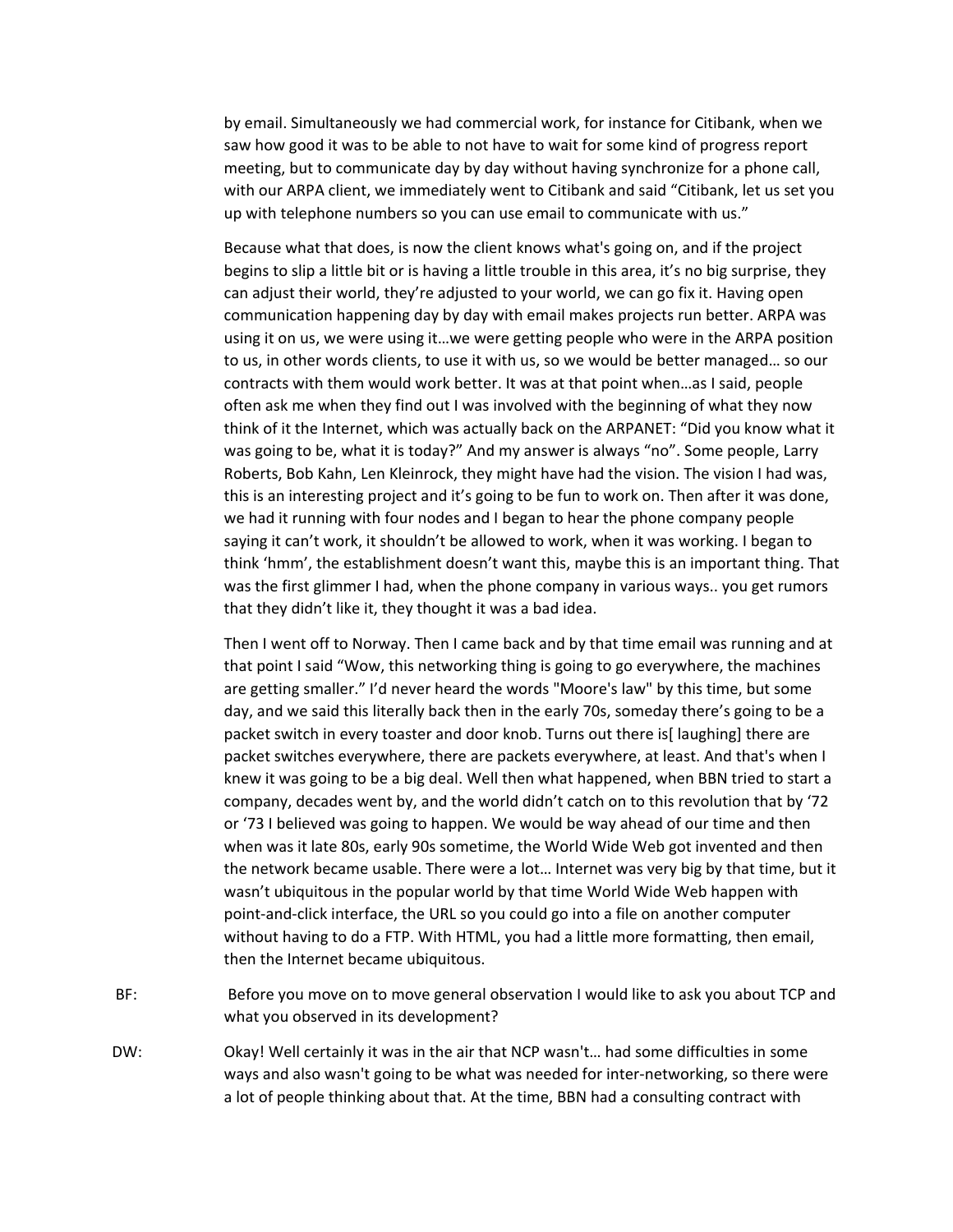Louis Pouzin at IRIA, so we could teach him all about what the ARPANET did, so he could do it differently. I didn't understand that originally, I thought we were teaching him about this technology, because it's a good technology and it worked. As we consulted them, either Alex or I went to Paris quarterly for a couple or 3 years to consult to those guys and we saw Vint Cerf there who was visiting maybe out of ARPA or Stanford or wherever Vint was at the time, other people there. So we went there, I thought we were teaching about this, but they kept coming up with design that didn't include anything we were doing, so I asked Louis one day, "Why aren't you using what we're doing that works?" "No, no if we adopt what you adopted, that would become the standard. If we do something different then maybe our thing will be chosen as the standard."

During that period I was thinking about internetworking. I don't remember the exact year but Randy Rettberg and I wrote a paper on gateways coming back on a plane from one of my visits to IRIA. I wrote a very long handwritten memo to Vint about everything I thought TCP should have ‐ or what they were working on ‐ should have, the next protocol. Unfortunately, I don't have a copy of that, I have regretted it ever since. I kept a copy, but somehow a sent file box off to storage to BBN and that file box was never found again. And my guess is, it was that memo that got me acknowledged in the Kahn/Cerf paper. There were four of us that was acknowledged as "contributions by". I didn't go to the meetings at Stanford that's kind of famous, when they did a lot of design, and the reason I didn't go to that is because Frank didn't want TCP to happen, okay? Frank… another characteristic of Frank is if you got something, then it needing to change must say we did something wrong. He didn't want change. So I didn't go to the meeting because it was overtly working on changing NCP. Frank didn't want change, even though he didn't invent NCP or the network. We shouldn't change it. And I should have gone to the meeting because I tend to write things up. I might have been the writer with those other guys, but I did send my memo and contributed in that way.

- BF: During our break you made an observation about oral history and the nature of memory.
- DW: I'm not sure I said anything quite so fancy. What I said is that my memory... everything I say has to be in the context of who knows if I'm remembering correctly or not, this is one thing, but I have thought about this a bit, and this is one of the things I like about Katie Hafner's book on the early days of the ARPANET - I guess it really didn't get into the internet much ‐ is that she is terrific, even though she is a journalist rather than a historian, she was terrific in interviewing everybody and with email she would put us in touch with each other and say: "Steve Gregory, you say this about the time you were at ARPA and trying to get BBN to give out the IMP system listing, and Dave Walden, you say this and Alex says something else and somebody else says something else, would you please discuss this until you come up with a consensus answer?" And that's enough to motivate people to dig through the files and you end up discovering that nobody's memory was right, we actually find the document… there is an interesting bit of ARPA management, by the way, if you interested in hearing more about that?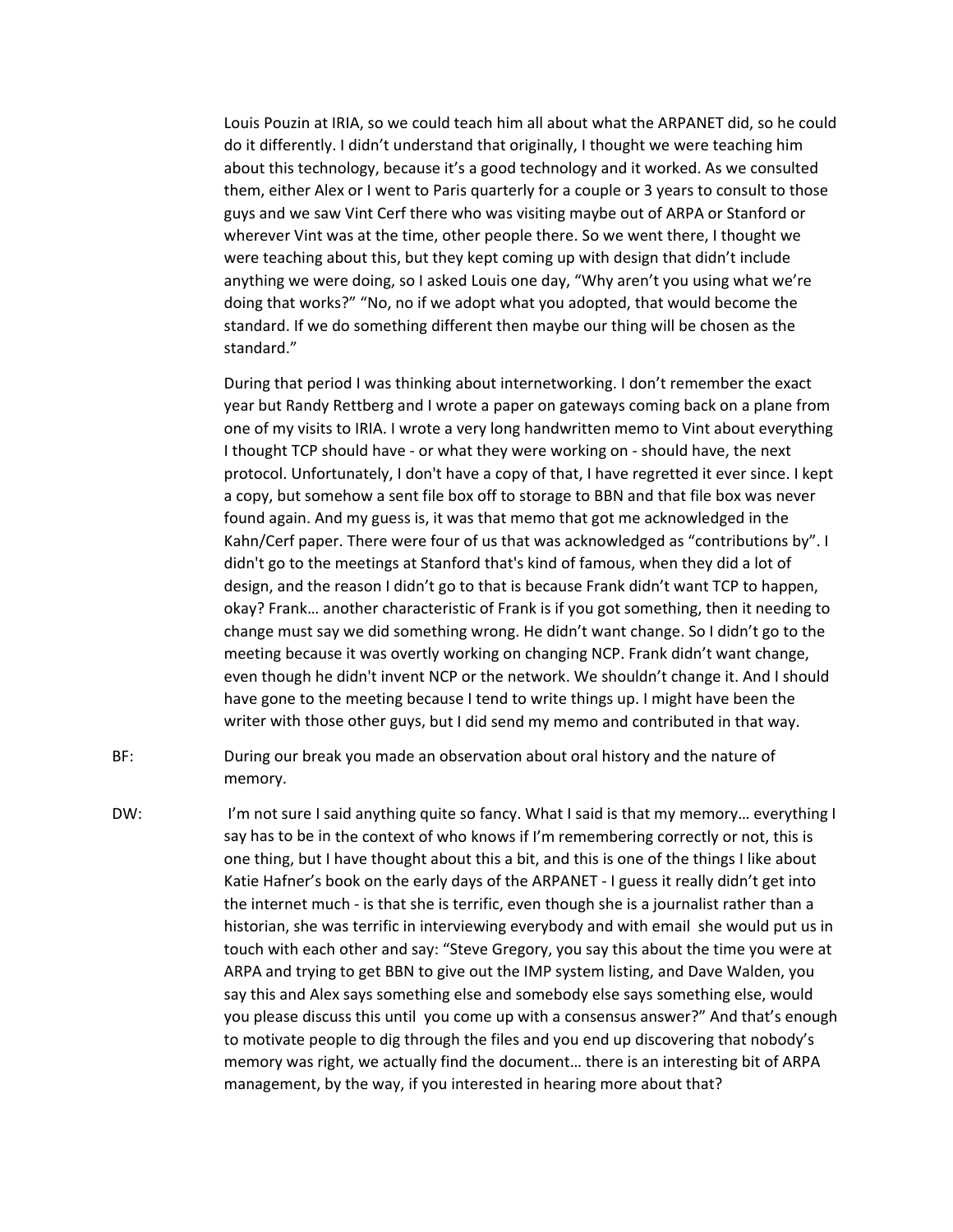## BF: Definitely...

- DW: Which is that we viewed the IMP program originally as proprietary, because while it was done with public money, that doesn't necessarily ‐ as we read contract law – put it in the public domain. The government can use it for any purpose they have, is our interpretation. But that doesn't mean any commercial company can have it, so companies were coming to us and we were saying no‐no that's proprietary, in fact we had a proprietary line on top of the listing. Steve Crocker was at ARPA by that time and called Frank Heart and me down there one day we went down to see him, and we made our argument about what we thought contract law was, and he made his law argument about what he thought was moral. That it was done with public money, everyone should have it, which isn't how the law works and we said "It's not how the law works." And he said "Okay, well, lets put it this way, we can stop all your ARPA contracts while this goes to appeals court. Probably it will get decided in a couple of years, or you can give out the listing to everybody." And we said, can we charge a modest handling fee for making the mag tapes? And we started sending out the listing immediately to everybody, and in retrospect it never mattered, because if I couldn't get my engineers to do what I wanted then other companies certainly couldn't get their engineers to copy our code. So always… our code was never used by anybody, but we were busy shipping it out to DEC and Packet Communications and other people who asked for it for and this was what the discussion with Katie was. Whatever the handling fee was, was it one hundred dollars was it fifty dollars, there was no debate that Steve Crocker had coerced us into doing this.
- BF: Let's actually, let's stay on the relationship between ARPA and BBN and before we go forward when we talk about ARPA and BBN relationship, is there a particular relationship between the people working on the ARPANET and ARPA is different from kind of a broader relationship between BBN and ARPA, or is it effectively the same thing?
- DW: Well I would guess that within the IPTO office, it was pretty much the same thing, okay? BBN was probably doing contracts for other parts of ARPA, for instance acoustics work and navy work, and that might have been far enough different that it was a different set of relationships. Within IPTO then there… for a while there was a separate office doing a similar thing, Craig Fields was either leading or was setup trying to compete with IPTO. Chuck Buffalano was somehow a leading guy on that, I can't remember what the story is. Bob might, but there was a another IPTO group setup for a while. I think, you know, they all knew BBN, we all knew each other. Sometimes we would…people from the other division would have one of us work on their proposals, go to ARPA with them especially if it required network stuff, and the reverse. A piece of that that's a little bit interesting is, the two divisions at BBN competing in this area, they got the big email system work. There was debate about who should do the UNIX work when that started happening, like TCP on UNIX. And I think that might have been a little bit of a struggle for ARPA sometimes to have their client competing with itself, to them. Eventually that got solved because when I got be, in 1982 I believe, the President or Chief Executive or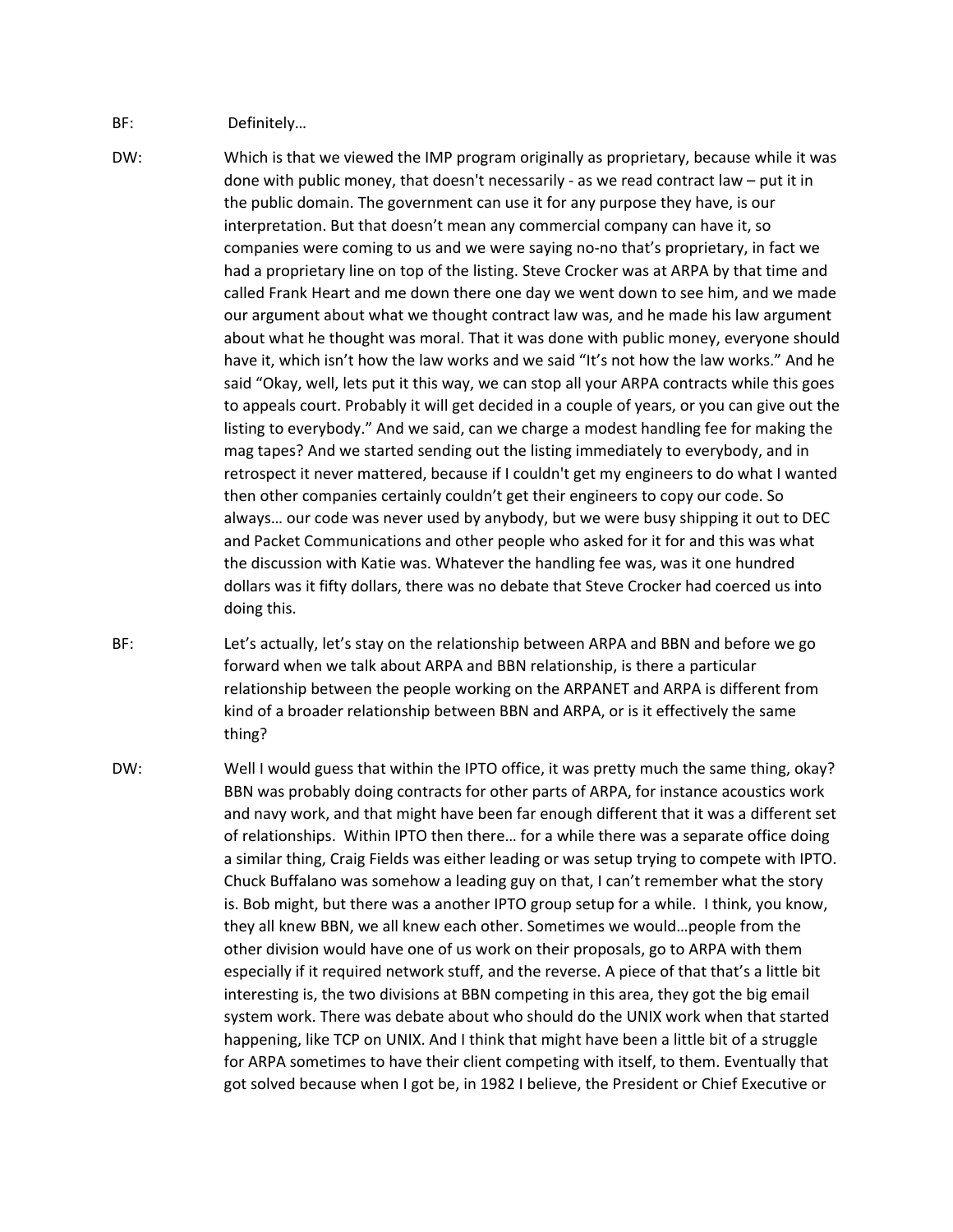whatever I was, the title changed a little bit of BBN R&D division, I talked to Bob Kahn, he was a little bit tired of all of this and I merged the two divisions.

- BF: So if the, in the 70s there was the Information Sciences and the Computer systems and throughout that time both was BBN?
- DW: Well certainly the network area, the AI areawe weren't competing in that area, but in the networking area…there were these two networking groups being built, one was doing packet radio…what was the name of the email system they did…they did a big email system, I can't remember its name right now, Mercury or something, and we were doing the network stuff. We had to work together a good bit, but there was internal debate bitterness, a little bit, about why did they get the contract rather than we get that contract and as I said, maybe 1982ish a little bit later ,I merged the two divisions.
- BF: Mand the reason for merging them?
- DW: They have always been competing with each another and that was unnecessary, Bob didn't like it. I certainly talked to him about it and he was giving lots of money to both divisions. There was no reason we shouldn't be working across the two divisions on something like making UNIX have TCP.
- BF: So you said it was unnecessary and also Bob Kahn didn't like it… was there anything positive about having two division compete?
- DW: I don't know probably, probably there was for all the poor people who didn't want to report to Frank Heart, there was an advantage. it was a blow to Ray Nickerson who was leading the other division, by that time that I made Frank the Division Director and Ray the Deputy Division Director and Ray eventually left. Ray is the same guy that edited the book with me, but you know Frank was better qualified to lead all of this than Ray. Ray is a psychologist and came from that side of things, which was a component, but it wasn't a big system component and BBN was increasingly moving towards systems.
- BF: You last said of the ARPA/ BBN relationship, when you were speaking with Julio in 1999 said that ARPA was the manager and BBN was the operator of the ARPANET…you never said that, did you?
- DW: Well, I think Julio might have been asking the question "Here you are somehow the central group managing the network…" and I probably said "No we are not managing, we were getting instructions every morning from Larry Roberts." Later on, Craig Fields called me down and said "We are gonna switch this over to DCA and you are gonna make it happen. ARPA was running it and we were contractors. Now we were again a more central contractor, I will argue, than some, just because of what we were doing, and we were managing the network. We operated the network day by day for sure and technically our manager always was somebody in the Air Force. I think, you know, ARPA was a contract officers' technical representatives. As I remember, ARPA didn't have a contracting arm, and so your contract had to come from somebody else.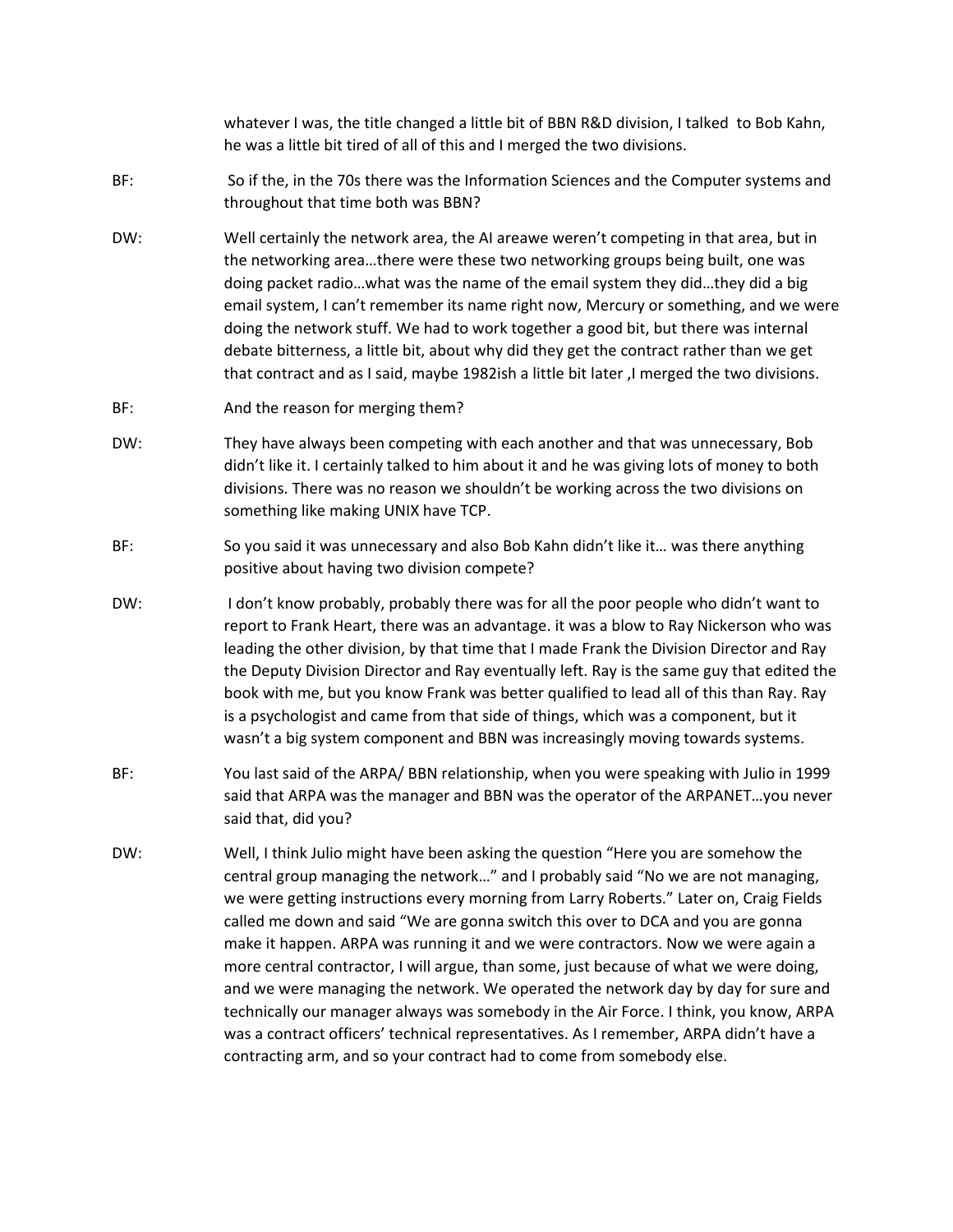- BF: In addition to specific duty in terms of contract for example were there areas of the timing you can define formally or informally?
- DW: Well again, I think we were pretty centrally involved and we were doing what we thought was best and we were reporting in all the time. We did formal cordially report but we were in communication all the time , I will think we were taking the initiative, if that's the question? There was a kind of an autonomy of where you don't wait around to be micro‐managed you just do what you think the job is and ARPA had us doing the job , but technically they were the manager and we had to do what they said of course, and we were keeping them informed. It's a good way to be a subordinate, just keep your boss informed about what you are doing, it might prevent you from getting fired.
- BF: Where there instances where ARPA stepped in and stopped you from doing something?
- DW: Well, they certainly stepped in in the case of us not having handing out the IMP system (Laugh) they definitely did that, they stopped us from doing something? In a sense, Bob Kahn said stop arguing among yourselves. I am hard pressed to find anything technically specific because of course we probably wouldn't do it right and if you got a hint that ARPA didn't want you to be doing it, you go talk to them and try to find out what they want you to do. The whole relationship with ARPA, the way ARPA ran, is a very collaborative relationship and I think ARPA had been managed that way ever since Licklider days, you know, hire smart groups, if they perform, keep them, if they don't perform, don't keep them. There are technical persons, contract officers, technical representatives even our person, who became the PI, negotiated the follow on and it's some combination of what they wanted done and we wanna do. And much of what we did was so‐called unsolicited proposals, if you are familiar with that phrase. So the RFP for the ARPANET, originally RFQ, was a formal bidding process, but once we had our first one then it tended to be unsolicited proposals. We would discuss with the technical person what we wanted to do what they wanted to do, then we would write a proposal unsolicited because we hadn't gone through a procurement process. Here is the stuff we think we should be doing, and put in justification for why a sole source procurement could be done, such as we are the only ones in the world  $-1$  am making us an example  $$ that knows how to run the IMP System, so you get us to follow another contract, to keep doing more of those, so a very collaborative relationship. And ARPA seems… and I don't know how it is today, you have contract officers there, so you probably should know. They tended to have relatively young people who rotated in for some years and rotated out. it wasn't career bureaucrats although I have great respect for the government career bureaucrats who tend to really know their stuff. But it was people from our community in some sense, you know Ivan or Larry Roberts isn't a lot different from the people at BBN or Lincoln laboratory or UCLA or SRI. It's part of that community and we go back to that community perhaps. And I think that those are not there to be heavy duty managers; I don't know what Larry ever managed before he went to ARPA, maybe a project or something, had he ever managed this big a deal? No! How did he manage it? He managed It like a technical guy, this is what needs to be done, and he had somebody like Al Blue there who was keeping track of who was spending the right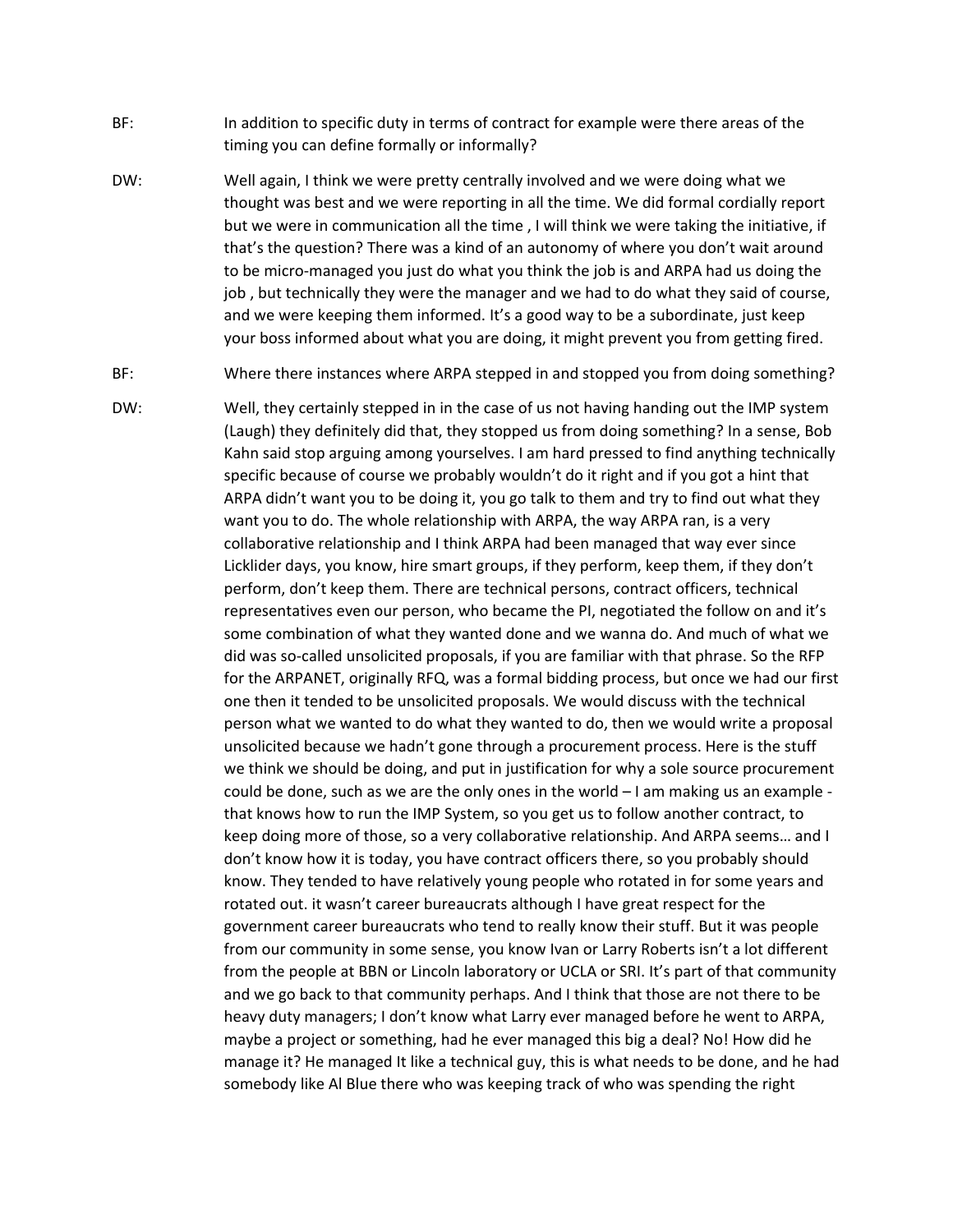amount of money, and he had somebody like a Air Force contract officer that can show we are following regulations.

- BF: So at BBN, did you have a clear sense about an ARPA way of doing business?
- DW: Yeah, I think have been describing it. Hire smart groups, if they keep performing find a way to keep them hired, and if they don't keep performing, don't hire them back. And we worked collaboratively with them to figure out what the next sensible step is. Something that's pushing the state of the art a little bit, but not going too far, not being too far from what the ARPA person can justify, not being too far from what the contactor was interested in doing, but far enough that's actually a useful step in technology development. I think that's how they operated and I think that's how they were set up, right? If you read the Norberg and O'Neil book, ARPA was set up to operate that much to the services' dismay. I don't know if you talked to anybody how technology gets to the services from ARPA but I have an opinion. Well, my impression is the services mostly don't like ARPA, why are we spending money on this far‐out stuff when we could be buying another tank, another aircraft carrier or another missile or something, or another airplane. So they are not happy with ARPA, certainly back in those days because they were wasting money on this stuff. So you invent something, you do prototype, ARPA was not with us funding…what are the levels… 1,2,3 and 4. We were doing 2 ,
- BF: 6.1, 6.2?
- DW: That's right, it's a number. We were doing 6.1 research, we were doing 6.2 development, so something, a prototype like a packet switching network and what happens with that? When they all…because it's done with government money, whether it's classified or not…and many of them we were doing especially on the Navy side of things, were classified. We would go into a place where people from other companies could come to read it, and 6 or 7 years would go by, maybe 8, and one of the big aerospace contractors will now see that the time is right to push a big procurement with one of the services and they convince the services and the services will discover on their own or jointly, they will figure out, you know, we need to have a procurement for something, let's call it (Inaudible). I expect that was not one of those services, that was DCA, but we need a procurement for an undersea radar that could find Russian submarines, well here's is all this technology on the shelf that had been written up, that we either read in the classified vault or in the public literature, and they push it, so the path from an ARPA funded to the services, seems to me often has been via a time delay and then the aerospace companies, the big system companies taking it and pushing it as their idea.
- BF: Okay. I am curious about the relationship between BBN and other contractors that were working for ARPA on the ARPANET and for example there's the Network Analysis Corporation, can you tell me about that?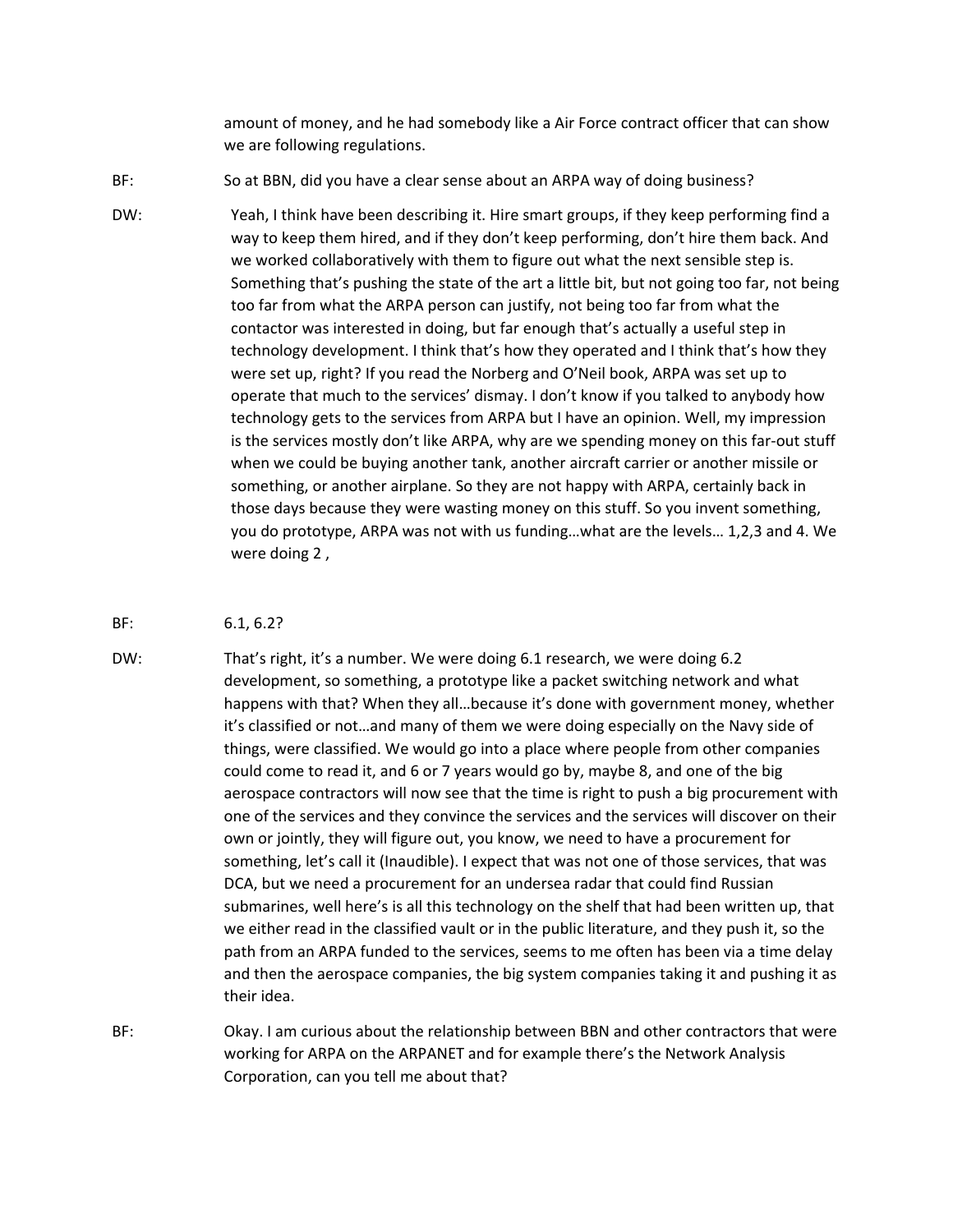DW: Well in the very earliest days of the ARPANET, there was Larry and BBN won the competitive procurement to build the IMPs and UCLA had a contract to become the network measurement center and he hired Networking Analysis Corporation to do the network typological layout, and he hired the people at SRI to be the network information centre. And I don't know how those other contract happened. My guess was they weren't competitive procurement like ours was, we won our competitive procurement and then joined that other set of people. You know, did we have enough to do with network analysis? No. We turned in to get the instructions of – I can't remember exactly how this happened, whether we did it or not. Bob will remember, because Bob did the interface to the telephone companies for us during the time he was there, but you know, go to long lines (laugh), lease a circuit or get whatever (inaudible) contract group. That's letting contract to lease the circuit from here to there, order another packet or an other machine, from a Honeywell, modifiy it and have Honeywell modify it, load this software and deliver it, so we mostly saw that at a pretty high level at PI meetings. I suppose Frank saw…who was at Networking Analysis Cooperation?...Howie Frank and Mario Gerla, of course I ran into Mario Gerla, when I saw you at UCLA two summers ago. You were sitting in an office next to Len. I am sure we bumped into them at ARPA meetings when we are all out presenting this technology. For instance, we went to this meeting in the UK. I know that Howie and I gave a presentation at the same time, Len might have been there, I don't know and then we got republished in some big volume of stuff, so we bumped into him then, certainly when John McQuillan and I quite early on taught a graduate seminar at Harvard ,where we had graduate students cross registered from MIT as well, I don't how many people, let's say 20 people in it. My guess is, this is my supposition, that it was probably the first course on packet switching network implementation ever given, and we gave it one time at Harvard. (Inaudible) invited John, and John invited me to give that course. We didn't do it again for curious reasons, we just… kind of funny…but we had three sessions in that course that we hadn't planned for our lectures. We wrote a whole set of lecture notes, a lot of them became the pape, John and I wrote later, called the ARPANET Design Decisions, maybe a 60 page paper. We had three sessions opening that course where, after a while, we invited Mario to come up from Long Island and give one of those lectures. I believe we did that and then for another one of those lectures, we invited Stu Mathison who was at Telnet at the time, he was kind of an expert in communication policy, to come up and give a lecture. The third one was going to be the next last session of the class, so we came in the third to last session and said this is open, we don't have a guest speaker, who would you like to get to speak to augment ourpresentation, and they said we already scheduled the Harvard grad student bus to make a field trip to BBN that day. We want jobs! (laughs) And we hired three people out of that class so yes, we knew Mario.

BF: Did you have much interaction with NAC in terms of their work om topology changes?

DW: Not that I remember. For two reasons maybe one is they were working on whatever Larry's problems was or who was going to be on it and all the way up the network in a sensible economic way, we probably had interactions on it, because once we knew it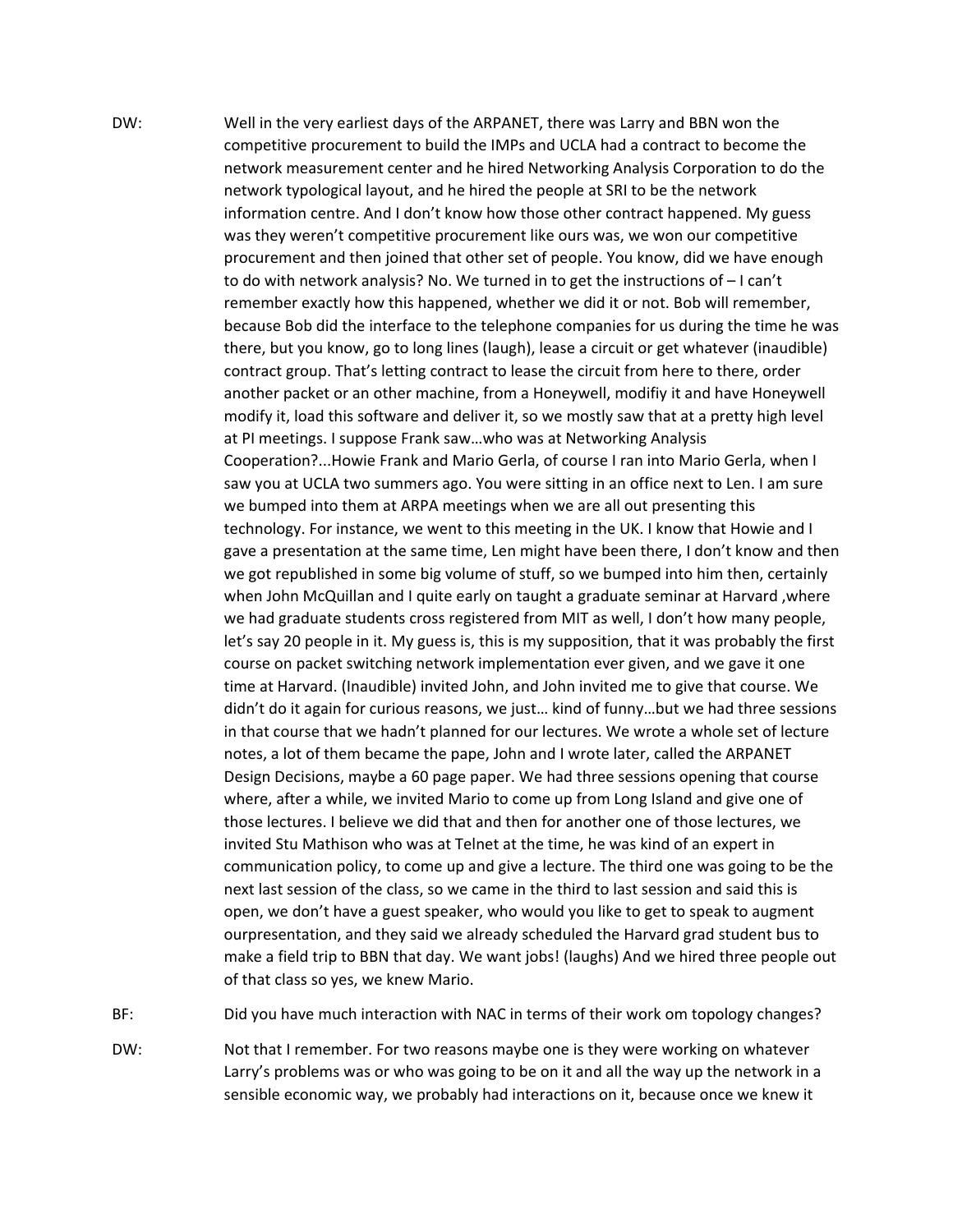was happening, there was a higher speed line, we had to put that into the IMP code. One of the things about the IMP code is that it all ran the same in all the machines, when it's just the 360 IMP code but all the configurations weren't the same, they don't have same number of lines, they don't have the same line speed and stuff so it's part of initialization on research, the imp code sent what its configuration was and went through to rebuild the program to deal with that configuration. So we would have had to have known about that sort of thing, and again I don't quite know, I don't remember who was ordering the modems, but obviously we would have to know what size modems was been specified, what size line speed was being specified, so I would say not a lot the communications, always was very cordial. Who else was down there? A guy with kind of a Dutch sounding name Ben Slake was there, there were three partners kind of in it Howie, Ben Slake and I don't remember who else. The third guy wrote a book… anyway, very cordial, but I don't remember having a lot of interaction with them. We had much more interaction with the network information center.

BF: Let's move on to the sites, so there was network information center, the network measuring center?

- DW: We had a lot of interaction with the network measurement center, sending them stuff. We would produce documents and so on and we needed to communicate with them about putting out RFCs, I think, and all of that. And we had from the very beginning a lot of communication with the network measurement center. On the one hand we had to help them, originally, get going doing measurements and we did experiments from there and Bob and I demonstrated the big bug that Bob was sure was there, and when things went wrong, they had a team of people, many of them students, writing papers on the implication of this or how this might never have happen, whatever. So we had some critics ‐‐ there were people who did critiques of our work and we had interaction with that once in a while. We sent memos, letters or emails or phone somebody up to try to make sure they have the right data , we were sending out networks maps all over the place to anybody who'd ask for them for their own papers because we had an art department who knew how to produce network maps and Bob Brooks who knew how to edit them from Alex McKenzies' wriiting, the sketches. And so we had a lot of communications with the other sides and I said before, there were certain numbers, I don't remember how many, meetings we had at SRI, but we certainly went to meetings at UCLA , California meetings started to happen at UCLA, and people from other places will fly there to discuss whatever It was it was, maybe it was Telnet, maybe FTP, maybe it was something else.
- BF: So as far as the network measurement center goes there was a lot of meetings there and also you have been hearing from them with the analysis of…
- DW: I can't say that what they might analyze about the network ever influenced us much day to day, in modifying the network. Partly, that's just because operating a network day by day is a kind of a different job then writing a report or a paper ‐ research paper ‐ on "here is what we have learned about networks". I am sure that there were instances where some of that data got to us and we took action. My guess is mostly we are well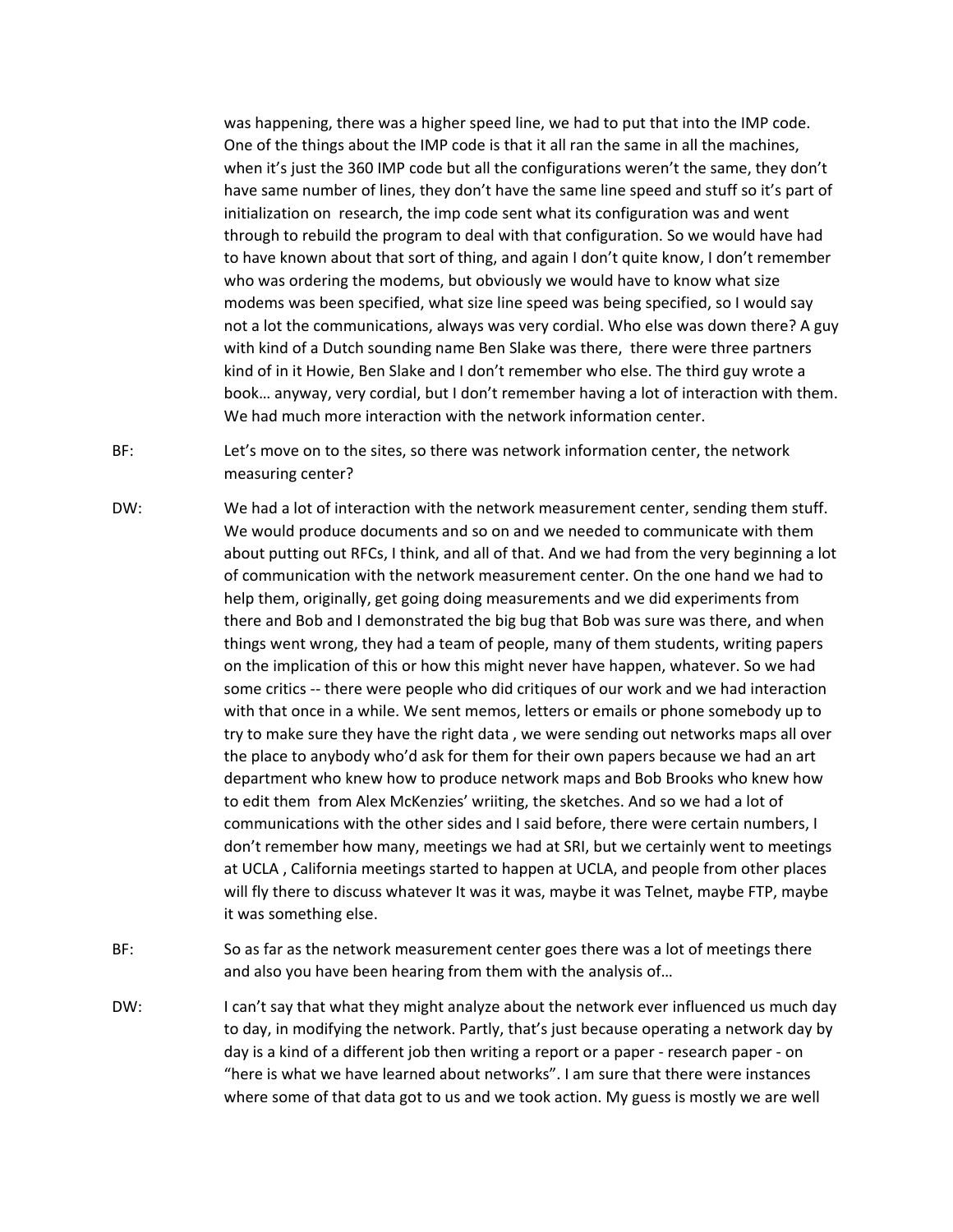aware of what was being written about before that paper was published because its pretty obvious when Harvard is a saying, send all traffic to me and all the network is down (is it against the rules to discuss this with Len or not? We could? ) Len is here in the room, he could answer this question with me. He was clearly writing papers, students were writing papers, we were in an interchanging relationship were relatively cordial.

- BF: We're going to interview Len later and talk about this.
- DW: Okay, relations were relatively cordial. We were always completely happy with publishing all the stakes. That was a small matter compared to all the stuff that was happening. By this time we have all realized we were doing a big deal.
- BF: How about the network information center?
- DW: I think I mentioned everything that I knew about that. Alex did much more communication with the network communication center than I did.
- BF: Let's talk about BBNs culture and you got a chapter in your book in culture revelation talk about the aspect of the culture of BBN. The perception was that BBN was a place for people as their standard of work, they were hired and somehow they found contract to work on, can you explain that?
- DW: Yes, I can. I think that was true for some of BBN. That was certainly true in the original cost of business. They're basically consultants, so they had to find work so they can charge more. That was also true to some extent in other areas, like the human factors area. That was true in the educational technology area. They were small contracts, it's personal… a handful of other people. It's probably very much like the professor at the university who gets a contract or grants that support a few graduate students. Well, yes that person went out and got a contract, we didn't take grants for the most part. We did a few, and they have some workers work on it and one of those workers might get pretty good at getting contracts on their own. In the system division it wasn't really like that, at least not in the medical installation system part of it or the networking system part of it, because they were much bigger contracts and so you got a bunch of PhDs, one of whom is a phenomenal leader…a few PhDs and they are seeking work to support their research. There is a manager and some lead technical people who are seeking work, there are some other managers, there are some individual contributors, like a few of them maybe. So it's much more…in our division it was much more like a company running a product line or something like that. There certainly wasn't issues of chargeability across BBN and that's one of the things, that if you are leading a big group, a department, you have to work on it getting enough contracts in to support your people. If there aren't enough contracts temporarily, maybe one of your people have to go work somewhere else in a company for a while to keep chargeability up. That is the way it was set up, but in the systems division it was really much bigger than that and most of the people didn't have to find their own work, and those of us who got good at talking to the customers tended to get promoted to the leadership positions, while others, who might be smarter, technically, didn't. We had a nice career path, nice career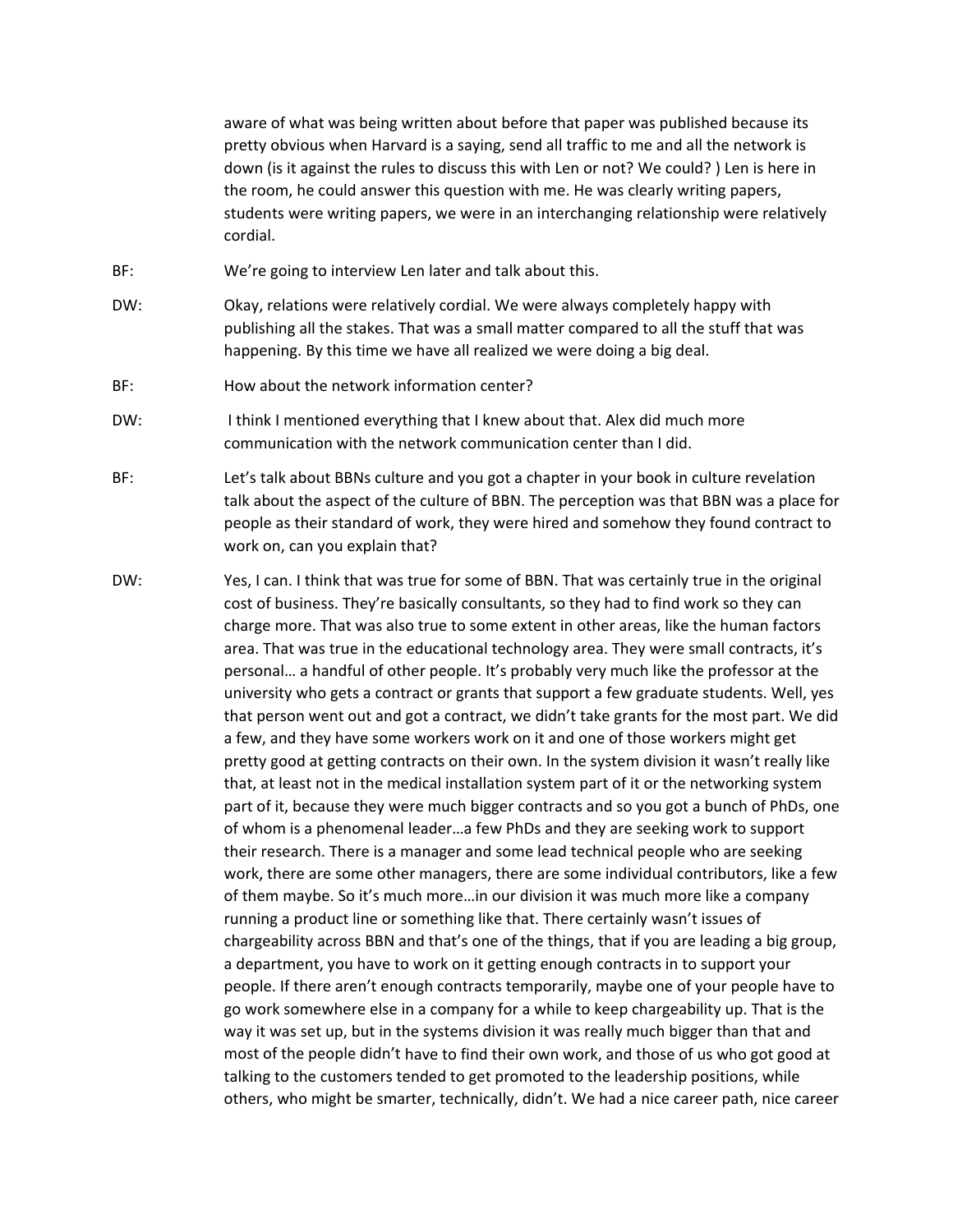ladder, a technical ladder that got well paid, but they weren't the ones they went after to get the contracts .

- BF: You also know that BBN reward disciplinary and professional achievement in addition to more institution loyalty?
- DW: I wonder what I meant by disciplinary in that sense. BBN certainly cared about and supported people's professional societal activities and so on and that certainly counted for something in how they were treated.
- BF: Did you find comfort in that?
- DW: Absolutely! In that sense, well if it's good for the company, its good for everybody, right? It's good for the person, because they need to go talk to people at other places, it's good for their CV, it's good for keeping them, if they are a good person, you wanna keep them, so if they wanna be into professional activities, you want to let them deal with it. It's good for writing proposals, but now they have got more connections on their CV, although the vice chairman of the society… They have got all these published papers in that sense BBN was kind of a cross between the university and industry. We supported academic kinds of activities to keep people happy and developing, in addition to running the systems business, so yes, absolutely.
- BF: We looked at one example of contract that they sought and won, first ARPANET one. In general, for seeking out and making proposals for contracts…how would people end up participating in that more broadly? If for example an employee used needs to be able to charge time will they have any kind of role going on in getting these contracts or was there more professionalized with a small number of people working on it?
- DW: Okay, let me think about this a second. First, we tended to have a lot of the same customers over and over. So it's reoccurring business. It's like a pizza shop. As long as they got me a good pizza last time, I will probably come back and buy the pizza the next time. As long as we deliver to ARPA or the Navy or whoever, they will come back to us. And we weren't working on the big system competitive procurement, for most part we were working on mostly sole source procurement with people I knew across BBN. I've got some good stories to tell all about the Navy part about procurement, If you can make a note, very smart procurement in the navy, so there's that. So if you have a good idea in the area where we're already working or was kind of natural for an existing customer, well sure, the person who's dealing with that customer will bring the engineer along to present it. The government people came to visit less often too, and some of us would present stuff and we would have ARPA present new idea and that would be discussed. By the way, here is the story. When Steve was at ARPA early on in the ARPANET contract, he would come to visit us, probably for the national software works, I am not sure. He called up one day, saying, "I know that you guys are not dressing up when I'm not there. Can I dress down when I come to visit you?"

So there is another, we would put on suits to visit ARPA, but they would put on their jeans to come and visit us. Not Vint Cerf of course, Vint Cerf always has his vest and his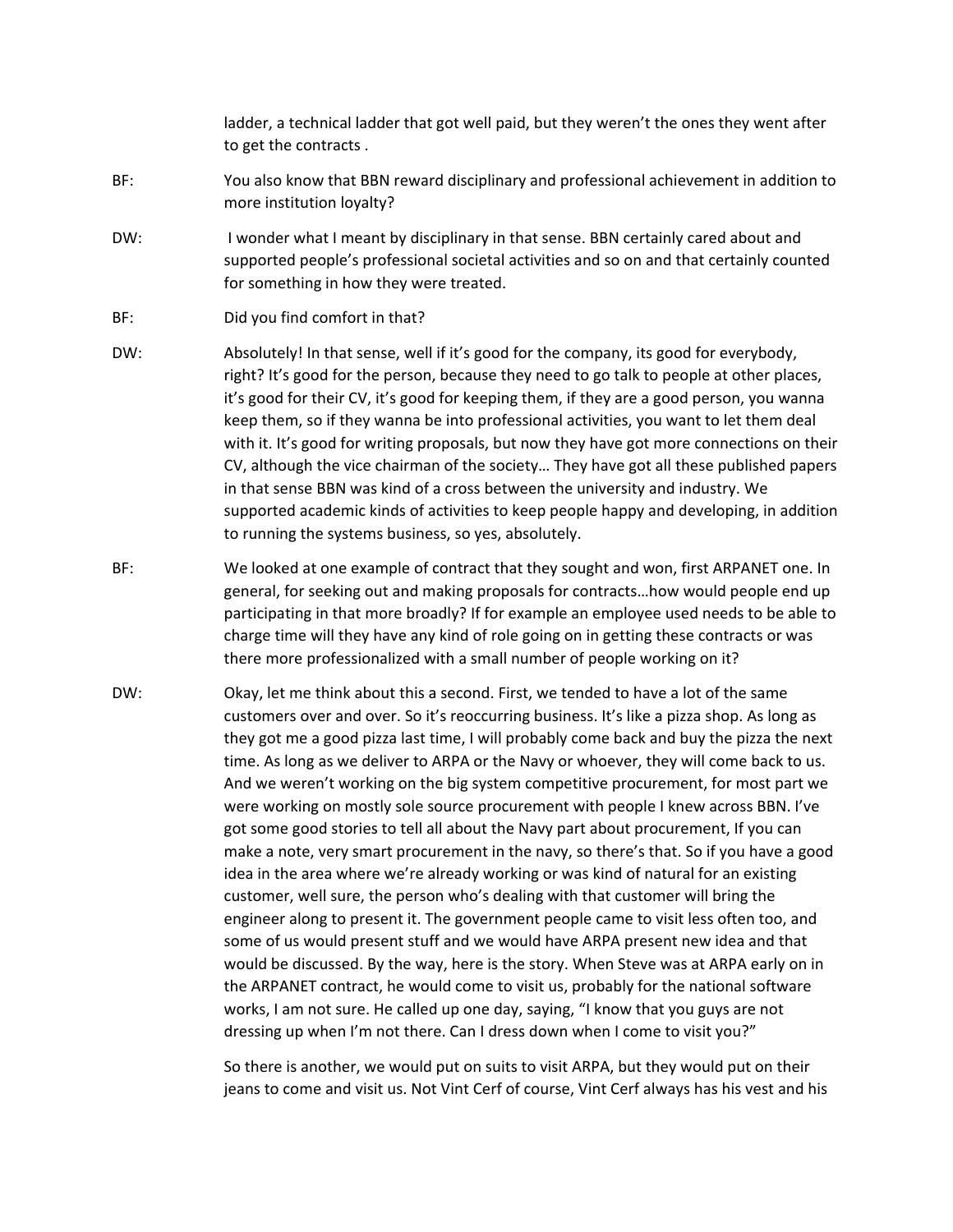tie. If somebody had an idea that was in a new area then they'll present it to the division. If the division they felt it was a good idea and we would fund it with our RFD (Research & Development Money), and RFD money is a category of money, not a super big category from a government contract, that allow us to charge their share of our total contract as… like overhead. So you bill them for your actual cost, you add overhead and you add a percentage IR&D and… So we would work on something like that a little bit. That was not very big, mostly because there isn't that much IR&ID and then some good stuff was coming out of it. And directly trying to find a customer for it… again you probably didn't wait for a competitive procurement, you went and found somebody for whom this was relevant technology. Occasionally we did IR&D just because it was flashy, like the three‐dimensional display that we did. "Space craft" it was called. You never could have found a customer like that and we would demonstrate it every time they came to visit. Funded by IRI&D. When Frank got to BBN, by the way, originally way back then, he was hired to be the division director for what was the health systems area. And we had the contract that had came out of the initial time sharing system that Jordan Baruch and Leo…Leo directed Jordan Baruch, I think, to somebody, Leo Beranek. Jordan Baruch went there to get a contract, and we both did this hospital thing that Frank came in to lead that. The next thing Frank did (I don't know the next immediate thing, but I know some other things that Frank did after that) is he and Paul Castleman went down to NIH and tried to get a contract and developed an activity which came to be called the PROPHET system that I told you I was involved in. So when the software guy was needed, eventually I did some software design and I wrote the report about all different kind of programming languages as they could be modified to do chemistry. So he went and found somebody that was interested in this -- that case was gonna be Bill Ralph who was maybe a deputy director or division director at NIH and we got funded to build this combination of a display, and then the management programming language system that research pharmacologists and chemists could use, and it became a very big deal. It helped change that world, I think.

- BF: I want to characterize the kind of work that BBN did and you can tell me if this makes sense or I am getting it wrong, on the one hand there is, and this is created in 1967 I think, some document related to a shareholder meeting…. On the one hand, there was creating new knowledge of specific problems for clients and this is consulting research and development where this happens. And then on the other hand there's marketing industrial services and products and this was two categories that showed up…
- DW: That sounds like it's very early...
- BF: This is 1967. It reflects and earlier time…I am curious about how that would have changed for the period let say the 1970's and what does that do now?
- DW: Very early on, after BBN was founded and incorporated, they were trying to find ways to leverage what they had done, license technology to joint ventures, things like that. Leo and Dick were very connected to MIT, so for instance, there were a fuel cell company, when I first got to BBN. there was a system called Otter Products which was a teaching machine, mechanical teaching machine business, and they were looking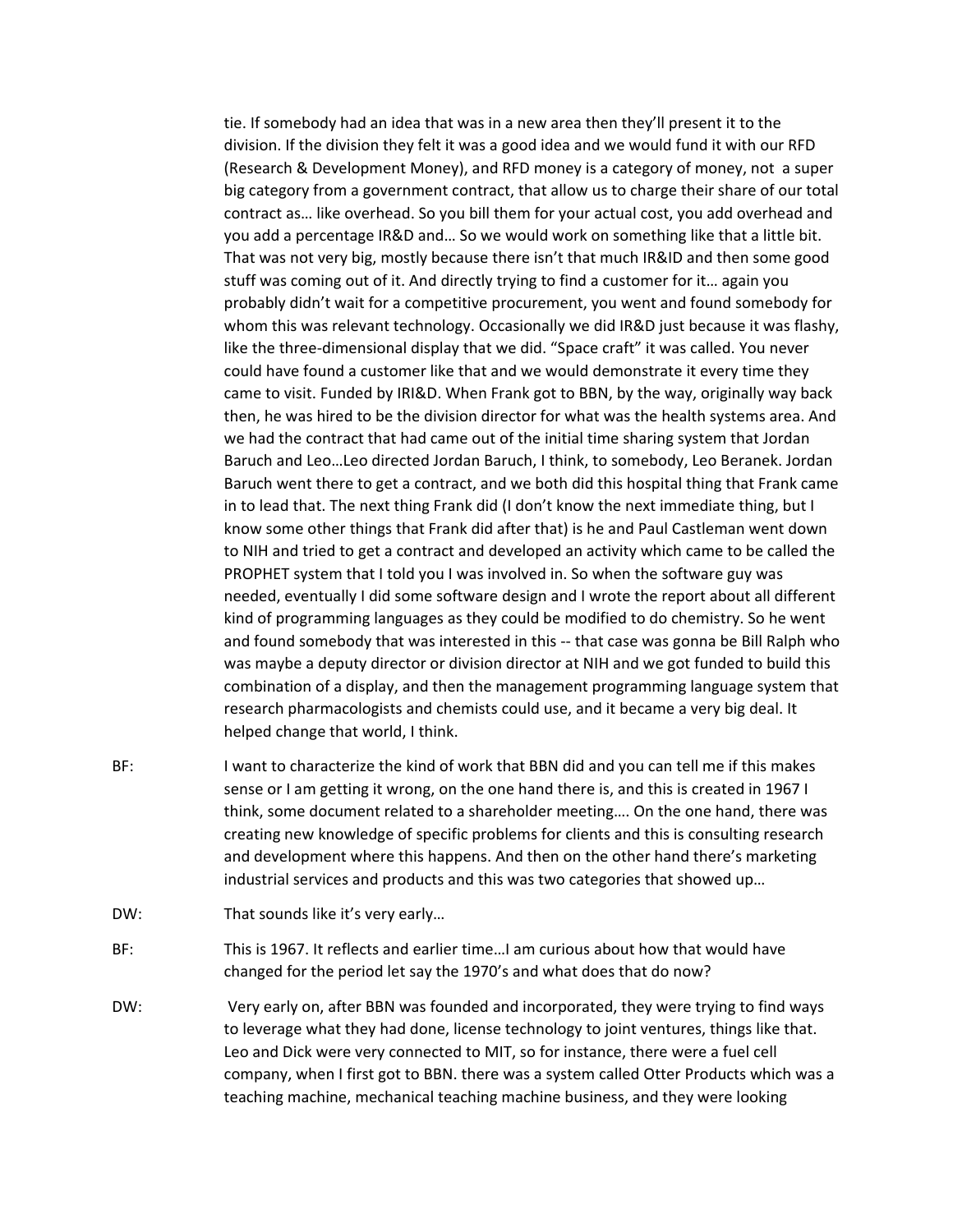around for other ways to do stuff because, I think, Leo thought the acoustics area, the acoustics consulting for architecture couldn't continue to grow although it'd grown very fast in the early years after 1948, because there was no such company before BBN. So they were a whole bunch of little things. I will say none of them were particularly successful…that might be an overstatement we owned Wood Flong for a while. Do you know what a Wood Flong is? Wood Flong is a piece of paper that you use to make a cylindrical piece of metal for type setting, for printing. A Flong is that thing you use to cast something circular in, I guess. Eventually, BBN got pretty big in the non‐ architectural acoustics area; Ship quieting, ship detecting, undersea acoustics and all that on the one side of the company and the other side of the company got pretty big in the networking area and so on. And as a result of that, later on, because they were filled with an urge to capitalize on things , exploit technologies, companies was started. Some of which got bigger, like Telenet that Larry Roberts went to be president of, that BBN started. BBN Communications Corporation got separated out as a standalone subsidiary ‐ not so standalone ‐ because it was delivering commercial networks all over and as well as operating the government networks. Or the PROPHET system turned into a system called RS1, which became a package software product for workstation kinds of machines. Eventually it got put out of business, I think, by the PC business, although am not completely sure about that. A parallel processing, high performance computing business, an ATMs switch business where ATM doesn't stand for your money machine but stands for some communication protocol. So BBN did a good bit of that. And Levy's paper in the book 'Culture of Innovation' really talks about that whole history. But from the beginning, Beranek had been interested in licensing, exploiting and of course the big thing he did, was bring in Licklider, because he thought the acoustics business wasn't going to grow indefinitely. He needed to get into the computing business, he recruited Licklider and Licklider drew in people like Fredkin and had McCarthy and Minsky from MIT comes down as consultants and kicked off the whole computing area at BBN before Lick wrote his paper on the…what is it… the man/machine symbiosis, which is someway is a hint at the world of today's networking and personal computing just as Walter describes In his book "The man who made computing personal"… something like that.

- BF: I would like to ask you about the .....
- DW: Let me just finish that. So Licklider came and hired bunch of students like John Sweat and Gerry Elkind and all those guys and they were the ones that started the information system business, but Barbro was hired and that got us into the AI business. So that whole move into computing in a big way came from Licklider, who some sense I suppose when he went down to ARPA did the same thing, he found a bunch of peopl , gave them vision, didn't manage them very much and eventually wandered away and they continued without him.
- BF: Frank Heart wrote in 'Culture of Innovation' that there was on one the hand projects such as the ARPANET and on the other there were attempts to commercialize them and spin them off – create some subsidiaries. Can you talk about that?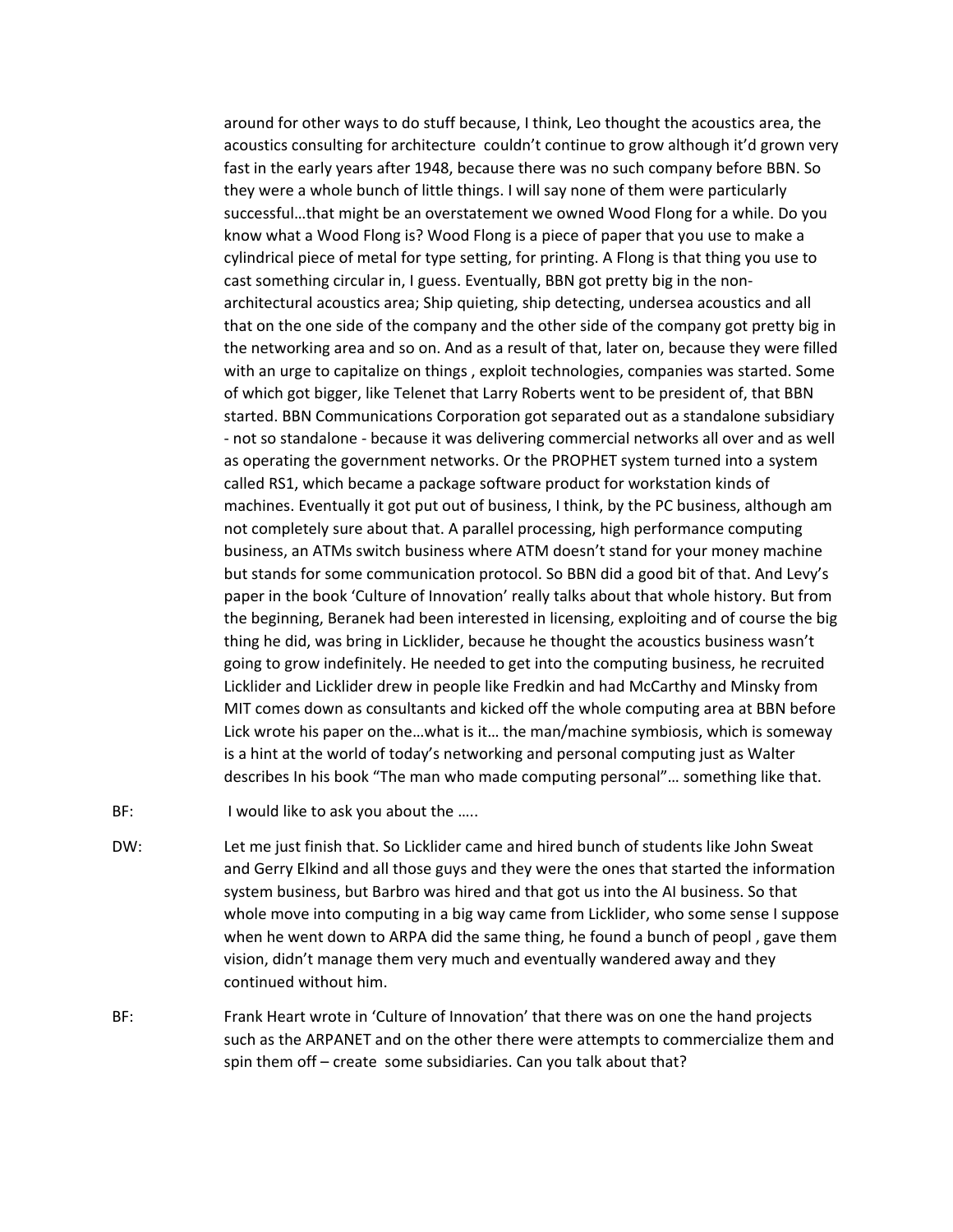DW: Sure. As I mentioned, from the early days there were projects like that but during Frank Heart's time, I would say there were three big ones. The spinning off of the computer activities out of Franks division, the MBB computer activities (Microprocessor Building Block is MBB) and that was spun out as a separate division, separate subsidiary, which tried to go into some kind of Unix computer business and that was failing. So the rest of communications activities that wasn't really R&D that was running networks in Franks division was spun out to join that stuff and it all became BBN Communications Corporation instead of BBN Computer Corperation. And that was very successful for a number of years, but let me back up. Started Telenet to commercialize the packet switching technology, hired Larry, and sent a couple of our staff members down there carrying the software. They eventually rewrote the software for the computer that Holger Opderbeck designed (one of Leo's students ) and we ran all the software, Larry pushed X25 as the communications protocol and that had an impact on the world for a while. BBN invested in that itself and Steve Levy was the chairman of the board and Steve brought in some venture people to put up some more money. When that was ultimately sold, BBN made some money. So BBN couldn't sustain their involvement anymore and it was sold I guess to GTE, I think that's right and then BBN made some money, a few millions. That money was used to start BBN Computer Corperation, so BBN's activity in trying to commercialize the switching company carrier funded the spinout and they started BBN Computer Corporation. That was able to sustain itself because then BBN moved the entire big government contract support business into that, when it was failing and at that time the other two procurements had failed and the government had come back to BBN to do another competitive procurement to BBN and Western Union chose BBN and now BBN was spreading the ARPANET as DDN, spreading that technology as DDN, and that did very well and pumped up stock price a whole lot. Then the PROPHET system was spun out, selling the package software version of the system that has been running on a workstation kind of machine as a software package and that did quite well. And that helped the stock price. In thatm BBN got some kind of an investment fund, sold shares and an investment in BBN and that activity… and you have to look at another chapter to remember exactly what those are called, but we got some money to build some kind of AI statistics thing to go on to the system which we called the RS1, and that have pretty big impact in its world. And then we got another one of those investment fund things to fund spinning out BBN Advanced Computer Incorporated, ACI. And that never really got off the ground. That high performance computing thing never really took off. Eventually some of that was funneled a little bit into some of our government stuff, That was a thing we could do occasionally… Like Infomail, that's another one. We started Infomail and it never really took off and we funneled BBN Computer Communication Corporation and sold it to all the government customers as the email system, and were delivered as part of the network system we were doing and we didn't even charge them separately for it. And they liked it a lot and it was a good one and then everything began to fall apart. ACI really didn't take off, the government support for networking tailed off and we installed high commercial networks, and at that point all of them eventually one way or another went downhill, got sold or something. But the argument has often been, when we are looking at BBN,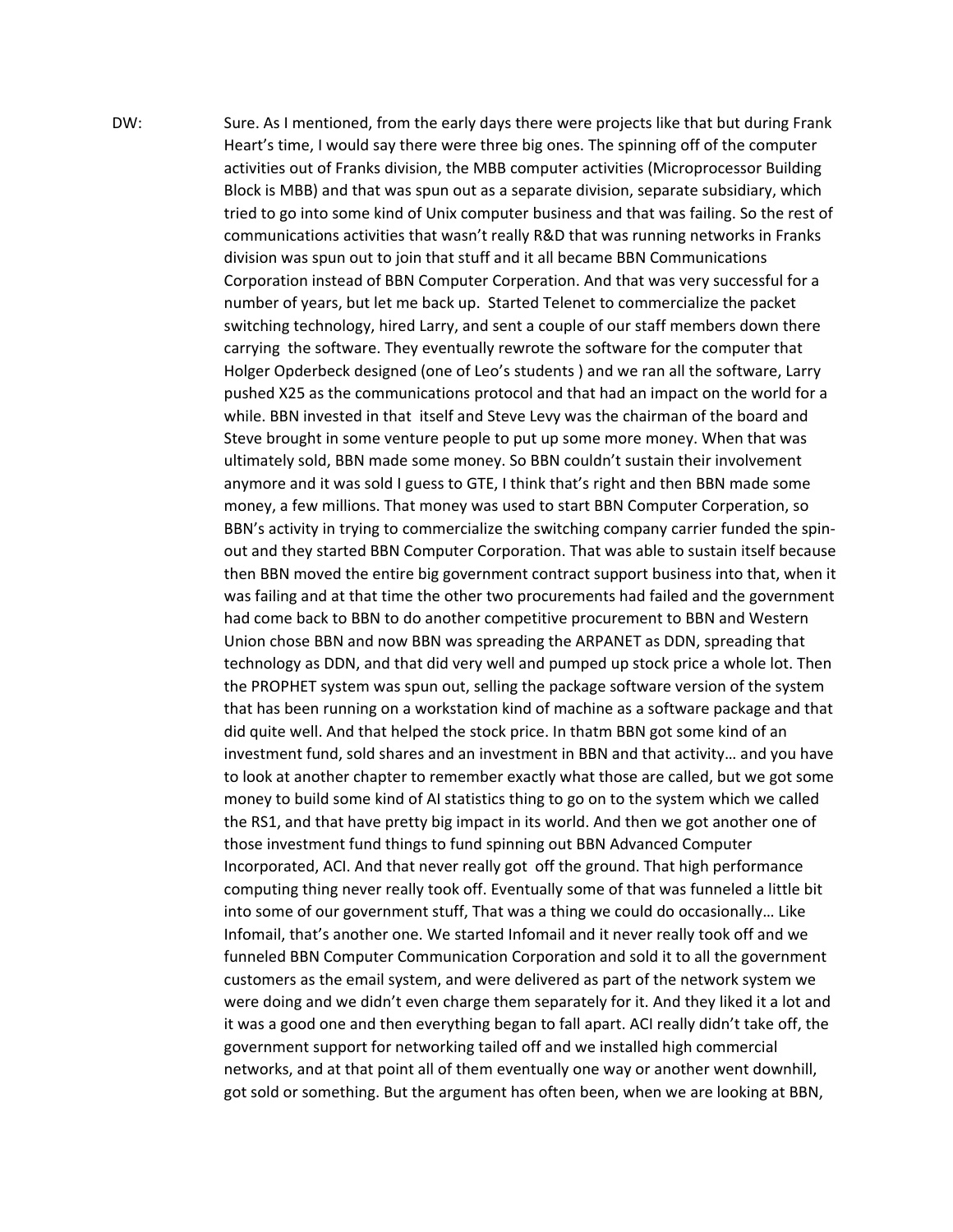they could never do anything, they tried to commercialize something and it never succeeds. In fact some of those succeeded for quite a long time and they made quite large profits and pumped up the stock price for quite awhile. I sold my stock, used my options at BBN and paid off my mortgage on my house in the back bay, so I thought it worked out quite well. We certainly missed the boat with routers, too. Packet switches cost, let's say, 50 thousand dollars , routers are gonna cost less and those people at BBN who were saying routers is gonna happen couldn't convince the management of BBN Communications on why they should capitalize their packet switching market by building routers. We had the first router and instead Cisco won that business, that's not a new story. DEC didn't see the workstation coming, the workstation companies succumbed to the PC. Nobody is particularly good at having their own product replaced by the next one.

- BF: If you were to compare, let's say, on the one hand early 1970s working for Frank Heart on the ARPANET or with, say, mid‐1980s with the Defense Data Network in the BBN communications corporation was the style of management that you were seen around you or exercise yourself similar between those two different periods?
- DW: Well, ertainly a lot of the people who were at BBN Communications Corporation and then department leaders and something like (inaudible) and others in Frank's division and it certainly wasn't the same as it was done there. And some of it was just doing the same thing. They had been operating the defense data network and out of Frank's division, and now we're operating it out of BBN Communications Corporation. Ket's say Paul Santos went from one place to the other. Alex didn't go, he stayed with Frank. I will say this probably some of that, okay? BBN, in selling the commercial network, developed a pretty strong sale and they traveled around the world and sold networks and that was different than the kind of selling that we had ever done with the government. And they were pretty successful. l am not the right one to really talk about this, because I was not at BBNCC, but by this time the packet switching program that originally for the 516, then the 316 and then the MBB and versions of that ,was getting very complicated, X25 have been cobbled on to…then it has been redone to rebuild the internal memory allocation system and so on, it was getting pretty old and tired, and you can read about that in my paper in the second issue in the IEEE Annals of the History of Computing of this year, 2014. So that was a big struggle and I think there was a certain amount of dismay among the engineers, but this is so hard, we should start over, we were missing delivery dates at some new network monitoring center and then they developed, bickering within the management of BBN Communications and Rubin Gruber wanted to do something small and I talked to Rubin or Jeff Mayersohn or and other people wanted to do something else you know the gradually the whole business kind of went away. So I would guess in the latter days of all of this it wasn't as joyous a place to be .
- BF: What do think about when you think of the latter days?
- DW: Early-to-mid 90s, when I was at BBN Laboratories, BBN Systems and Developments, up until '90, I sometimes got called to help with sales calls because I knew the stuff, so I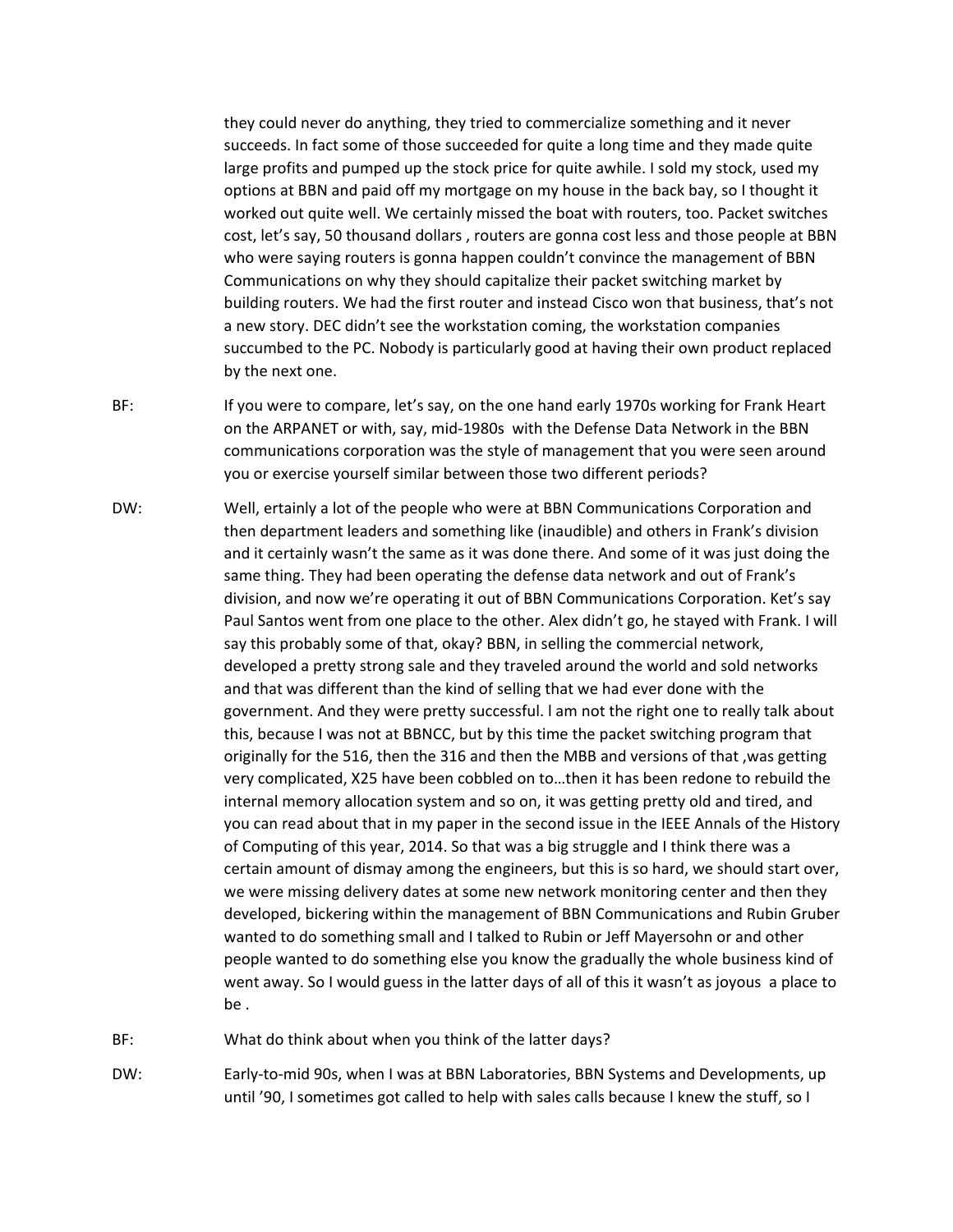gave a good presentation. By '93 and '4, Ben Barker was pulled back from whatever we were doing to go there and basically get rid of it, and he took a piece and ahad it sold to Cisco. I took another piece and folded it back into the R&D division, so by 1993‐94, BBN Communications was on its way out or close to gone. And in 1981 I went over tp BBN Communications to be the chief operating officer to sort it out. That was at the time we began…. Ah, so that's the story, BBN Communications was having big trouble, losing money. I went over there too with Michael Lavina to help get that sorted out. We sorted that out, then I moved to BBN to take over all the R&D and that's when I and Lavina and Levy agreed to move the communication activities out of Frank's group and over there to make that group viable and Frank was not happy with that.

- BF: I'm gonna return to this question I just asked about management and see if you can comment more broadly on all these different positions and througout the time span…if there is more you want to say on BBN management style, that would characterize the firm…what we discussed earlier
- DW: I think that the one characteristic was, almost all these schemes from the technical side of things and we tended to… you know…by the time we got to the management stuff, we weren't technically competent anymore and we were dealing with our counterparts and our customers, getting contracts. We could beg our people to explain what they were doing in simple enough words that we could understand and we were managing people in not a very hierarchical way,' a pretty collaborative way. There was not a lot of 'I am the boss, you're the assistant, you do what I say', because you knew by the time you got to be a technical manager that the people working for you now knew what you did. Because they were still doing it full time People would sometimes come to me and say, well I wanna be a leader, I want be a project leader, division or group leader or something. And I say, well, okay, we can try to work out a way to try that out if I thought they had a chance. And you could do it for a year or two, but you would have to decide if you're gonna give up technical basically completely and become a manager, or are you gonna say "this reall isn't for me" and go back and be a technical person, because you can't compete in BBN's environment with the technical people doing it half time, you can't stay at the level of the technical people, you have to hang in there for a year or something but ultimately you have to decide. Are you gonna reach technical incompetence or are you gonna stay technically competent ?
- BF: You wanted to come back to Navy procurement...
- DW: There is an interesting contract for a system, to do acoustics in the Atlantic ocaena, I believe. And I'll remember its name in a little bit, it had some initials. In this area BBN and Bell Labs were probably the strongest in the world at developing technology. You can read about this in the Ed Starrs chapter in the 'Culture of Innovation book. FDS! Fixed Distributors System or something. As I remember the story, both Bell Labs and we and probably perhaps others, had been doing technology development kind of work for the Navy, and now they were gonna try to decide what the technology was that was chosen. And BBN and Bell labs were chosen, I think it was Bell Labs, were chosen to do a competitive fly-off, design a system, make the thing work and the government, as I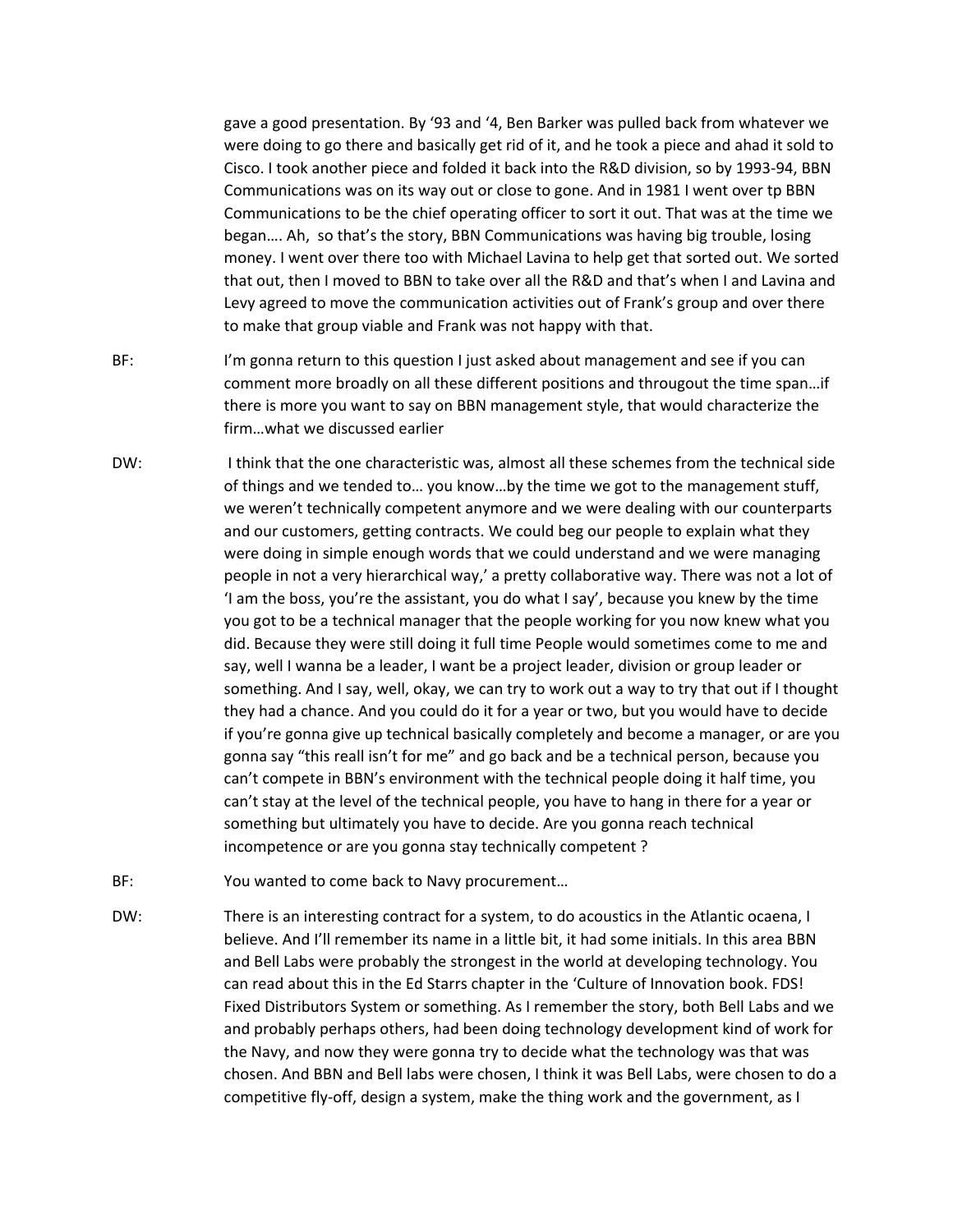remember, the admiral or whatever it was, the captain maybe at that time, had the two groups set up their system in the same room, side by side, so they could see what each other were doing and then feel greater pressure to deliver. So they were really trying to outdo each other and ultimately, the BBN method was chosen, that's a pretty clever procurement method. If you gonna get a lot of work off a couple of really great group, the next step that happens is the contractor. Now a big contract was gonna be left for this system and all the big aerospace contractors, several of them, used IBM systems. Others came courting us to be a technical group on their team while they put together some big system, but shortly the IBM guys were saying, okay, IBM will be the project leader, BBN could be the deputy project leader, IBM would be the technical leader, BBN would be the deputy project leader. Well, we knew a lot more about this than IBM did, and so somehow the word got to the admiral and we called the captain up and he called up the IBM guys, basically, somehow in an appropriate way, no doubt, and told them BBN will be the technical leader, IBM will be the assistant technical leader, IBM will be the project manager, BBN will be the deputy project manager. BBN was gonna be the technical leader, exercising contract power to make sure that the smartest guy there was on the particular subject and his set of people were going to lead the technical design. The last thing I think of that contract was, they then came to us, we were supposed to sign a contract to be sub‐contractor, and they were reserving for them the right to replace us. The big guys always ride the little guys, because government may not want you. There is always a good reason why we should be replaceable and I wouldn't sign a contract then unless we would be guaranteed a certain percentage of this for the life of the contract. He won't take your team and have new management of IBM two years from now…

- BF: So did BBN job changed with the 1975 transfer to DCA operation of the ARPANET?
- DW: Yes, I'm trying to remember how that worked. ARPA still was kind of the boss in terms of R&D and DCA was the boss in terms of operations. So we kind of had two bosses as my memory… I don't see that being particularly hard. Anyway, Alex McKenzie is the best person to ask about this than me.
- BF: Was there anything you observed about DCA/ARPA relationship?
- DW: No I wasn't close to it, my impression is it worked fine. ARPA needed somebody to operate the network and they withheld the authority they wanted, that's my memory. So we had two bosses.
- BF: The transition from experimental to operational status, I understand ARPA started much later before BBN
- DW: I don't see it ever having transitioned from the point of view of what we did, we were always continuing to develop stuff early on. I don't know when anybody might have declared it operational, but if it was declared operational at some point. That seems to me… we more or less did the same thing, we have been operating it, operationally, as a prototype network for some time, and now we operated it. It was bigger, I suppose,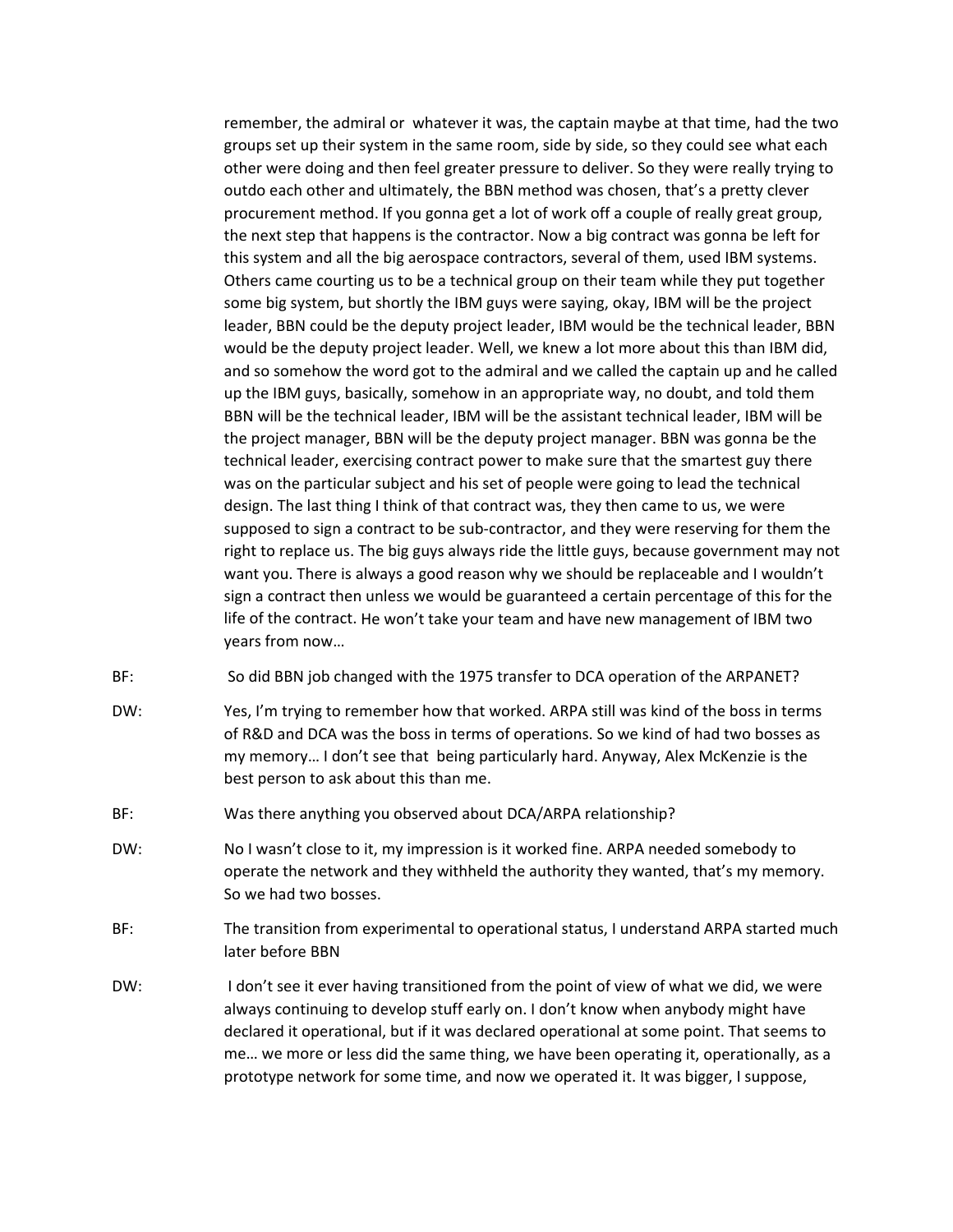|     | more important, more people to deal with, but I don't remember any big difference in<br>what we were doing.                                                                                                                                                                                                                                                                                                                                                                                                                                                                                                                                                                                                                                                                                                                                                                                                                                                                                                                                                                                                                                                                                                                                                                                                                                                                                                                                                                                                                                                                                                                                                                                                                                                                                                                                                                                                              |
|-----|--------------------------------------------------------------------------------------------------------------------------------------------------------------------------------------------------------------------------------------------------------------------------------------------------------------------------------------------------------------------------------------------------------------------------------------------------------------------------------------------------------------------------------------------------------------------------------------------------------------------------------------------------------------------------------------------------------------------------------------------------------------------------------------------------------------------------------------------------------------------------------------------------------------------------------------------------------------------------------------------------------------------------------------------------------------------------------------------------------------------------------------------------------------------------------------------------------------------------------------------------------------------------------------------------------------------------------------------------------------------------------------------------------------------------------------------------------------------------------------------------------------------------------------------------------------------------------------------------------------------------------------------------------------------------------------------------------------------------------------------------------------------------------------------------------------------------------------------------------------------------------------------------------------------------|
| BF: | So all the development work and whatnot that you were doing was still through ARPA?                                                                                                                                                                                                                                                                                                                                                                                                                                                                                                                                                                                                                                                                                                                                                                                                                                                                                                                                                                                                                                                                                                                                                                                                                                                                                                                                                                                                                                                                                                                                                                                                                                                                                                                                                                                                                                      |
| DW: | That's what I kind of think, I can't be sure, I don't really remember at all. Yes, I<br>remember the money might have been coming from DCA, but we were getting direction<br>from ARPA. When did it go to ARPA?                                                                                                                                                                                                                                                                                                                                                                                                                                                                                                                                                                                                                                                                                                                                                                                                                                                                                                                                                                                                                                                                                                                                                                                                                                                                                                                                                                                                                                                                                                                                                                                                                                                                                                          |
| BF: | 1975.                                                                                                                                                                                                                                                                                                                                                                                                                                                                                                                                                                                                                                                                                                                                                                                                                                                                                                                                                                                                                                                                                                                                                                                                                                                                                                                                                                                                                                                                                                                                                                                                                                                                                                                                                                                                                                                                                                                    |
| DW: | '75. So the new routing hasn't gone in then, certainly that was collaboration in some<br>dimension with ARPA. I don't know how we interacted with DCA for that, John is the<br>right one to ask, John McQuillan or Alex.                                                                                                                                                                                                                                                                                                                                                                                                                                                                                                                                                                                                                                                                                                                                                                                                                                                                                                                                                                                                                                                                                                                                                                                                                                                                                                                                                                                                                                                                                                                                                                                                                                                                                                 |
| BF: | I think you have answered this for me, they were not Arpanet sponsors, they were DCA.<br>My suspicion is that you don't have any deals with that?                                                                                                                                                                                                                                                                                                                                                                                                                                                                                                                                                                                                                                                                                                                                                                                                                                                                                                                                                                                                                                                                                                                                                                                                                                                                                                                                                                                                                                                                                                                                                                                                                                                                                                                                                                        |
| DW: | I wouldn't know, I wasn't close enough to it by that time, Paul Santos would know. My<br>guess is there were sponsor meetings and Paul, somebody like that had to deal with<br>them a little bit. So I would be surprised if there was no connection with so-called<br>sponsors, but I would also be surprised if they were very big part of it as it was being<br>managed.                                                                                                                                                                                                                                                                                                                                                                                                                                                                                                                                                                                                                                                                                                                                                                                                                                                                                                                                                                                                                                                                                                                                                                                                                                                                                                                                                                                                                                                                                                                                              |
| BF: | Another big shift for the ARPANET was the creation of the Defense Data Network, did<br>that change BBN's job with regards to the ARPANET at least?                                                                                                                                                                                                                                                                                                                                                                                                                                                                                                                                                                                                                                                                                                                                                                                                                                                                                                                                                                                                                                                                                                                                                                                                                                                                                                                                                                                                                                                                                                                                                                                                                                                                                                                                                                       |
| DW: | I think the answer is: I don't know. The Defense Data Network was as a result of Autodin<br>II not happening, right? And so BBN basically got the contract towell, as I said before. I<br>think I mentioned there was kind of a competitive propose-off between Western Union<br>and BBN with the government person leading each team. And Heidi (inaudible) was<br>leading our team and Ed Starr, Peter Savchik, people like that were doing our stuff. And<br>by the way, that whole thing was being promoted, that that was happeningthey had to<br>go the way that the ARPANET technology would be used. That competitive fly-off was<br>probably DCA trying to be fair with Western Union to give them a chance to participate<br>after they have dumped them but Keith Uncapher, I believe it was a big deal in getting<br>that to happen. Keith Uncpaher was on verious advisory committes, certainly in contact<br>with ARPA, certainly in contact with DCA, I believe, and he was one of the people, I am<br>sure, who was saying: "Come on guys, use the ARPANET technology rather than<br>continue to fail with Autodin II" And of course, BBN didn't win the Autodin II proposal<br>because of poor proposal management by us. We put in a good system bid and that was<br>a mistake. It wasv correct in the case of the ARPANET, it was a mistake in the case of<br>DDNbecause the DDN procurement was broken into pieces, we were supposed to<br>address them independently, and it was evaluated by different people, different sub-<br>groups of people. So we were saying things like, "You can't do some of this", but<br>Western Union was saying "Yes, we can do it all", and not checking off all the boxes and<br>writing it more as a consistent thing. John McQuillan was leading our proposal effort<br>and he was having great difficulty because Frank wanted to have it be a system proposal |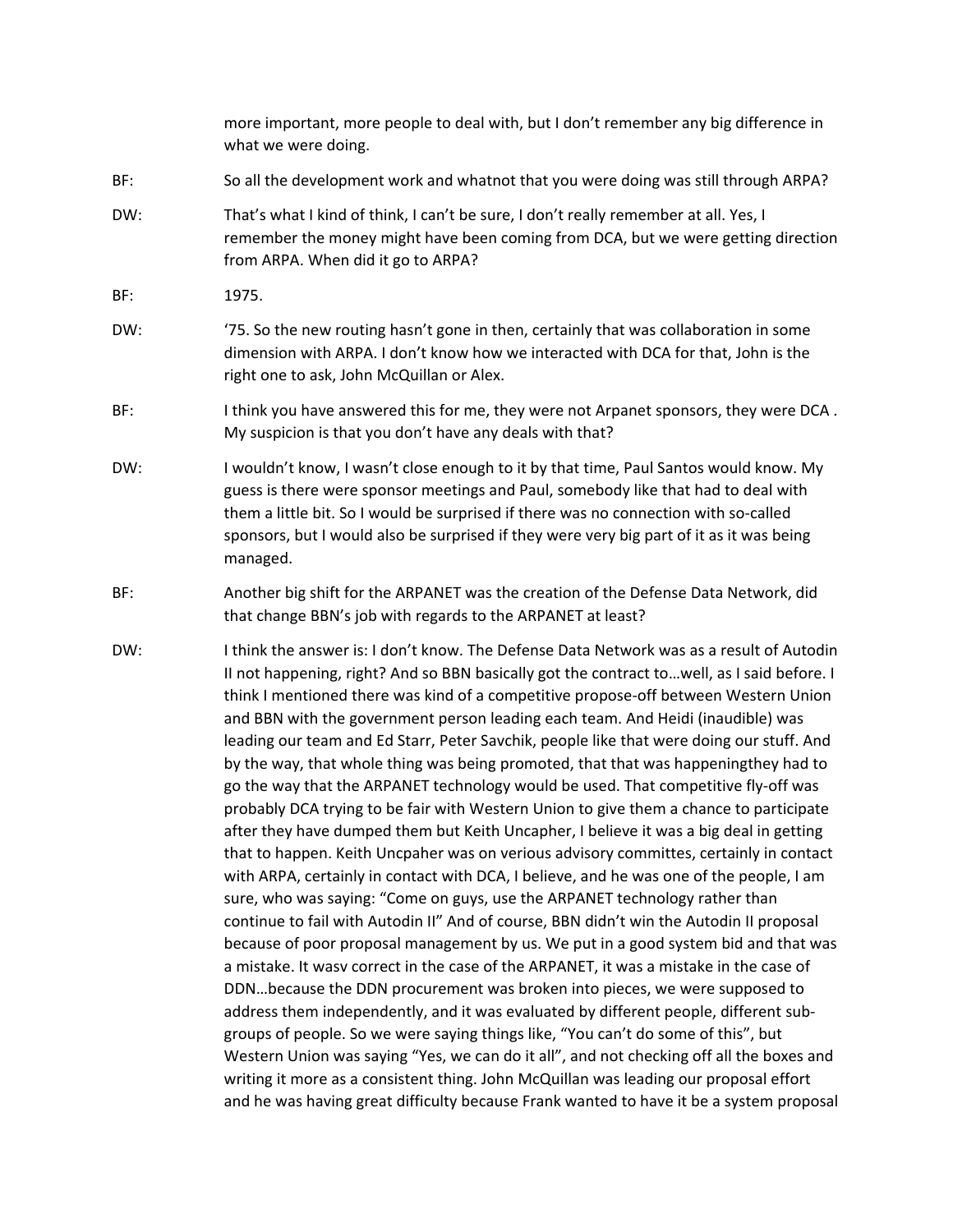and it shouldn't have been. And so they only who had such technology running, they didn't beat the people who didn't have tit running, because we did the proposal in a way that disqualified us. That got us the second ranking. And then when theirs didn't work, because they promised to do stuff that was too hard, but they weren't that good, or they didn't have it running already, then eventually Carlucci cancelled them, the deputy secretary Carlucci cancelled the terminal. Paid them penalty payment for cancellation, I think the number I remember is 84 million dollars, to cancel their contract and then had this competitive procure‐off and we won that. When that came to BBN that was a kind of a big change for BBN, because now ARPANET was out there in some places, but basically we were running this new network for DCA. I don't really know a lot about it, I wasn't close to that at all.

- BF: Lets discuss BBN's relationship with other networking groups and also some of the other networks , the first is Cyclades. And you mentioned earlier that you have meetings and in fact a piece by (inaudible) said that Cyclades went out of its way to find out what you were doing, so that they could do it differently.
- DW: You're talking about their paper in the BBN special issue of the Annals of the History of Computing. Yes, they said that and I wrote those sentences. I pulled that whole special issue together, but that paper I pulled together and then we had to withdraw a bunch of our papers because there wasn't room. So I took my name off of that paper because they we were withdrawing my co-editors' papers as well and I didn't want to have that one and them not to have one. And this is the same paper that the two of them and McKenzie and I had in the BBN 'Culture if Innovation' book, slightly revised. So, yes Cyclades, we went and visited them quarterly in Paris. Mostly they had people who came to see us. For instance, Gerard Lelann came and spend couple of weeks with us studying the IMP, looking at the IMP and so on. I remember those trips very fondly, dinner in restaurants with Hubert Zimmerman, things like this , wine for lunch in the IRIA cafeteria, it was terrific. My program for those visit was…first, when we first took the contract from them, the consulting contract, BBN's contracts guys tried to have a rate uplift in it for foreign duty and Louis wrote back and said no, being in Paris is not hardship, a hardship assignment. Then we said ok, we accept that, I will fly Wednesday night, sleep on Thursday and consult on Friday, spend all the weekend in Paris, consult on Monday and I fly on Tuesday. This was my approach to consulting at Cyclades and it was great and Louis will find wonderful restaurants for us to go to, like the restaurant on the west bank where you get the chocolate mousse, but instead of bringing you a little cup with a tea spoon , they bring you a big bowl and a scoop and a cup and a tea spoon. Fantastic.
- BF: Was there any influence from that, besides the restaurants, was there anything influence on you or BBN from that group?
- DW: Well I certainly think that Louis was promoting datagrams pretty heavily, and when I was writing to Vint and Bob, or to Vint probably… which I send my memo which I mentioned earlier, I probably had datagrams in mind as well. But I'd had something other than the ARPANET host to host protocols in mind ever since RFCs 61 & 62. I think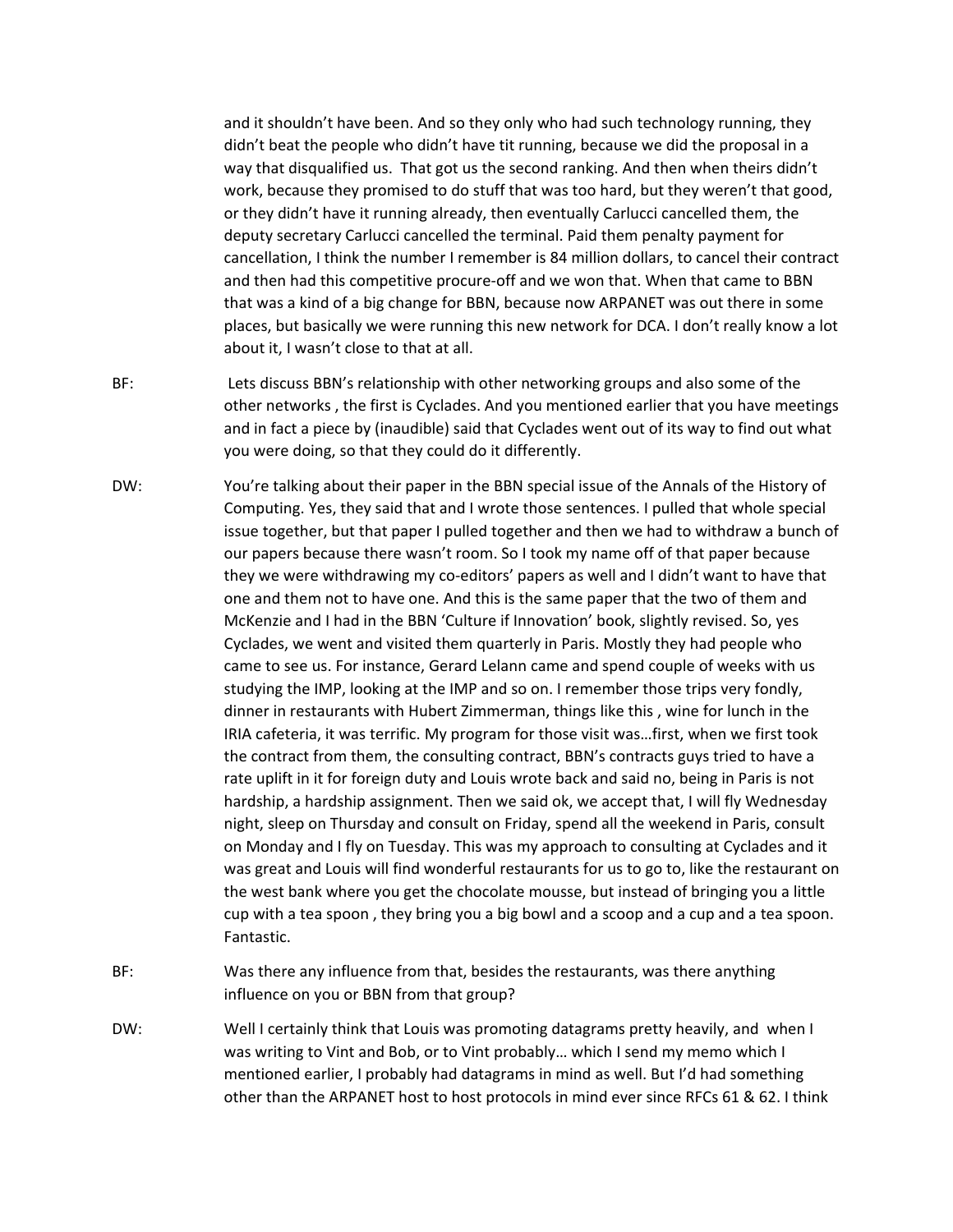they influenced us a little bit, certainly it influenced the world a good bit, for which Louis has been honored often.

- BF: Later, we will go back on RFC 61 & 62. I read that you had Peter Kirstein on retainer, can you explain why?
- DW: Sure. BBN, Frank Heart in particular, wanted to somehow exploit this technology. We invented it for ARPA, developed it for ARPA, we were selling it to the government, we were operating for the government. We wanted to have another networks. I don't know how Peter and Frank got in touch with each other, possibly through ARPA, possibly some other way, but Peter was in Europe and got around Europe, met new people in Europe, he'd also spent time in the US earlier in his life and consulted for some company in upstate New York or something. I don't remember the story. So we had himon retainer to kind of look for opportunities for us. I don't remember, it was between Frank and Peter. We saw him when he came. We were all very friendly and we will visit with him when we'd go to London to see him. We particularly saw him in London in the early days of the Internet era, when Kahn and Licklider and Rettberg and I and others went to London to meet with Peter and people from UCLA, maybe from the post office maybe Derek and Barbro I am not sure. Viterbi was probably there. Maybe. I am not sure, he got involved pretty early as Linkabit's person thinking about satellite reservation systems. Not good restaurants in London! So we had him on retainer. That resulted in… I don't know exactly if that directly resulted in or indirectly resolved in or was independent…We did contracts with Logica, we did contract with SESA for them to represent BBN selling networks in Europe. And we trained the people at Logica, Phil Hughes was the guy at Logica, we trained the people at SESA and I don't remember the name of the person there. Alex might. I rembember John McQuillan and I probably went to France at some point trying to sell networks, I don't know if Peter Kirstein had any involvement with our networks with Olivetti. We had a very big arrangement with Olivetti, them selling our networks. We staffed up in Italy. Alex was in Italy for a year, Tony Michel was in Italy for a year. McQuillan and I made a lot of visits to Italy. I can barely remember the names of the two of the people that was there. Mrs. Belsario was a key person, and the guy above her…Mercurio. was the guy above her . I am not sure we developed them so much as we trained other people to do it themselves or to sell our networks…
- BF: So there were some cases where...
- DW: …to represent us in Europe. We were not well positioned in Europe at all. We didn't know any of the issues in France or Italy, so in the case of all of Olivetti, we became an OEM, basically. I think we were delivering networks to them, they were selling the networks and delivering them
- BF: And were this very similar to the ARPANET?
- DW: Yeah, Yeah. Yes.
- BF: Is this an example of where the IMP code gets used?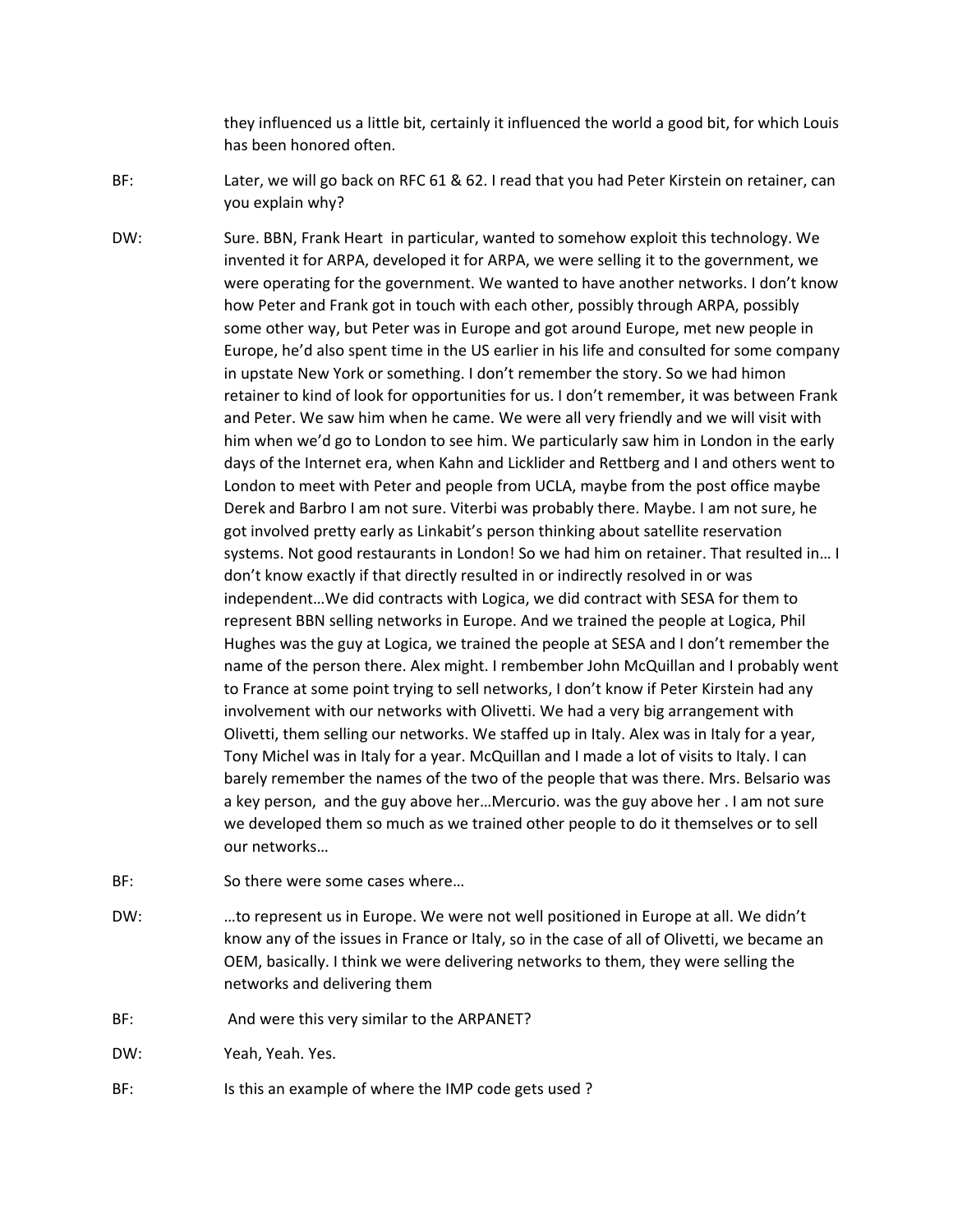- DW: Yes, as the IMP code evolved, probably the last machines that we sold all were MBB based machines.
- BF: How much were you involves in some of those other networks that BBN just built and managed, like in the case of for example the NSF regional networks in your in your net bought and managed?
- DW: I was very involved at the beginning. Frank and I were involved shortly. Alex took over from me and other people were involved like Bernie Cosell and others. In the Logica and SESA, I was around during the selling of those. I wasn't involved in anything that actually happened. My guess is McQuillan was more involved there, In the Olivetti case, I was actually involved early on…I would say later, when I went back to BBN Communications, because it was in trouble, I did a good bit of work for Olivetti trying to calm things down. I'd almost been the project leader day by day for a few months, to stop making promises we couldn't keep, and promisde what we could do, things like that. There was a period I was pretty involved with Olivetti. I made a few trips, had some fantastic meals in the hills of Italy, the Olivetti guys took you to some wonderful meals. Wow! I forgot about those. Piemonte wine's really good.
- BF: So there's Citibank, was that just a subnet you put in...
- DW: That's all I know, I don't know what else happened, I helped get the contract, get i started, went to meetings with Cy Ratner for a while and then drifted away. Alex took over, I think it was Alex.
- BF: One of the things that comes up with the Defense Data Network by that the time, the Communications Corporation you were producing your hardware at this point, there was not just Honeywell, there was the c30's and the c70's, can you explain how that came about?
- DW: We used the Honeywell hardware, we modified it substantially and made it work, even on the hardware Honeywell engineers weren't very good at implementing it, but Barker and Ornstein made it go. Then we got into studying the Pluribus. The whole idea that we should have a non‐ stop computer that should be a packet switch. So all the 516 algorithm were re-implemented for the Pluribus but for running in parallel processing environment on a different processor, plus a whole bunch of codes, which was also called the reliability code, which kept the machine running when you pull parts out of it. You could pull parts out of the Pluribus and it would keep running. That was a pretty interesting project on a theoretical sort of way. For that, we bought the Lockheed SUE factory in Hong Kong, to use the Lockheed SUE processor board, board on the processor, I don't think we had micro‐computers yet ‐ as the thing we plug into racks with other equipment that we implemented. So by that time, we were doing our own manufacturing in some sense, and Honeywell was still being delivered as well. Then Rettberg and (inaudible ) got interested in micro programmable computers and…I don't know if they were in the IR&D project or not, I don't remember…they certainly were thinking about micro‐programmable computers and they came up with a proposal. I guess there must have been an IR&D and they made the MBB. And on that we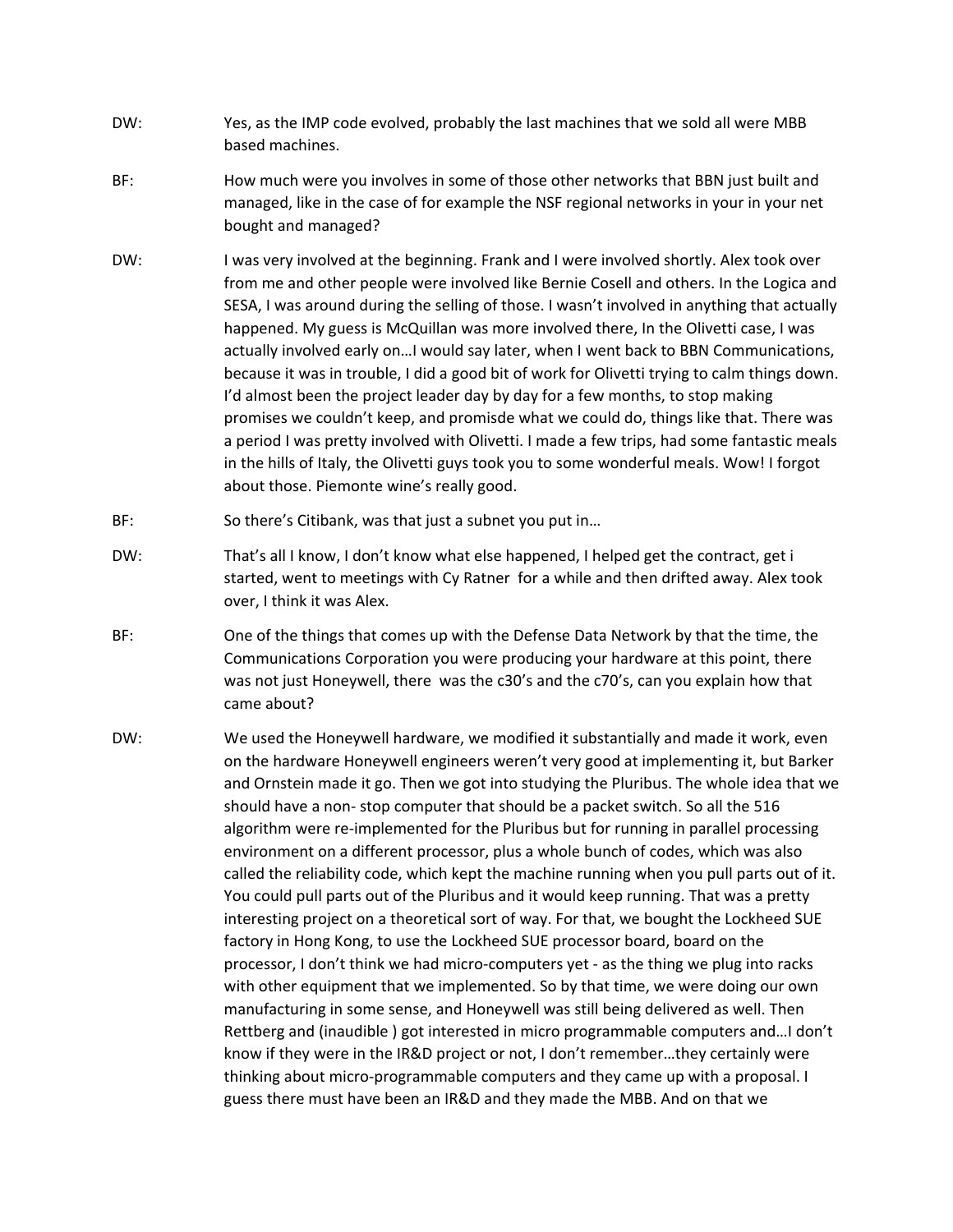immediately implemented the Honeywell 316 instruction set and micro code in that machine, plus a little bit of changes to make it a better machine than the 316, such as the bigger memory space. So that machine was basically running the 316 software as ithad evolved at the time. By the way, the Pluribus the 316/516 software had to evolve in parallel at all times. They were completely compatible one machine to the next, through all the routing changes and everything, so implementing the new routing algorithm that McQuillan was doing on the 316 code, John Robinson was busy doing it in the Pluribus code in with parallel with him. And then we got the idea of starting the BBN Computer Corporation and making the MBB into a Unix machine. The machine that just ran Unix as its somehow native language, if I remember correctly, that works so well. Then it became BBN Communication Corporation and somewhere in the…they redid the 316 micro code to be what was called NMSS, maybe? Native Mode Software System… some letters like that. You can find this in my paper on the second issue of the Annals of the History of computing this year. And what that did was put a whole bunch of more stuff in the hardware that used to be in the 316 software. It had queuing instructions, it had program flow instructions, it made a better machine than the 316 and then later it was changed later, once again to be even more compatible… incompatible with the 316 so then it disappeared . But I think it's a pretty interesting case study of software originally written in 1969 evolving into the 90s, I think, through emulation in some sense. By the way, the argument always is, it's always easier to start from scratch. It's almost never easier to start from scratch, and if it is easier from scratch, then it's less reliable to start from scratch, they actually went to get done sometime. It's a lot better to modify what you have than starting over. That's my theory of software development.

BF: Looking back on everything we discuss I will like you to come in on the elements you see in BBN's culture/structure/organization that helped it become such a successful piece in the ARPNAET story, its development, its operation.

DW: Well, I think there was certainly a component of BBN to hire a person you think might be good when they come by you… figure the rest out later. Without being being too immodest, that happened in the case of both Kahn and me, and we were part of that team. I think the selection of Frank and the availability of Bob gave us a powerful combination. When they then added Severo and me and Will and Bernie and Ben, that caused Bob a lot of heartburn, as he perhaps talked to you about when you interviewed him. He thought he should be running the group. Maybe not the first year, but after that he thought he should be. But I think that Frank, who was an experienced system builder was probably better…we wouldn't have got this much done as we did. The whole way BBN operated with their clients for the most part got technical people talking to… talking with technical people. Sure, we had to get through the competitive procurement originally, but the people doing the selecting were from the world that we were from, doing procurement another way. And there is debate… I don't know, I have heard different stories. Bob Taylor takes credit for choosing BBN. He said that Larry was gonna chose Raytheon. But he made… I don't know, they don't always agree on thei memories. Bob clearly claims that he was the one that made sure BBN was chosen. We certainly had a bid that was competitive. Therefore… and my guess is it was the right choice that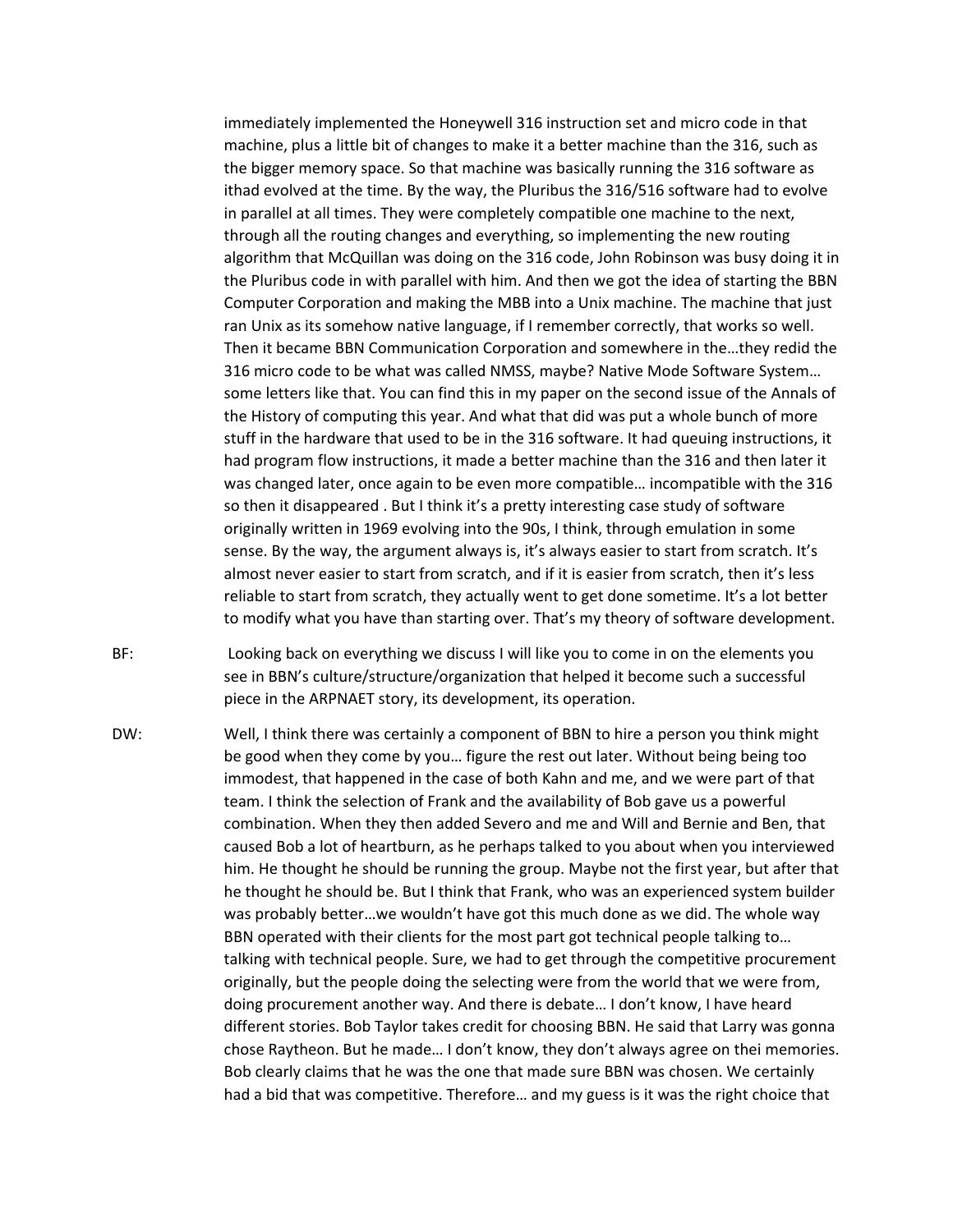choosing Raytheon for that wouldn't be as good as choosing BBN. We fit in better with the other parties, we filt in better with the universities and SRI and ARPA. That's opposed to being a big aerospace contractor. And we performed over and over and over. Stuff kept working, so we kept getting hired back, you probably couldn't have heard that some of our friends went there, when Vint or Steve went from UCLA or Stanford, I guess, in the case of Vint, them we had known from the first days of ARPANET, to ARPA… that probably didn't hurt us any. When Bob… however bitter he might hav been about Frank, when he went to ARPA, he knew us all, we knew him, he respected us, he was certainly willing to send work to Frank's department and group ‐ that surely didn't hurt. I think BBN was just a good match for ARPA. It was the kind of place like third major research universities. I mean if you look at MIT, UCLA, Stanford, Carnegie‐Mellon, BBN played in that league. We were more like them than were like Martin Marietta. Historically, it's all part of coming out of MIT and SAGE and Licklider and Lincoln Lab, that whole set of people who were in the Boston area.

BF: I'd like to ask you about RFC61 which became RFC62 which is 'A System for Interprocess Communication and Resource Sharing Computer Network', I hope you can tell me what it was, what you were arguing and also how you see that more broadly in the history of the ARPANET, its protocol, the way it was envision and even going forward to the history of the Internet.

DW: Well first, I don't remember much about it, so I can't tell you too much, but you can work it out. The definitive version was published in the Communications for the ACM. What was striking me at the time, I remember typing it again, I was gonna write something, you think of something and you decide how to write it down. I was struck by the fact that NCP was this connection based protocol and we were building the network and I didn't quite understand why we had to mimic the telephone system by having in essence, dial‐up connections. And so I started thinking about it, and also, I had been studying computer architecture and inter‐process communication was a thing that was on my mind, and why didn't the processes just talk to each other? Why did we need all these connections? So that's what was motivating me. So I wrote something and I kind of mailed it up. How to solve the manual logic? It typical happens when you write it down. When you kind of raise your hand and speak about it, it often doesn't have enough logic. But if you write it down and it has some more logic and then quite quickly, I understood that I wanted to change something, so I changed it. That's the second RFC. Then I thought, why don't I send this to the CACM? I have done a lot of publications there. So I started off with them and got reviews, got very strong reviews. One of the reviews, I remember to this day. Of course, I have no idea who said it, but "This paper will be remembered as long as there is networking". So maybe it was a person who didn't like the way NCP was being invented. Now, in fact, of course, it's been completely forgotten. What happened was, there were a couple of people who implementing things, versions of it. Bob Bressler did his master's thesis on it at MIT. I think Dan Murphy might have is there an RFC by Bob and Dan and me… Bob and me and one third person… I think there's another RFC where the three of us report about some prototype representation. Bob had one it in his master's thesis and somebody else with whom